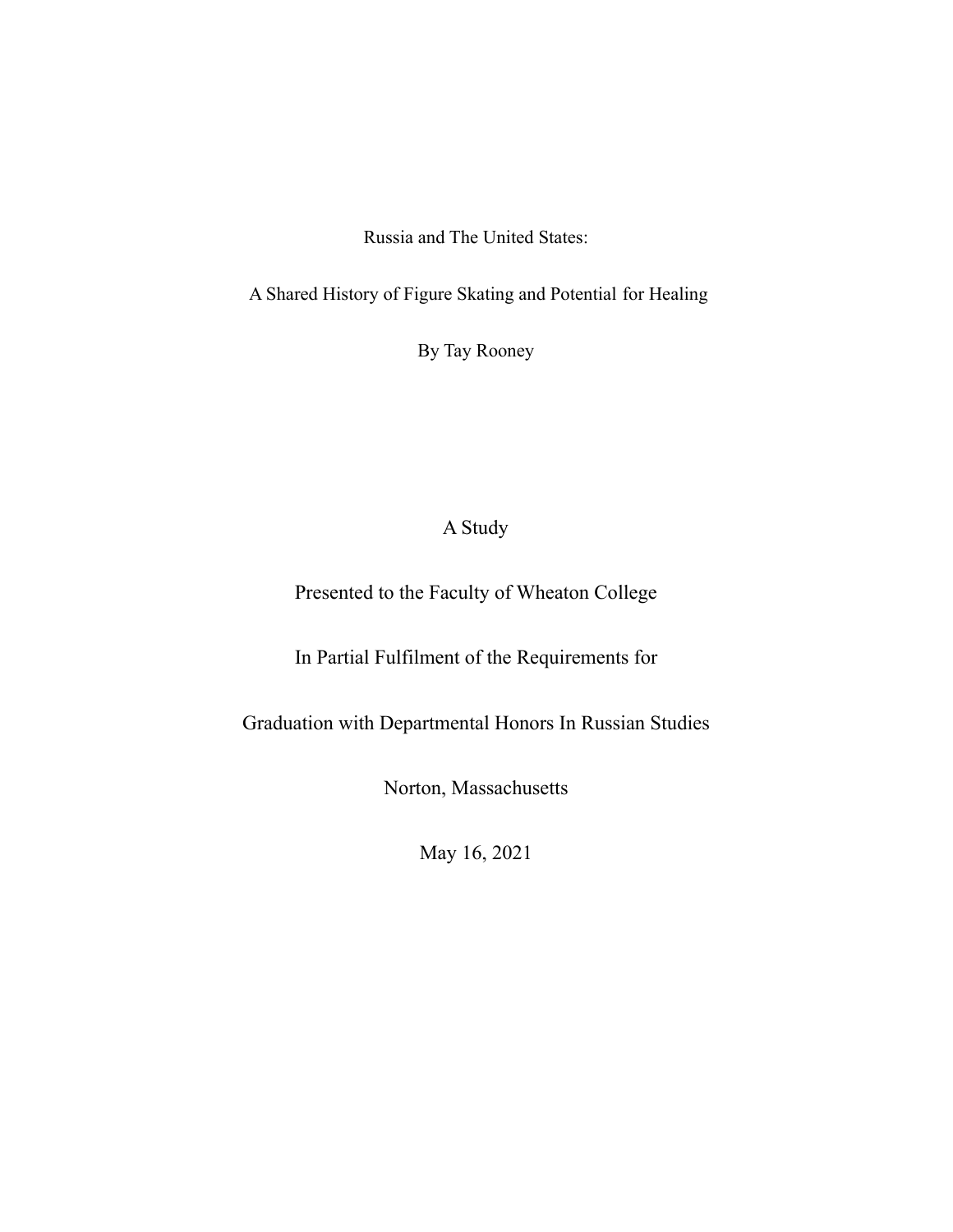Russia and The United States have a turbulent history. Starting from the Revolution of 1921, the relationship between the two nations has been complex at best, leading to a Cold War and countless proxy wars in the Middle East. The reality is that the relationship between the two has continued to worsen, and to many, it does feel as if we are stuck in another Cold War. Anxiety is high, and if you ask any politician, one of the highest points of concern regarding foreign policy is Russia. Realistically speaking, it is imperative that an attempt at fixing relations is essential for the United States as a nation, especially if we want to avoid getting involved with a direct or indirect war with Russia. It is not hard to see that such a conflict would quickly become a world war.

Relationships between two countries with such animosity between them are never simple to fix, as the nature of politics makes it far too complicated. Particularly in the case of Russia, much of our conflict with them branches from many different areas, including humanitarian injustice, oil conflicts in the Middle East, economic problems, and opposing political ideologies. This brings up the question: what can be done to improve the relationship between two countries that are very opposed to each other?

Sports are used often in politics, and many of our most significant sporting events, such as the Olympics, are incredible shows of peace and unity. Although different countries may be competing with each other, it is all on an equal field, with the whole world watching as people worldwide participate in the games. Russia and the United States often go head to head, particularly in winter sports. In particular, figure skating is one of the most-watched sports during the Winter Olympics, and it is a sport dominated by Russian and American athletes. Looking at past figure skating events, I was reminded of my own experiences as a young competitive skater. It was prevalent, and still is very common, for Russian skaters and coaches to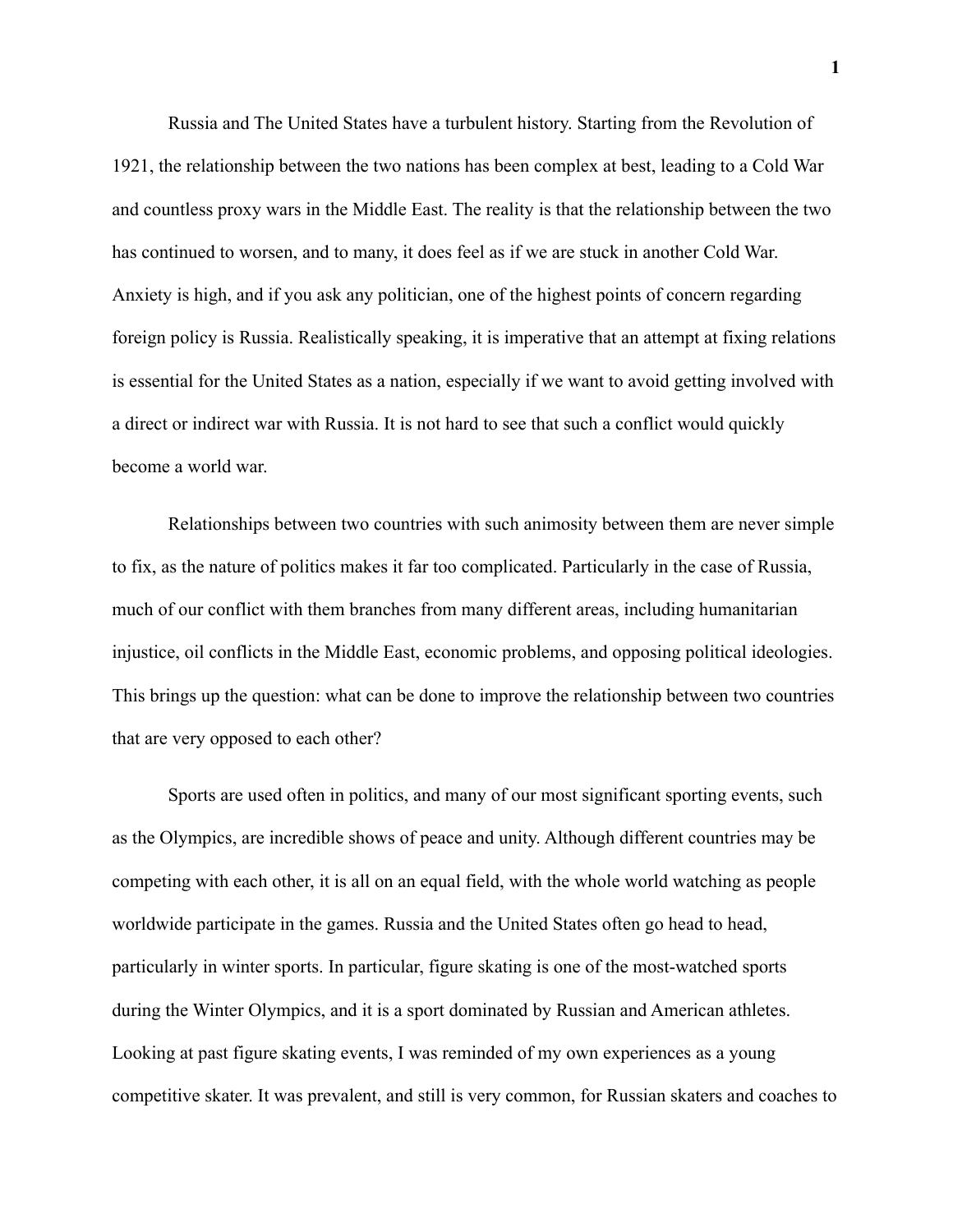come to the United States, and vice versa, for training. I had done quite a few training sessions with a well-known Russian coach in my town of Dennis, Massachusetts. This got me thinking about figure skating in general and how Russian skaters and American skaters interacted. More often than not, these interactions were more positive than negative in my experience.

Oddly enough, the more I began to look into it, the more I realized that Russia and America have a long history of sharing skaters and coaches in figure skating. Despite the competition between the two nations, the relationship between the two nations seemed far more civil within the figure skating world than outside of it. So what was it that made figure skating different from other sports, and why was it that Russia and America had such a positive relationship in figure skating in particular? This question, I realized, would not only answer why figure skating was so unique as a competitive sport, but it would also open up a potential alleyway for civil conversation between Russia and America. Is it possible to use that positivity to improve the overall relationship between the two nations, even if only slightly? And what exactly would that look like?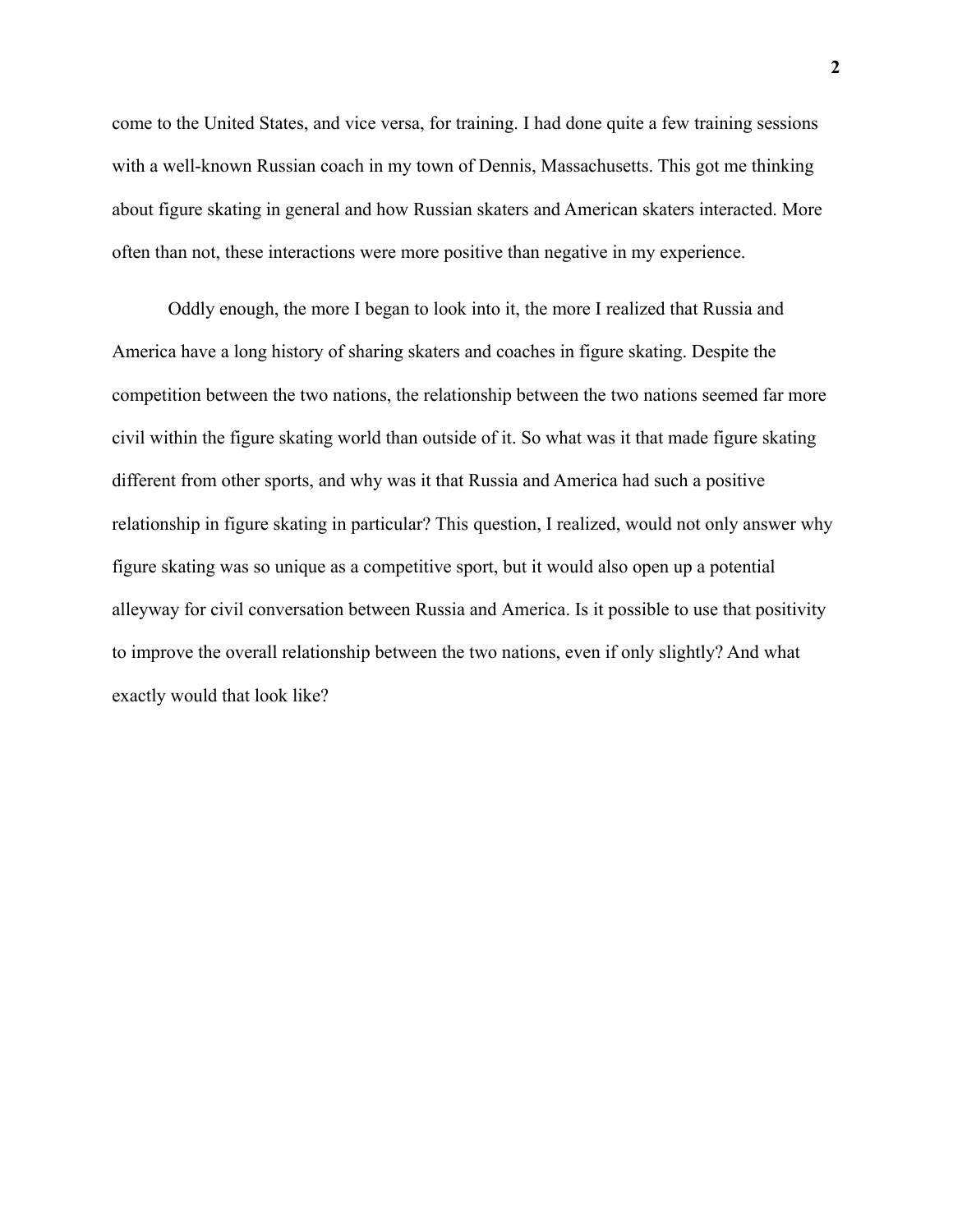# **Chapter 1- History of Figure Skating**

First and foremost, it is crucial to take an in-depth look at the history of figure skating in both countries and what makes skating such a unique sport compared to other competitive sports.

There is no official date as to when figure skating started; however, it is believed that in 1772 a man by the name of Robert Jones was the first documented figure skater. Albeit Jones's figure skating was nothing like the current sport we know and love today. <sup>1</sup> The more modern form of figure skating came about from an American skater by the name of Jackson Haines. His skating was based on his training as a ballet dancer, breaking free from the more rigid styles that had been previously practiced. He won the figure skating championship in 1864 and, along with that, provided a new standard for figure skating.

Jackson Haines's style of figure skating did not do well in the United States. He reportedly went to Europe, where his figure skating was more well-received, soon causing it to be dubbed the International Style. He is now considered one of the fathers of modern figure skating, having invented some of the most well-known current moves such as the sit-spin, a spin in which a skater must spin whilst in a seated position, one leg stretched outward. <sup>2</sup> Haines's apprentice, a Candian named Louis Rubenstein, furthered the development of modern figure skating by working to create a formal organization of figure skating within the United States and Canada. Anyone who is a figure skater today will know how vital the United States Figure Skating Association, founded in 1921, is to modern competition. Rubenstein's efforts helped create what would become the USFSA. Alongside that, Rubenstein helped create a standard for skating competitions, incorporating a scoring system that accounted for both technical skill and

<sup>1</sup> "Recent Trends and Changes." *Encyclopædia Britannica*, Encyclopædia Britannica, Inc.

<sup>2</sup> "Jackson Haines." *Wikipedia*, Wikimedia Foundation, 9 Apr. 2021.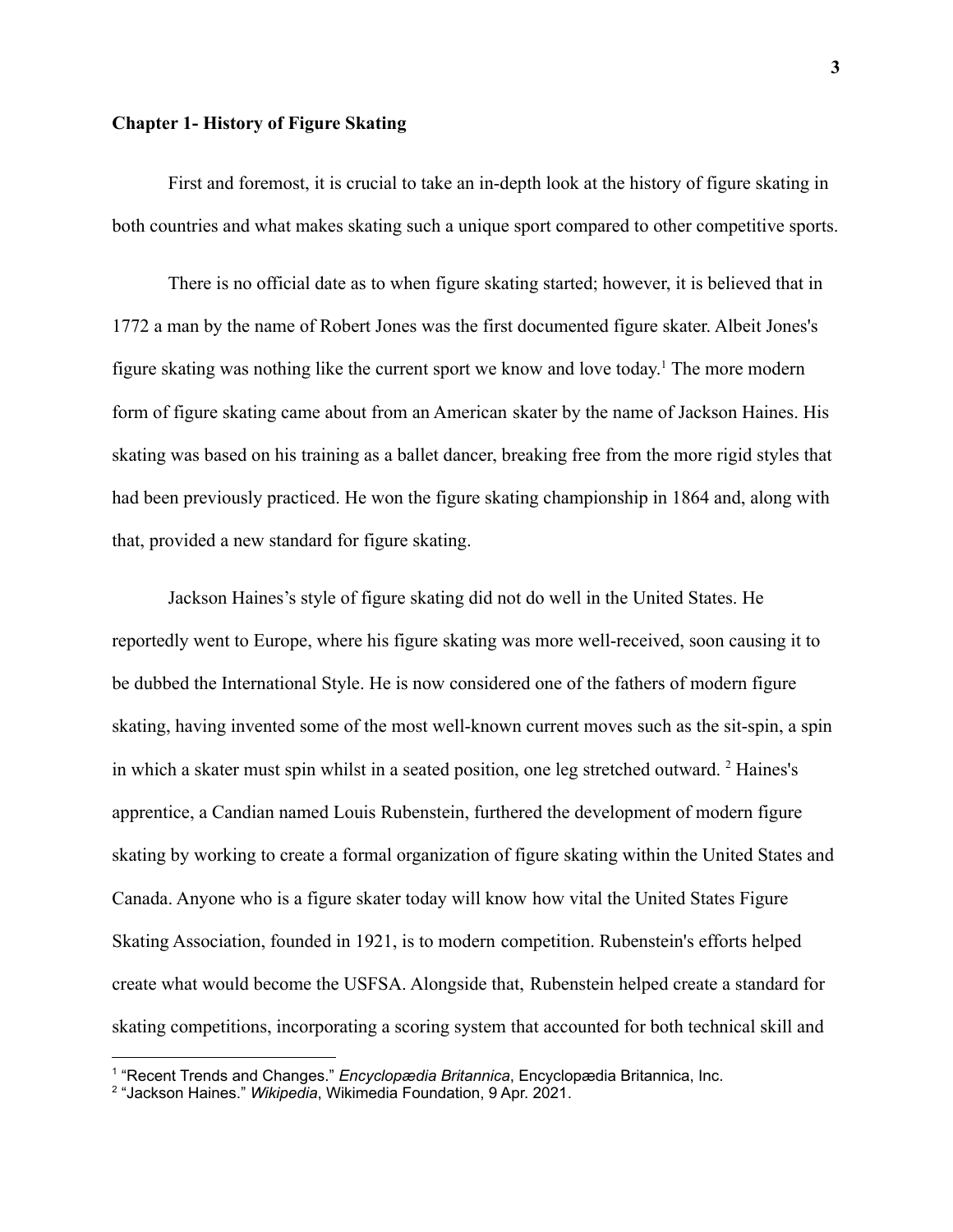difficulty along with scoring for artistry and fluidity. This helped to further legitimize the sport, and made it easier for skaters to compete. Rubenstein also helped to develop the test system which determines the level at which skaters compete. In order to compete at a certain rank, skaters are required to demonstrate increasing levels of skill through sets of moves before a judge from the USFSA who in turn, have to go through certification to judge these tests. Often they are associated with certain skating clubs which fall under USFSA's jurisdiction. This, however, just applies to the United States. Although the tests and scoring system changed over time to fit with new developments in figure skating, the standard tests are an essential part of the sport.

Outside of the United States, there is the ISU, the International Skating Union. The ISU was founded in 1892 in the Netherlands. This union oversees all international competitions regarding skating, including speed skating alongside figure skating. Today, the ISU is in charge of the Grand Prix competitions in which over 50 nations worldwide participate, setting the standard for the biggest competition, the Olympics.

In Russia, however, the history of figure skating is far older than in America. Skating has existed for thousands of years, particularly in areas where much of the year is cold. Although different then the figure skating we know today, ice skating was used as a recreational activity, as well as a way to get around during the winter months when ice was frequent. The oldest skate that has been discovered was in Finland from over  $4,000$  years ago.<sup>3</sup> Though it is not completely understood if skates were used for entertainment or more practical purposes back then, it is clear that ice skating has played a role in Northern Europe for many years.

<sup>3</sup> Bellis, Mary. "The History of Ice and Figure Skating." ThoughtCo, Aug. 26, 2020.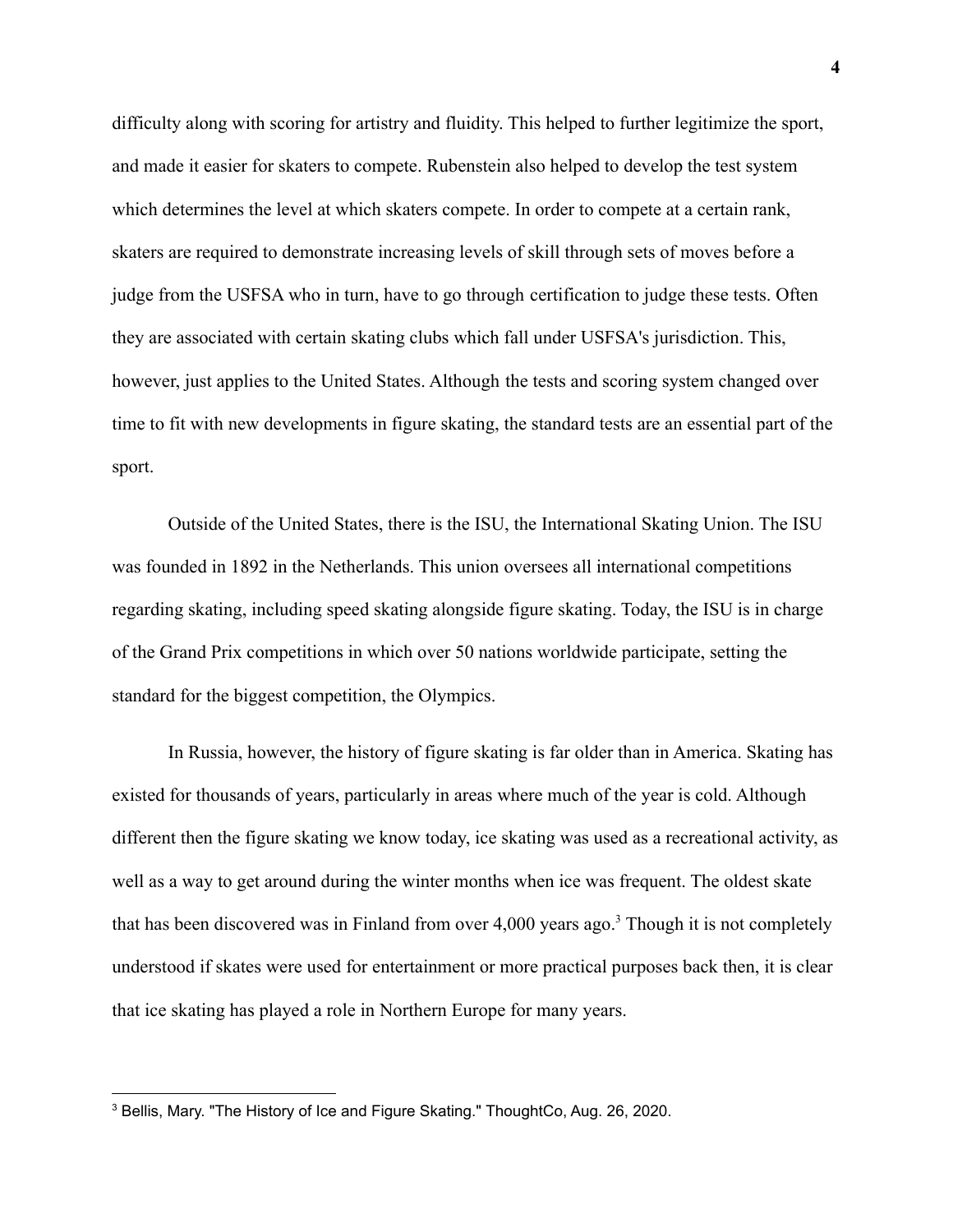Russia is where the modern skate was created. Tsar Peter I was thought to be the inventor of the contemporary skate, creating a boot with a blade at the bottom, which allowed for more freedom in movement than the previous wooden skates had allowed for. The St. Petersburg Society of Amateur Skating, which would later have a significant role in the development of figure skating in Russia, was created. At the rink of the Yusupov Garden in 1896, the first world championship in figure skating took place.<sup>4</sup> Alongside this, it was in Russia where the concepts of 'figures' really took form. Figures in skating are the use of edges and movement to create designs on the ice. An example of this would be the classic figure eight, in which using a single push from one's blade, one would go around in a circle on one edge in order to showcase not only one's ability to create momentum and speed, but also to showcase your ability to use one's edges on one's skate properly. In modern-day figure skating, figures were one of the most important aspects of one's testing. However, in July of 1990, figures were replaced with 'moves in the field,' which, although similar to figures, is more complex and integrated into competition differently. Moves in the field include moves such as twizzles, or the act of twirling in tightly wound circles on one edge of one's blade across the ice. Whilst figures are no longer included in competition, they are often still taught to aid with other aspects of figure skating, such as certain moves in the field. For example, the classic figure eight mentioned early is still ultized in moves in the field, though simplified so that one would use all four edges within one's single figure eight, opposed to utilizing only two throughout the figure eight as was done in figures. This change was worldwide, and as such, it affected the look of figure skating in both Russia and the United States.

<sup>4</sup> "Russian Figure Skating History." *Russian Culture*, 12 Dec. 2015.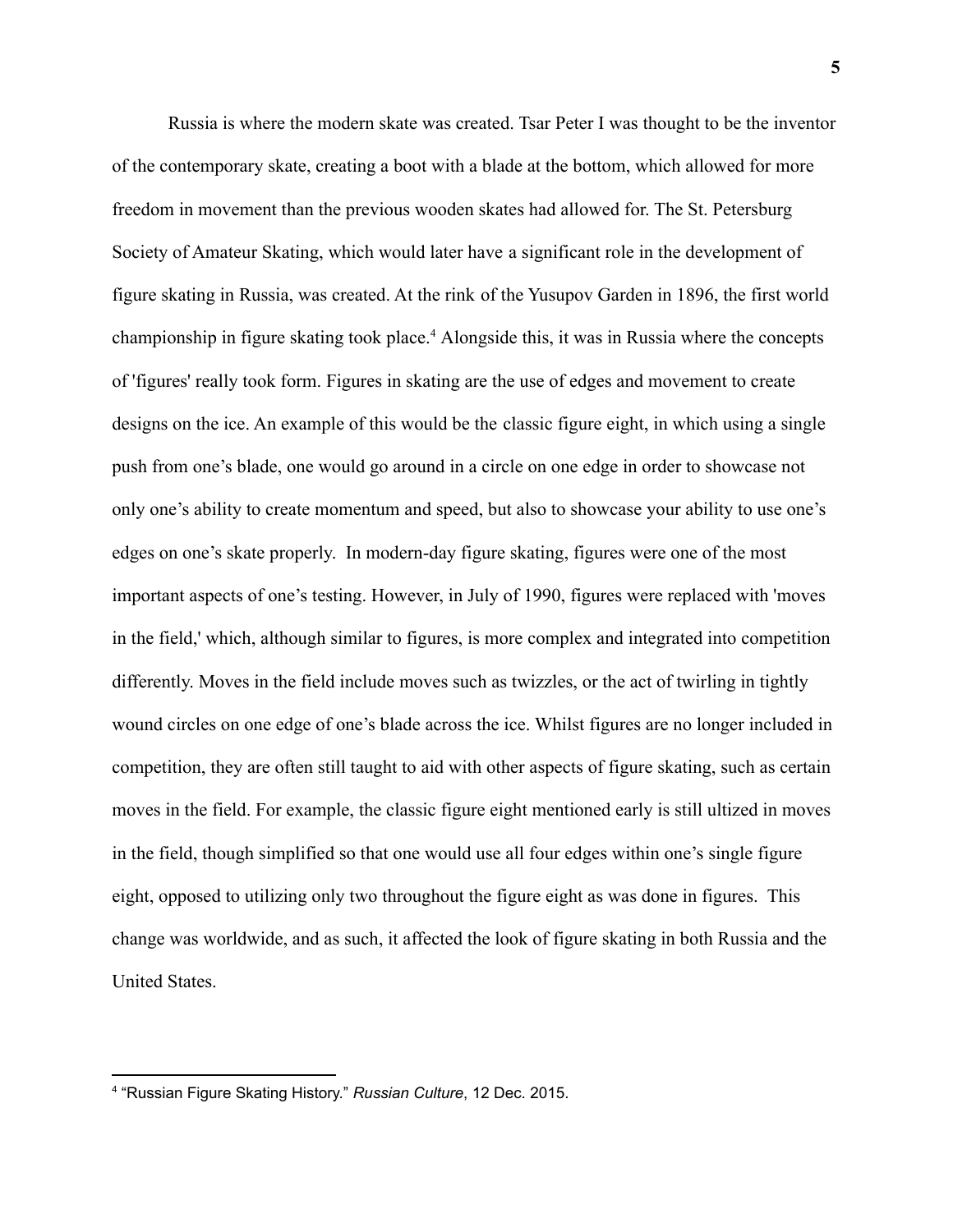Regardless of whether or not figures are used in competition now, its creation cemented Russia as an essential leader in figure skating and would set it up to continue to be an influence on international figure skating competitions. The name, "Figure Skating," comes from figures, showing how significant figures were to the sport from the start. Skating in Russia came almost naturally, as a nation filled with ice and snow and a country known for having a highly esteemed national ballet company. Russian culture, which includes many great names within the arts, created a strong love for figure skating, combining both physical and visual art. Many traditional figure skating songs come from ballet, which originated from Russian composers such as Tchaikovsky. Perhaps one of the most used pieces of music in figure skating is the score from Swan Lake, initially composed by Tchaikovsky. The combination of the love for the arts, intense cultural significance, and the climate of Russia itself quickly resulted in Russia becoming the figure skating powerhouse it is known as today.

Both the United States and Russia have been highly influential in the start of figure skating as a sport. As two of the biggest nations in modern-day figure skating with over a hundred medals won, $5$  it is only natural that there has thus been a build-up of competition between the two. Before going into the nature of the relationship between the Russian skate team and the US skate team, it is essential to talk about the role of the Olympics in politics overall.

It may not seem at first glance that sports have a significant impact on politics. We often associate sports with entertainment on a global scale. As it is, "Working for peace is now one of the core aims of Olympism, enshrined in the second 'fundamental principle' of the Olympic Charter: 'The goal of Olympism is to place sport at the service of the development of man, with a

<sup>5</sup> "List of Olympic Medalists in Figure Skating." *Wikipedia*, Wikimedia Foundation, 29 Apr. 2021.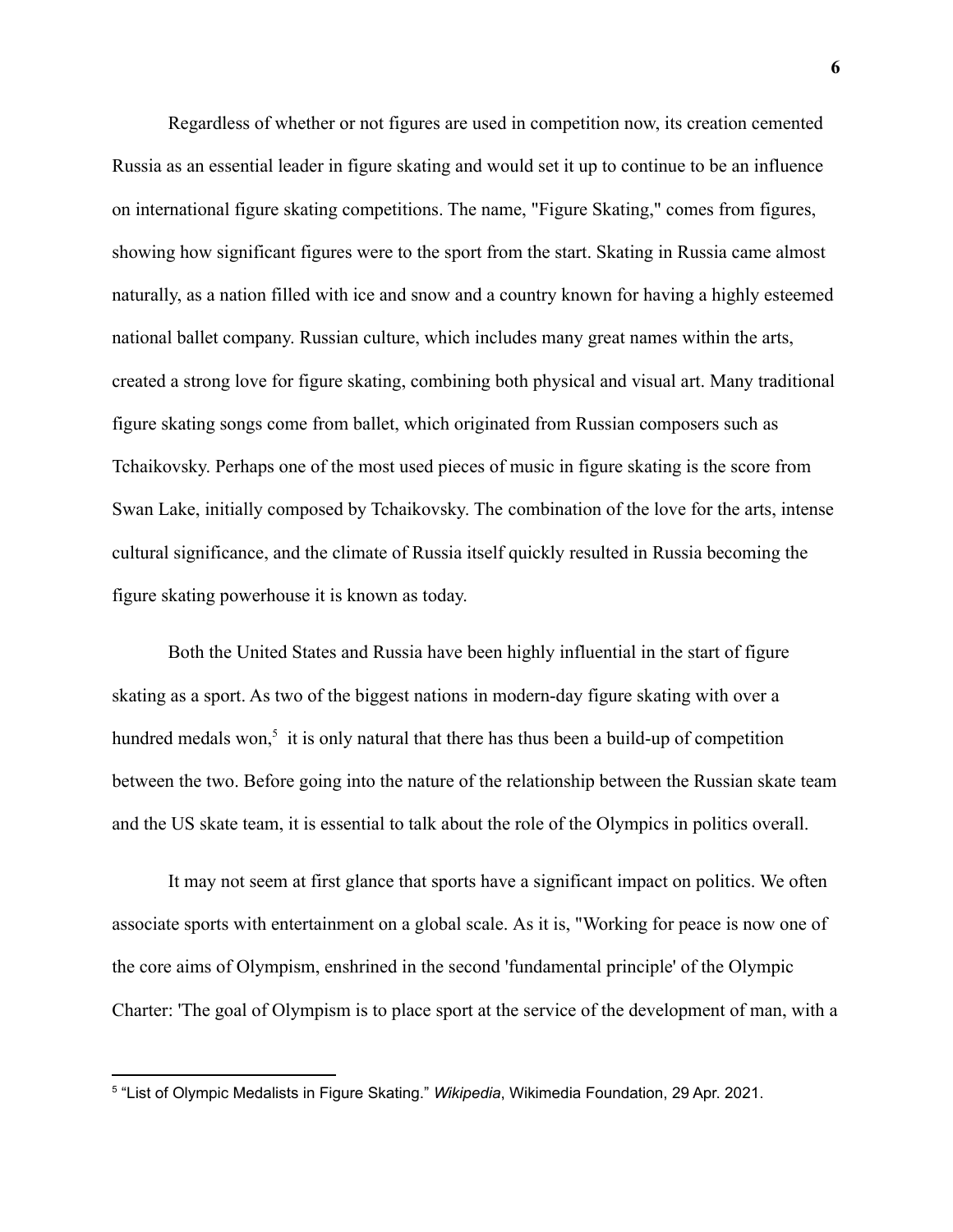view to promoting the establishment of a peaceful society.'"<sup>6</sup> Inherently, it is the current goal of the Olympics to promote peace amongst the different countries of the world. As such, how the Olympics are performed is acknowledged to have real-world effects on political situations worldwide.

International competitions are also significant on a political level. Soft politics are often overlooked by many when analyzing political issues. This is an unfortunate oversight, as soft politics have the potential to be incredibly influential, shaping the preference of other parties through appeal rather than force. A recent example would be the 2008 Olympic games. Questions were brought up regarding China's participation in the games due to the potential inhumane treatment of Tibet and supporting governments, such as the governments in Sudan and Burma, who are known for breaching human rights.<sup>7</sup> While China's treatment of Tibet has not changed, the opportunity to put their human rights record on display for the world could have been used as leverage for the international community to change their policies. That is to say, even in the modern-day, the Olympics are incredibly politically charged and are particularly influential in regards to political change.

Perhaps one of the most infamous examples of soft politics on the larger world scale would be the 1938 Berlin Olympic Games. The Berlin Olympic games took place during the height of Nazi power in Germany, and it has become infamous for being one of the more controversial Olympic games to date. "The 1936 Olympics were held in a tense, politically charged atmosphere. The [Nazi Party](https://www.britannica.com/topic/Nazi-Party) had risen to power in 1933, two years after Berlin was awarded the Games, and its racist policies led to international debate about a [boycott](https://www.merriam-webster.com/dictionary/boycott) of the

<sup>7</sup> Ibid. <sup>6</sup>Golden, Mark. "War and Peace in the Ancient and Modern Olympics." *Greece & Rome*, vol. 58, no. 1, 2011, pp.  $1 - 13$ .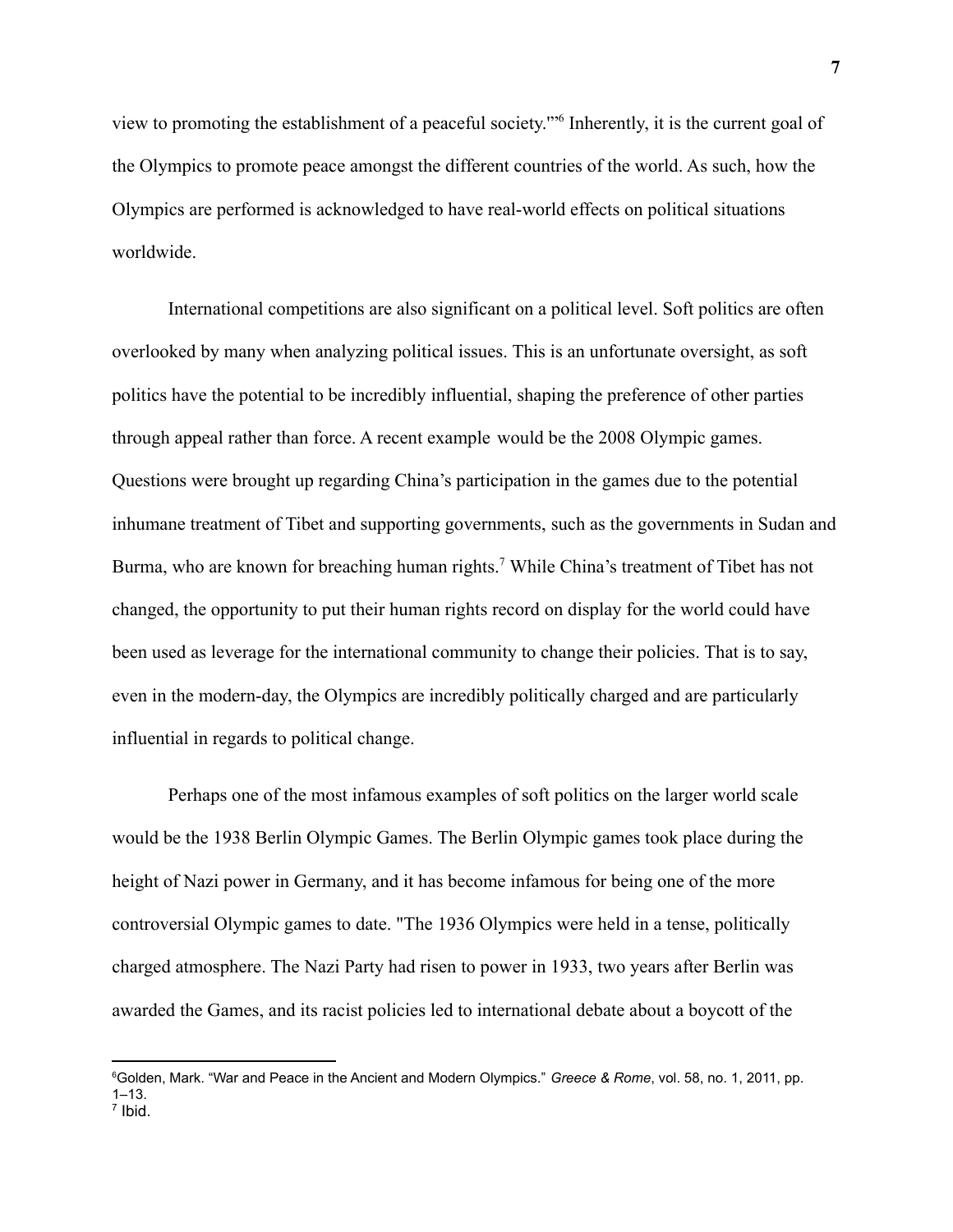Games."<sup>8</sup> Naturally, the Olympic Committee made public statements that nobody would be excluded from the games, particularly noting Jewish people to be included as Nazi Germany was well known for discrimination against Jewish people. That did not mean that this did not have a negative impact on Nazi Germany, as there was a great deal of backlash against allowing Germany to host the Olympics. These calls against the games were akin to public calls against Nazi Germany itself.

Whilst historically we are able to look back and say that the Nazi Party was planning to dominate the rest of Europe, and eventually, the world, it was still important that Germany be recognized as a respectable nation. It also proved that there were growing tensions between other European countries and Germany several years before World War II officially started. Although not a direct cause of the war, the reaction to Nazi Germany hosting the summer Olympics had an undeniable connection to the political atmosphere in Europe and the world during 1936. "The Olympic Games in 1936 were a climax of power and international influence for the Nazis, because Germany presented itself as a peace-loving, open-minded, and tolerant country,"<sup>9</sup> Essentially, as Hilmes suggests in his novel, the Olympics were a great show of diplomacy and an attempt to improve their image in the world. Clearly, it did work to some extent, particularly with America.

When the United States officially entered into World War II in 1941, it was not because of Germany. It was because of Japan's attack on Pearl Harbor. <sup>10</sup> Of course, the Olympics of 1936 had little to do with what would be the eventual catalyst for the United States joining the war,

<sup>9</sup> Hilmes, Berlin 1936. 8 "Berlin 1936 Olympic Games." *Encyclopædia Britannica*, Encyclopædia Britannica, Inc.

<sup>10</sup> "Take A Closer Look: America Goes to War: The National WWII Museum: New Orleans." *The National WWII Museum | New Orleans*.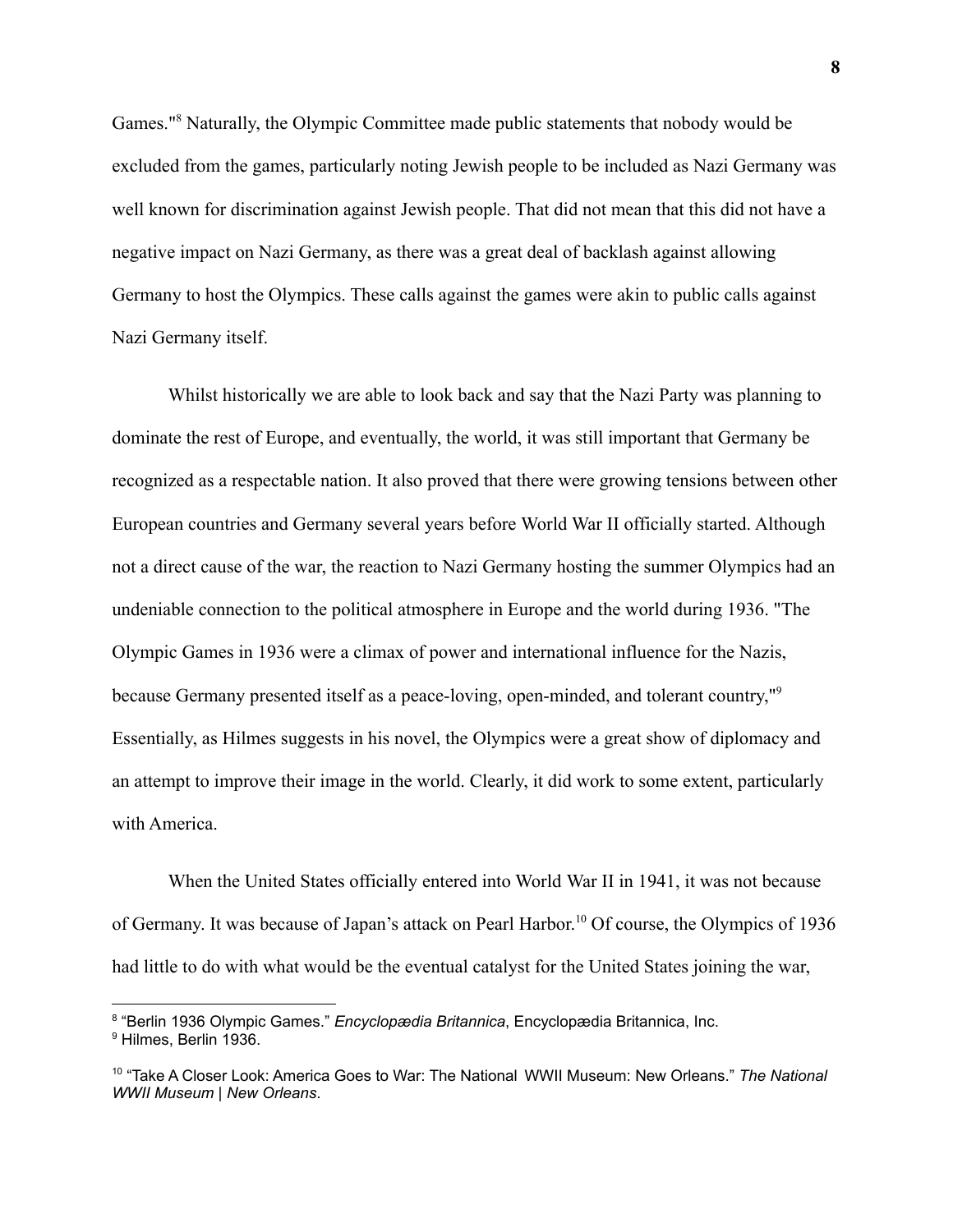and it did make Nazi Germany appear better in the eyes of the United States. The US government had been aware of the systemic discrimination against Jewish peoples in Germany during the years before the Olympics, hence why there was public concern over Germany hosting them. However, due to Germany's reaction to that concern and the use of their 'Token Jewish athlete,' Germany was able to avoid creating larger conflict with the United States. Ultimately, by appealing to the United States' concerns during the Olympic games, the Nazi party set Germany up to be on better terms with the US knowing very well that they were planning war against some of the United State's allies at the time. It is also important to note that the US was considered one of the strongest military powers globally during this period, so avoiding conflict through the Olympics did help soften relations ever so slightly between the two nations.

The Olympics of 1936 are only one example of how soft political moves can significantly impact the relationship between countries. The FIFA World Cup is another worldwide sports event that is often known for having political importance. Perhaps one of the easiest examples to take from FIFA's decision to hold the 2022 games in Qatar. To briefly sum it up, many have concerns regarding Qatar's hosting of the 2022 games due to the political climate there currently and several concerns about human rights violations. Politics play a huge role in this particular controversy regarding the 2022 FIFA games. The decision to keep the games there or move them will impact Qatar's future political relations with others, and as such there will then be pressure to change their inside policies to address the human rights violations in order to maintain good relations with others as well as a good image globally.

It is important to note that within these two examples, the most significant contention point is the location of where the event is happening, not necessarily the sport itself or the country that has success at said event. Attending a global event in another country is a statement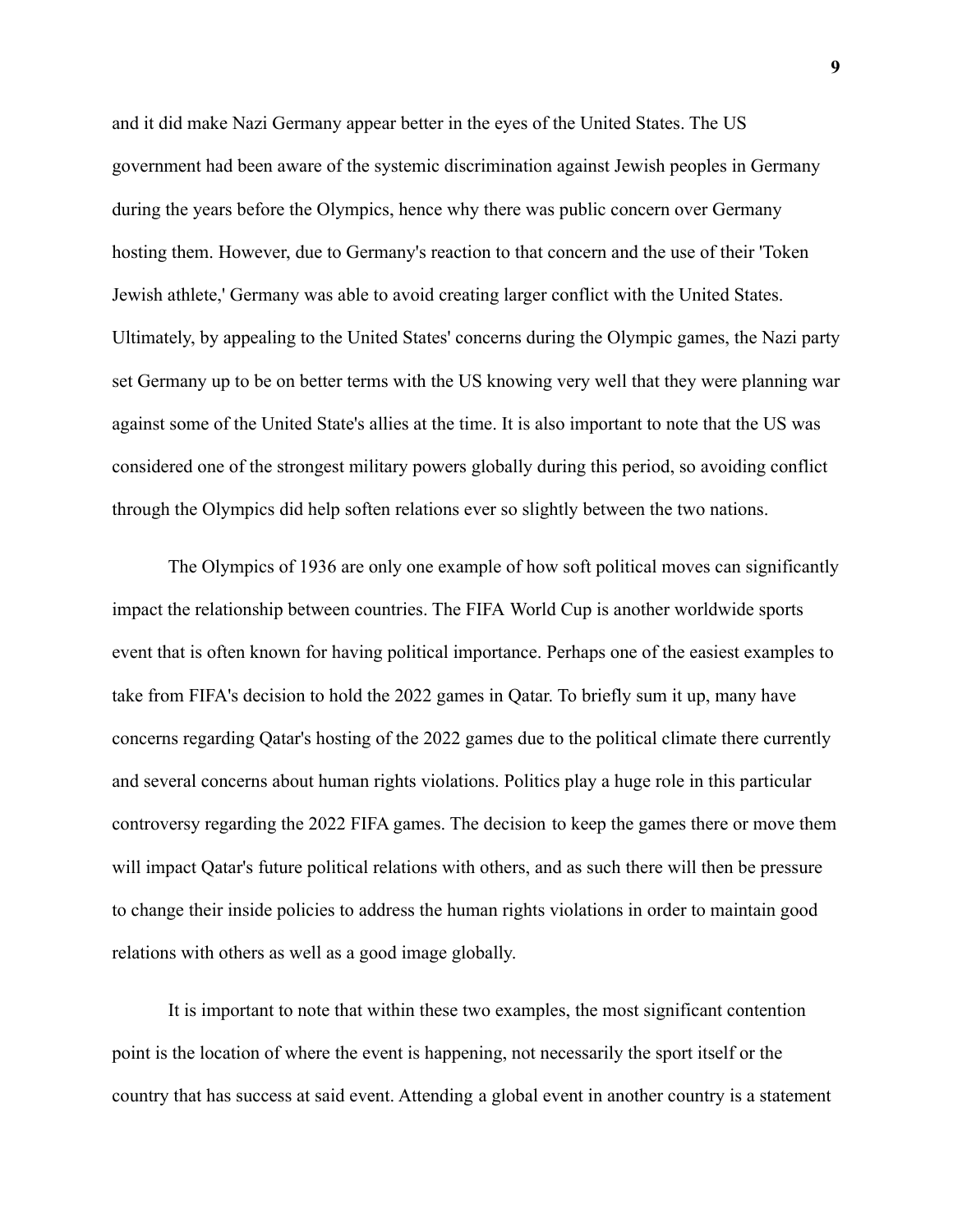of temporary peace. It shows good faith between the countries and is one of the few times where countries meet on truly equal ground to compete fair and square. The Olympics have become a staple of the show of peace today. However, one of the main issues with these events is that there is competition. Competition is a fundamental part of any sporting event. Particularly in the Olympics or FIFA, and similar events, winning a medal for your country brings great pride to your homeland. It can even become a bragging point and create competition between nations who have won multiple medals in the same sport. As one can imagine, one of those sports where there is such a conflict, is figure skating. Russia and the United States have held many different titles in figure skating, and today they are very much considered rivals in the sport. It is no surprise considering that the US and Russia also have tensions outside of the sports arena. Yet there is something very unique about figure skating in particular compared to other sports that make it particularly good for soft politics: It is an art form.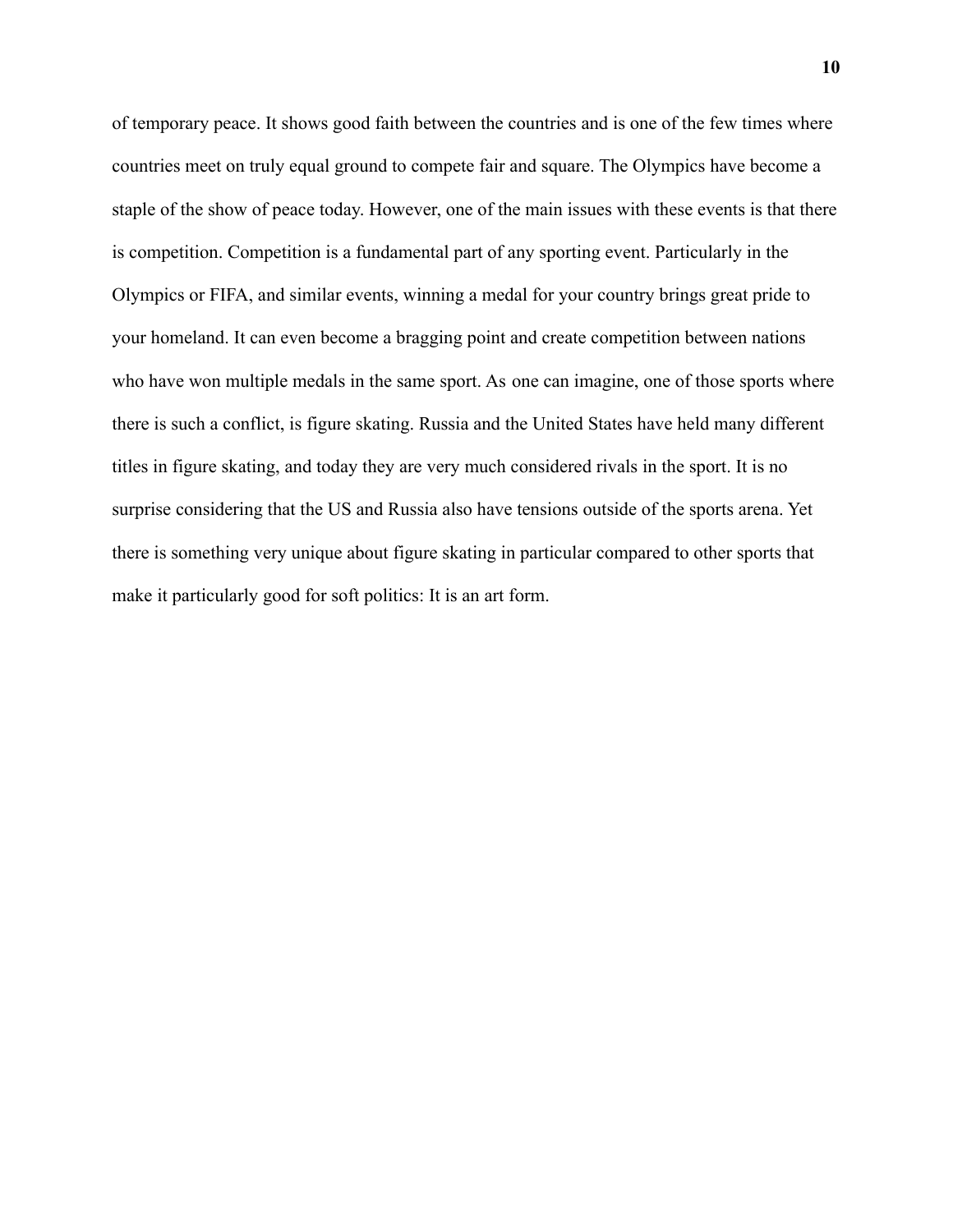### **Chapter 2- Brief Political History and Current Politics**

The United States and Russia have a short, albeit complicated political history together. Although Russia has been around for hundreds of years, The United States is a relatively new country. The differences between the two countries' political policies are why the United States and Russia have opposed each other for such a long period of time.

The political tensions between the United States and Russia began to rise around World War I and the Bolshevik Revolution. In 1917, the October Revolution took place in Russia. The Bolshevik party, at the time one of two pro-Marxism and pro-communist parties in Russia, took to the streets of Saint Petersburg, then called Petrograd. Tensions between the people and the Tsarist regime grew due to famine, extreme poverty, and lack of educational and job opportunities. The tension finally came to a head in February of 1917, when the Tsarist government was officially overthrown. A provisional government was set up in its place, although it did not last. The October Revolution was the take over of the provisional government by the Bolshevik party. However, the revolution was not peaceful. The Bolsheviks took over the provisional government by force, using their growing military support to force themselves into power. The Bolshevik revolution was not just accepted throughout Russia, however. The country withdrew from World War 1 through the Treaty of Brest-Litovsk, in which Russia gave up valuable land in Ukraine to Germany in exchange for peace. Outrage due to the treaty caused a further divide between different political parties in Russia, including between the Bolsheviks and their less extreme counterparts, the Mensheviks. This is the division that would come to spur the era of violence, the Red Terror, in Russia.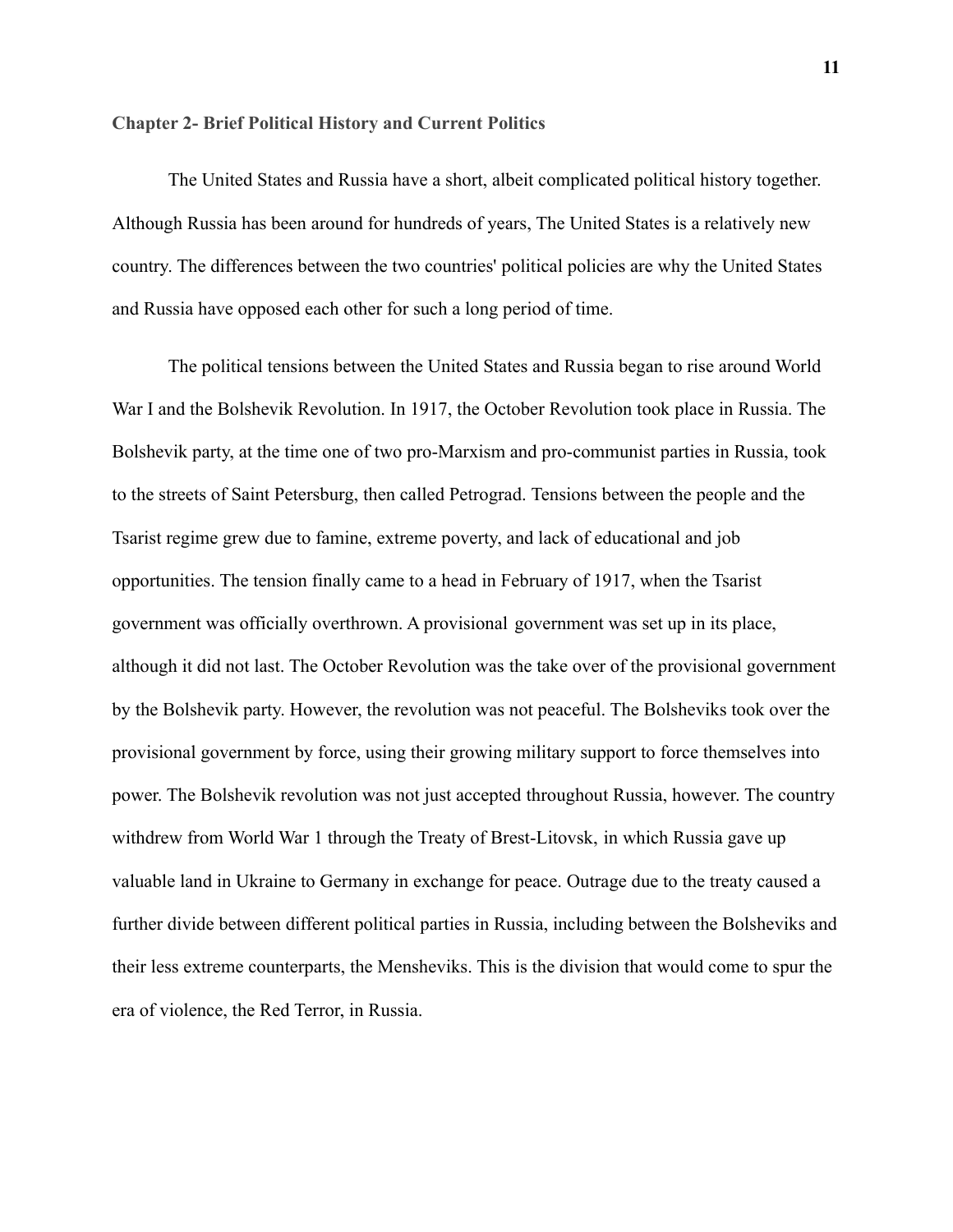The Russian civil war was brutal, with an estimated 300,000 Russians on both sides dying<sup>11</sup>. Like any civil war, the fighting between the Red Army and the White Army caused great destruction across Russia. However, the Red Army was destined to win the fight, and soon the Soviet Union was put into power with Vladimir Lenin as the head of the union. The civil war, however, was more than just a turning point in Russian history; but it was also a turning point in regards to foreign policy and relations. In particular for the relationship between the United States and Russia. During the civil war, the United States sent resources and soldiers to the White Army. This was a direct statement against the Bolshevik party, and would become a point of contention between the USSR and the United States as the United States was the only nation to send in troops to aid the White Army. The bold motions of the United States to fight against the communist regime would forever scar the relationship between the two nations.

During World War II, the Soviet Union and the United States had a small break from tensions thanks to defeating Nazi Germany. The United States and the USSR fought on the same side, against Nazi Germany, together during this time, though they did fight on separate fronts. the United States sent aid over to the USSR when possible to help with the war effort against Nazi Germany. At the end of the war, however, conflict once again arose between the two nations. This tension manifested itself in the infamous split of Berlin. When Germany fell, the territories that had formerly belonged to the Germans were split up between the Allied forces. In particular, until a new government was set up, Berlin was split between the West and the East, with West Berlin being controlled by France, the United States, and England. East Berlin was under the control of the Soviet Union, and from this, the conflict between the USSR and the US

<sup>11</sup> *Russian Civil War - Aftermath - Casualties*.

www.liquisearch.com/russian\_civil\_war/aftermath/casualties.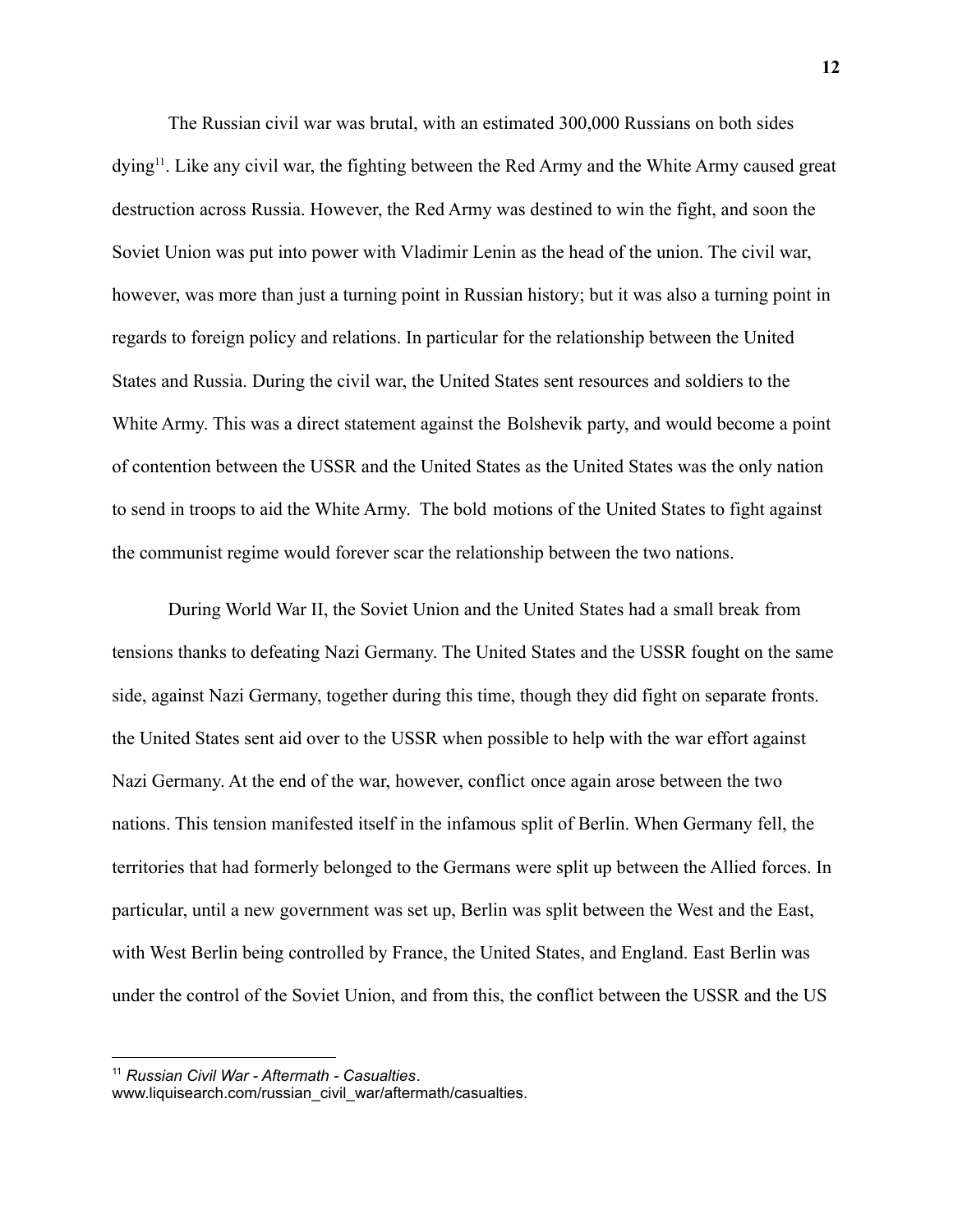came to a near boil. Due to disagreement in how they wished to set up the new government in Germany and to write up treaties to reassign land after the devastation of World War II, the Cold War began.



As the name suggests, the Cold War was not a war in which there was active fighting between the two nations. However, the lack of direct violence does not mean that there were no tensions between the USA and the USSR. It is not a surprise that the cold war ended up taking place, especially considering that the USSR was highly anti-capitalist in ideology. At the same time, the United States was highly anti-communist in doctrine. "The orthodox American view, as originally set forth by the American government and as reaffirmed until recently by most American scholars, has been that the Cold War was the brave and essential response of free men to communist aggression."<sup>13</sup> In his essay "Origins of the Cold War," Arthur Schlesinger explains for what reasons the Cold war came to pass. Historically "The Kremlin, on the other hand,

<sup>12</sup> Complex01. "Berlin Blockade." *File:Berlin Blockade-Map.svg*, 11 Sept. 2007.

<sup>13</sup> Schlesinger, Arthur. "Origins of the Cold War." Foreign Affairs, vol. 46, no. 1, 1967, pp. 22–52. JSTOR.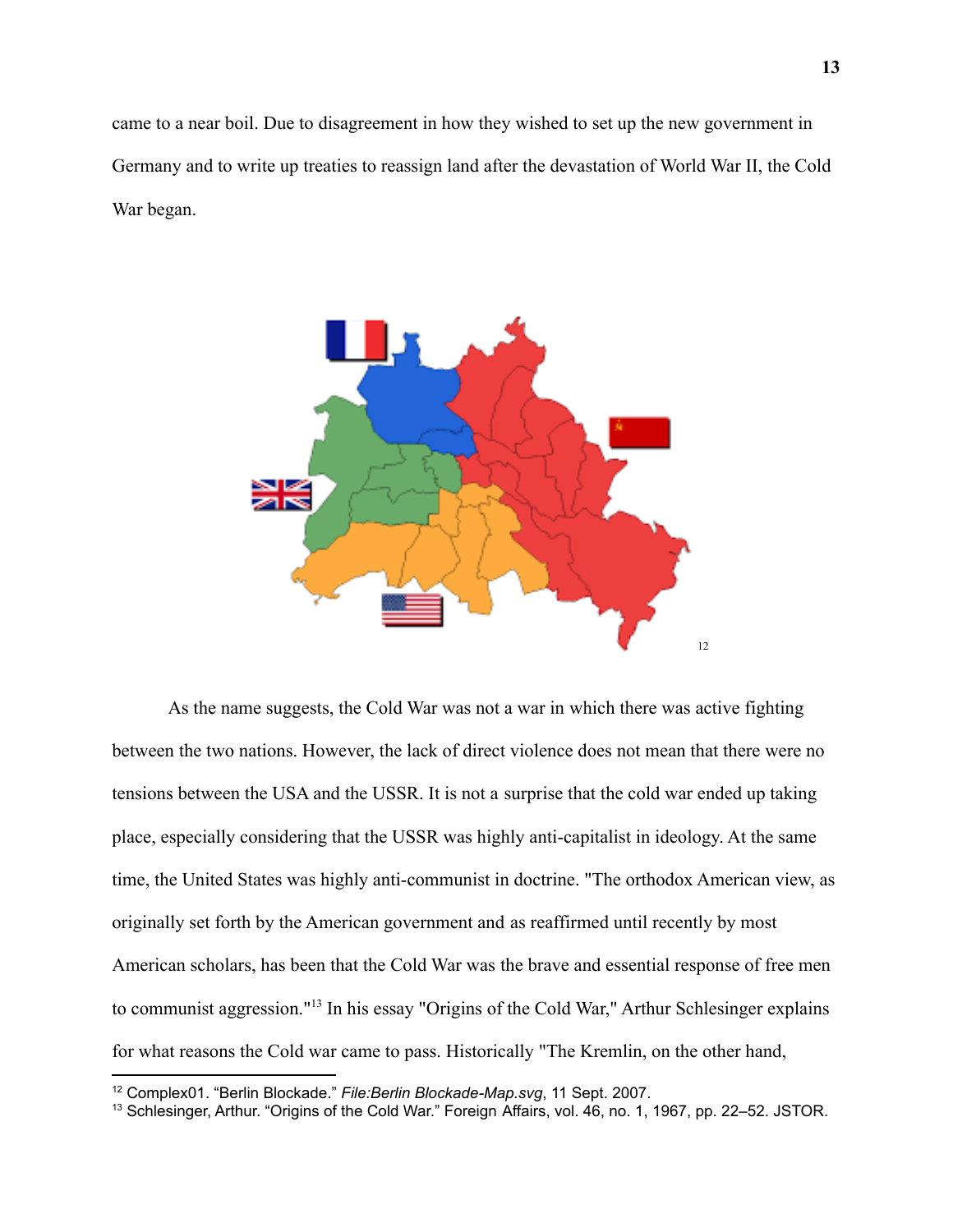thought only of spheres of interest; above all, the Russians were determined to protect their frontiers, and especially their border to the west, crossed so often and so bloodily in the dark course of their history."<sup>14</sup> However, this was not the case for the USSR, whose main goal was to expand the Soviet Union's sphere of influence and expand the impact of communism. With those conflicting ideologies and with both countries wanting to spread their ideology to others, tension grew over the newly reorganized political landscape of Europe and beyond<sup>15</sup>. However, this is a topic of constant debate amongst scholars of the cold war era, as author Michael F. Hopkins states in his essay. "They [scholars such as Hubert Feis who served for the United States during the conflict] blamed the expansionist urges of the Soviet leader, Josef Stalin, suggesting that he was guided by a communist ideology which favored the spread of the communist message."<sup>16</sup> Though it is essential to acknowledge that the origins are debated $17$ , the more critical aspect of the Cold War is the long-lasting political effect on both nations and how the Cold War shaped the relations between the United States and Russia.

One of the scariest parts of the Cold War between the US and Russia was the ever-looming threat of physical conflict. That was seen through the surplus of proxy wars. The most prevalent of those proxy wars were in Vietnam, Korea, and the Middle East. In summary, although the Russians and the US never came into direct conflict with each other; they did fight through conflicts in other countries, such as the conflict in the Middle East. The United States would attempt to support and put a democratic government in areas where fighting was already taking place, and the USSR would take the side of more communistic governments and

 $14$  Ibid.

<sup>15</sup> "BOLSHEVIKS: ORIGIN, IDEOLOGY AND LEADERS - SCIENCE." *Warbletoncouncil*.

<sup>16</sup> Hopkins, Michael F. "Continuing Debate and New Approaches in Cold War History." *The Historical Journal*, vol. 50, no. 4, 2007, pp. 913–934. *JSTOR*.

<sup>17</sup> Pineo, Ronn. "Recent Cold War Studies." *The History Teacher*, vol. 37, no. 1, 2003, pp. 79–86. *JSTOR*.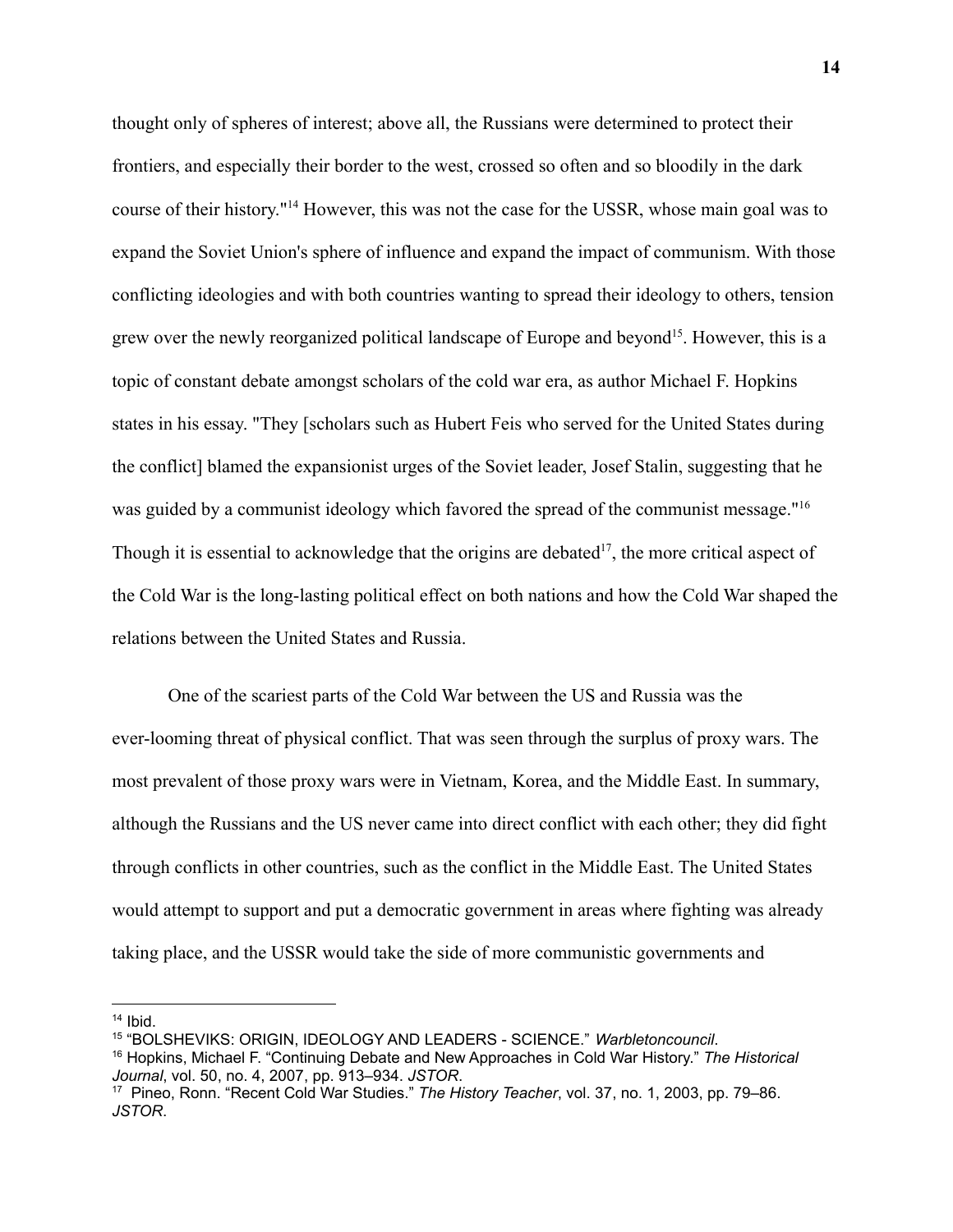ideologies. Guns, supplies, and training were given to each side by their respective supporters, and the result was devastating. It is no question that the Middle East, in particular, was decimated by the ongoing conflicts between these groups.

The conflict in the Middle East is complicated; however, it is essential to mention and go over as it continues to affect foreign politics to this day, particularly between the United States and Russia. I will briefly go over the different conflicts and suggest how that continues to impact the relationship between Russia and the United States presently.

In the most simplified language, the Middle Eastern conflict is based on a move for Israel to become an independent and Jewish nation. Surrounding countries, however, do not support this, and from that, a violent conflict broke out. "In November 1947, the UN General Assembly voted overwhelmingly to recommend the partition of Palestine into Arab and Jewish states. The two states were to be joined in an economic union, and the United Nations would administer Jerusalem. The Arabs would get 43 percent of the land, the Jews 57 percent. The proposed apportionment should be assessed in light of the following facts: The Jewish portion was better land; by the end of 1947, the percentage of Palestine purchased by Jews was less than 7 percent; Jewish land purchases accounted for only 10 percent of the proposed Jewish state; and Jews made up less than one-third of the population of Palestine. Moreover, the Jewish state was to include 497,000 Arabs, who would constitute just under 50 percent of the new state's population."<sup>18</sup>

Unfortunately, this conflict has continued to rage in the Middle East, and there has not been a peaceful end to it. However, part of the importance of this conflict was how it ended up

<sup>18</sup> Senior Editor Sheldon L. Richman, "*Ancient History: U.S. [Conduct](http://www.cato.org/pubs/pas/pa-159.html) in the Middle East Since World War Il and the Folly Of [Intervention](http://www.cato.org/pubs/pas/pa-159.html)*", Cato Policy Analysis No. 159, CATO Institute, August 16, 1991.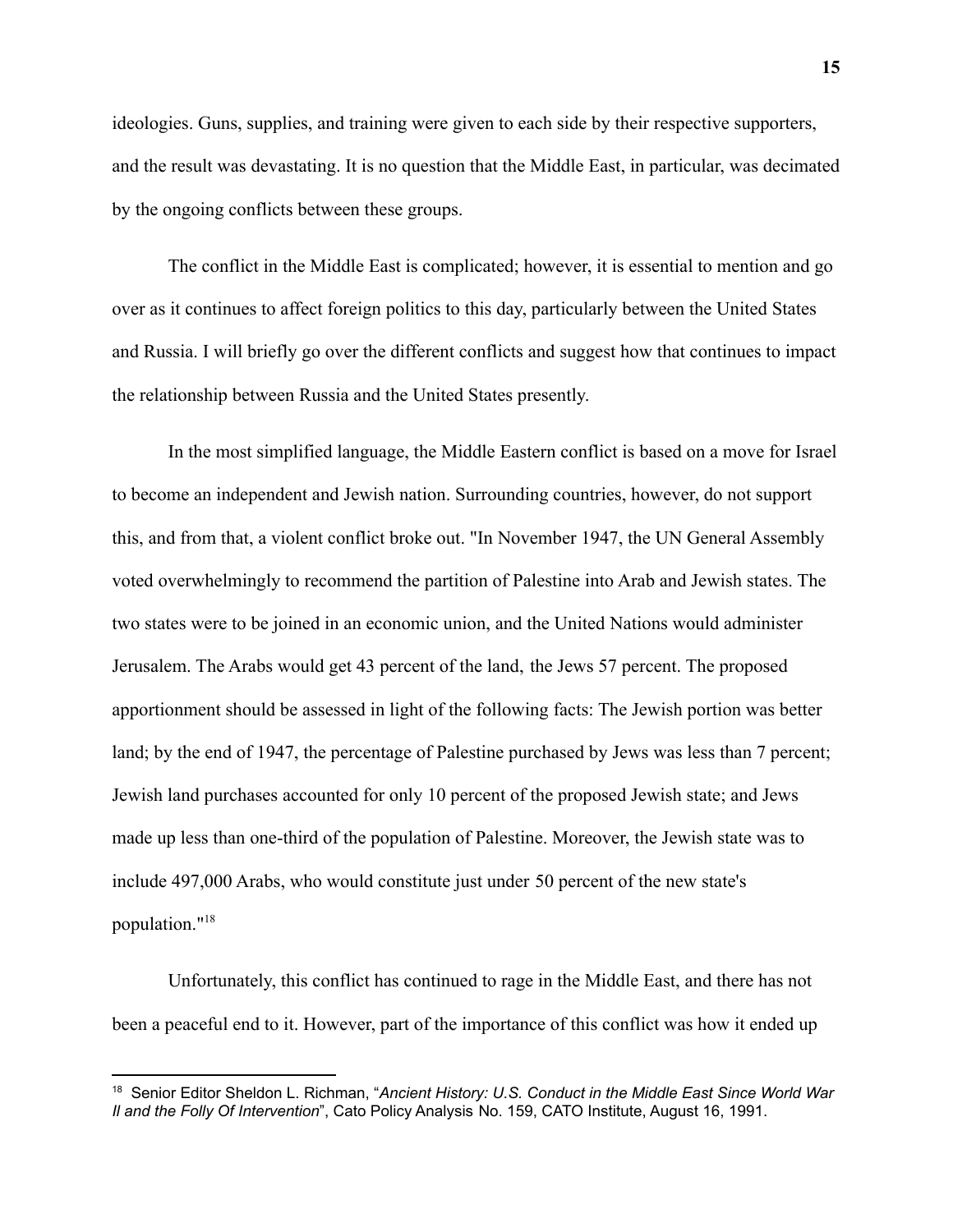being the perfect proxy war for the Russian's and United States governments to fight against each other. "Russian ties to the Middle East go back centuries and provide a valuable foundation on which to build. From its quest for warm water ports and access to the Mediterranean in the eighteenth century to its policy of protecting fellow Orthodox Christians living in Ottoman lands in the nineteenth century, Russia historically has been a factor in Middle Eastern politics and geopolitics. After the fall of colonial powers in World War II, Russia courted new Arab states. It has long been a major supplier of arms to many countries in the region,"<sup>19</sup> the Carnegie Endowment for International Peace website explains. Russia historically has had a long going relationship with the Middle East, and the USSR did have territory within the Middle East such as Georgia, Azerbaijan, and Armenia.



<sup>19</sup> Eugene Rumer, Andrew S. Weiss. "A Brief Guide to Russia's Return to the Middle East." *Carnegie Endowment for International Peace*.

<sup>20</sup> Golbez. "Soviet Union Map 1944-09-19 to 1944-10-11." *File:Soviet Union Map 1944-09-19 to 1944-10-11.Png*, Https://Commons.wikimedia.org, 11 July 2016.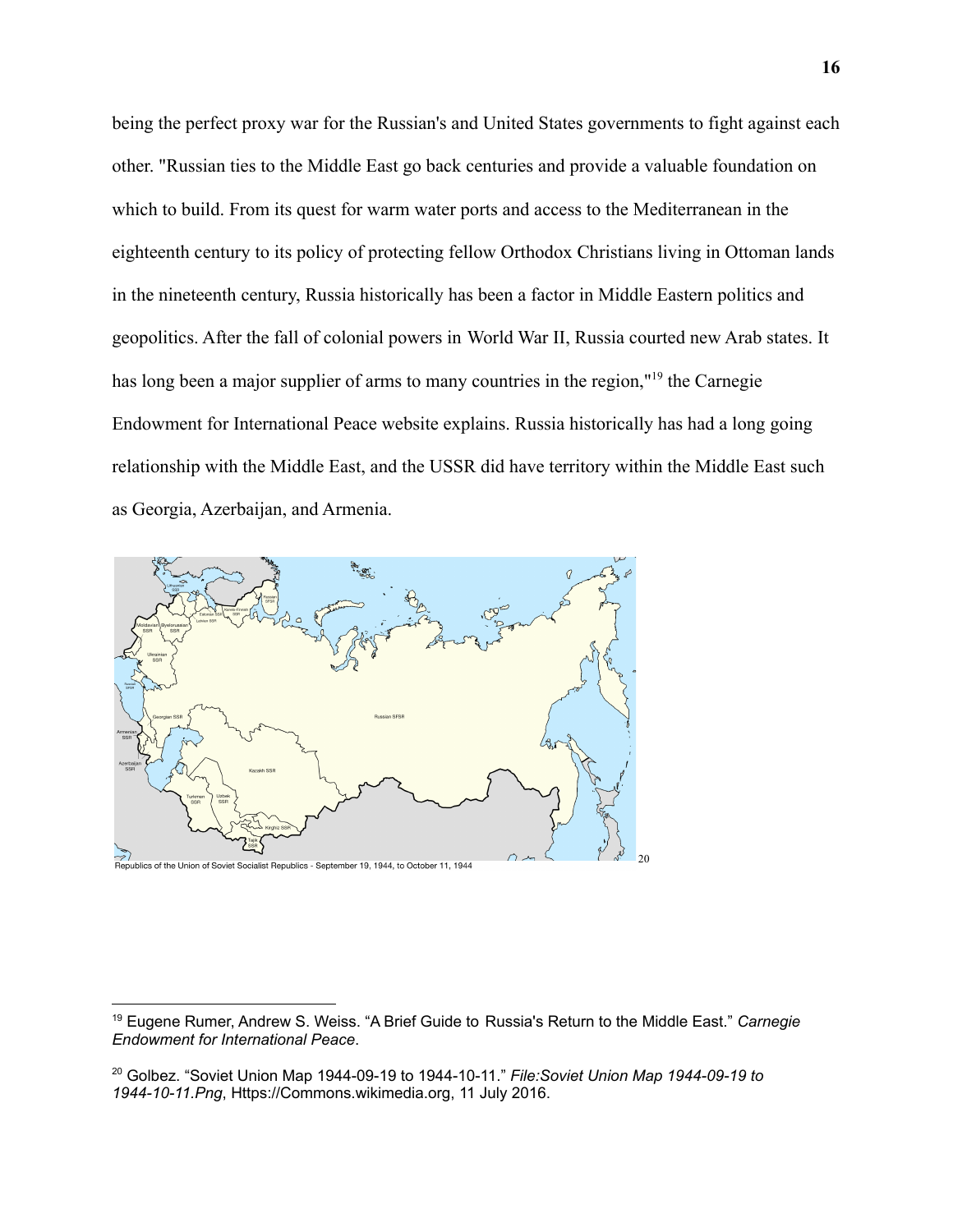The conflict of interest within the Middle East between the United States and USSR and later Russia continued to shape the relationship as time went on. Even as 2020 came around, both countries continued to have soldiers and interest in the Middle East on opposing sides.

In addition, President Biden made a somewhat controversial comment during an ABC interview. He stated that Russia would pay for interfering with the elections in the United States and agreeing to the interviewer that Putin was a killer. Naturally, this caused immediate backlash from Russia. The Kremlin released a statement saying that nothing like that had ever been said before, and "[Peskov, the Russian press secretary] said it was clear that Biden "definitely does not want to improve relations" with Russia and that the relationship between the two countries is "very bad." When asked how it can affect relations, Peskov said "it is absolutely clear how," but refused to elaborate."<sup>21</sup> according to an article by CNN. If not tense previously, it does seem that there is tension between the US and Russian governments. Although it cannot be said for certain, it would not be out of the realm of possibility to say that we have entered into another cold war with Russia.

That tension, as well as the fear of war on the horizon, is precisely why soft politics are fundamental to utilize right now. Our relationship with Russia is broken, and it is going to take baby steps to try and mend it once again. Though what I am proposing will not entirely fix the situation, it will alleviate some of the tensions between the citizens of the United States and Russia and show that the two countries can work together in an act of goodwill. It would show that the United States wants to improve relations and vice versa, which would allow a more open dialogue on how to better fix our relationship.

<sup>21</sup> Picheta, Rob. "Russia Reacts Angrily after Biden Calls Putin a 'Killer'." *CNN*, Cable News Network, 18 Mar. 2021.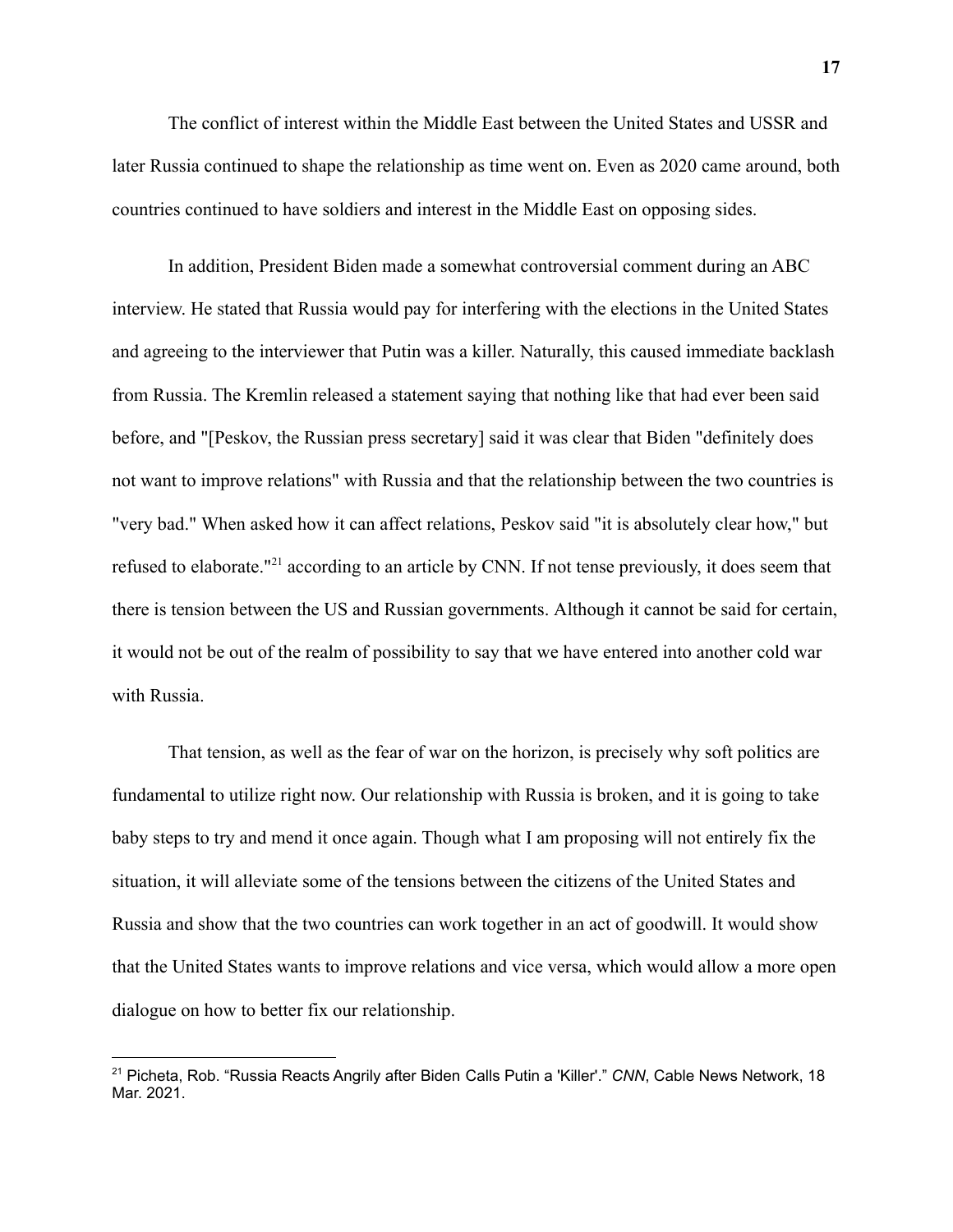# **Chapter 3- The Art of Figure Skating**

Figure skating is a highly competitive sport, holstering some of the world's most famous athletes, such as Nathan Chen from the United States and Evgeni Plushenko of Russia. Figure skating is a unique sport that integrates intense athletic ability and artist talent to create beautiful programs. Whilst physically impressive, a good skate program can move one to tears, make one jump to your feet in excitement, and make one want to dance. Perhaps my favorite example of moving a figure skating program can be Jason Brown's performance of Riverdance in 2014. The energy in the stadium is undeniable when one watches the video of his performance, and the amount of joy and energy that his performance created is memorable. Much like a flawlessly performed ballet dance, figure skating has intense emotions behind it that can be experienced by all who watch it. $22$ 

"I just try to touch people's hearts in a way through skating, so they're not just witnessing a performance, they're feeling a performance, and they're a part of it."<sup>23</sup> explains US medalist Scott Hamilton when asked about his thoughts on figure skating. He is well known for his beautifully emotional skates. This quote embodies what makes figure skating such an incredibly unique sport. It is not just a performance for the skater, but it is a performance for everyone to experience and be a part of. The energy in skating rinks during performances is infectious, much like a football game or basketball game but with added layers of complexity. These layers are part of what drew me to figure skating to start: it is an emotionally charged sport. Aside from the

<sup>22</sup> "2014 US National Championships Jason Brown FS Riverdance" *Youtube.* Uploaded by Blaine Alison Clark, March 31, 2016.

<sup>&</sup>lt;sup>23</sup> "Scott Hamilton Quotes." BrainyQuote.com. BrainyMedia Inc, 2021.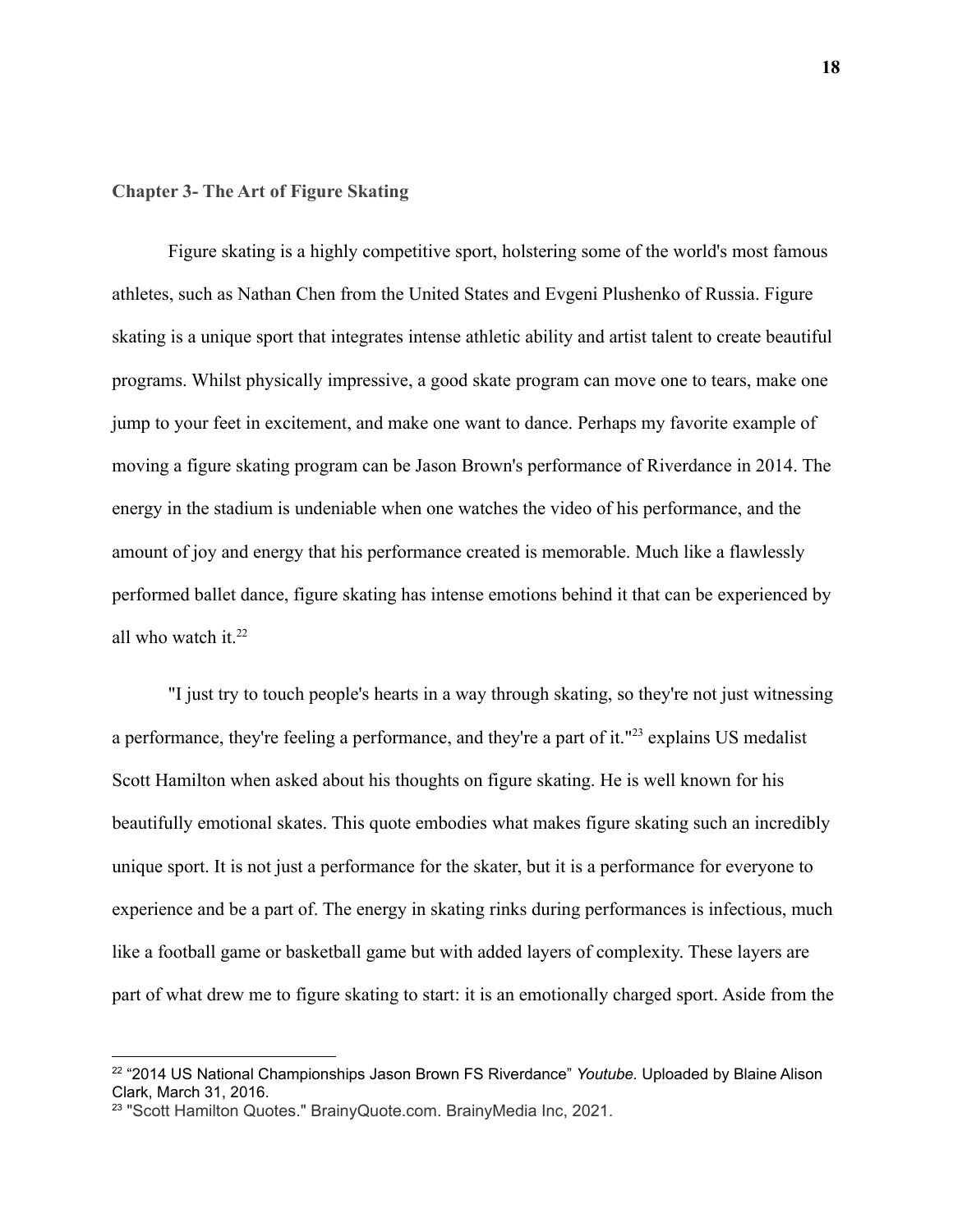dance-like movements, which I will be getting into more detail about later on, figure skating's main appeal is in the form of two different types of art: Physical and Visual. The physical art of figure skating comes from the skating itself and then the presentation of the skater. Much like ballet, figure skating highlights beautiful costuming, makeup, and hair to complete the story. It adds an extra dimension to the storytelling of the skater and aids in creating a stunning spectacle. Skating costumes are often handmade for the skater and their program, particularly at the international level. They are well known for being incredibly colorful and sparkly, with intricate patterns and designs. Some skating costumes even transform into entirely different costumes, a trick that is very popular in Theater on Ice and skating shows. Of course, there is a lot of significance that follows in a costume for a skater.

To go a bit into the history of the skating costume, it is essential to note that they have



changed significantly over time. The original skating <sup>24</sup>costumes for women were much longer and covered more, though they were still flashy. However, to comply with what was considered appropriate wear at the time, skirts often went below the knee, and a minimum amount of skin was shown. Of course, the costumes still had to be wearable. "During World War Two and the 1940s, there was a fabric shortage, so skating dress hemlines became shorter and shorter<sup>"25</sup> creating a look that we are far more familiar with

 $24$  Photo by Tatiana Dorokhova Photography. Imagine depicting me in my home made figure skating dress.

<sup>25</sup> Farris, Jo Ann Schneider. "Figure Skating Clothes Through History." *LiveAbout*.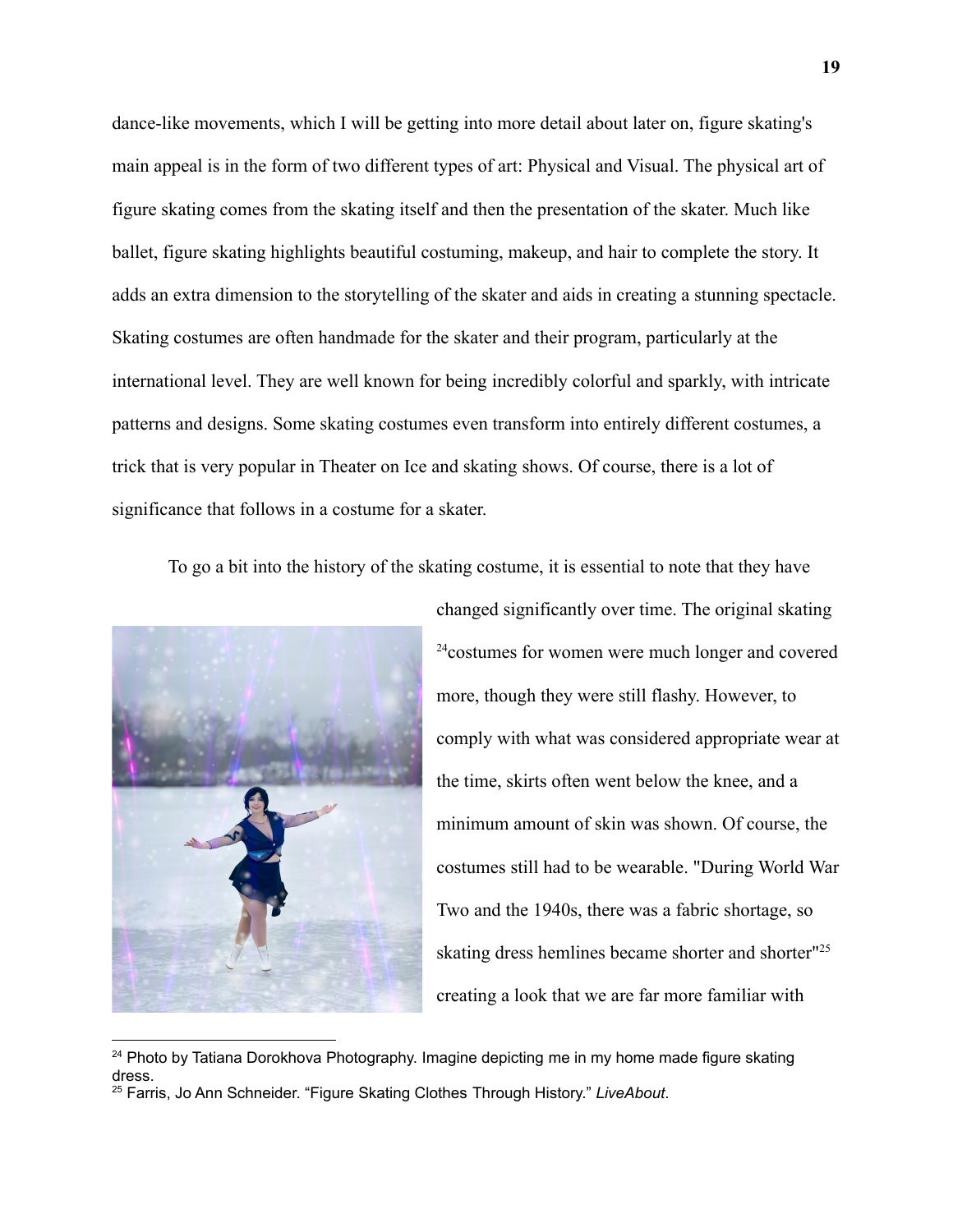today. This became the classic figure skating costume for women, and it maintains popularity to this day. However, one main difference between modern costuming and the costuming of the 40s, 50s, and 60s was the collar. Skating dresses almost always had turtlenecks collars to ensure coverage and often were not just one piece like they are today, but two pieces that were secured together. During the 60s, one-piece skating dresses became the most common type of skating dress. More colorful dresses were becoming popular along with one-piece skating dresses, and additional flair and sparkle were beginning to catch on. From this point on, skating costumes became more and more artistic and different, with each dress holding its own special qualities and unique design.

In modern-day skating competitions, the costumes are critical. Although they do not affect the score of one's program, they are often a topic of conversation amongst skating fans. Iconic skating dresses can even make it into the mainstream media, and usually, they take part in high fashion. Today Jan Longmire is known as one of the most famous figure skating dress designers, and she has created dresses for Olympic skaters such as Ashley Golden. An additional big name in the skating fashion world is Vera Wang, who is typically known for designing fashion for the runway. A figure skater's costume is significant, as any skater would know. Not only does it enhance the performance and help tell a story, however, if anything goes wrong with the outfit, but it could also mean disaster for the skater. A single sequin that falls off on the ice could cause great injury, and in some cases, even disqualification. If your strap breaks, your whole performance and program are then put at risk. It is a serious matter, and sewing these skating costumes is not only costly but incredibly difficult.

Figure skating outfits are often made of spandex and mesh, two materials that I can say from experience are not easy to work with. Though other materials can be used to create a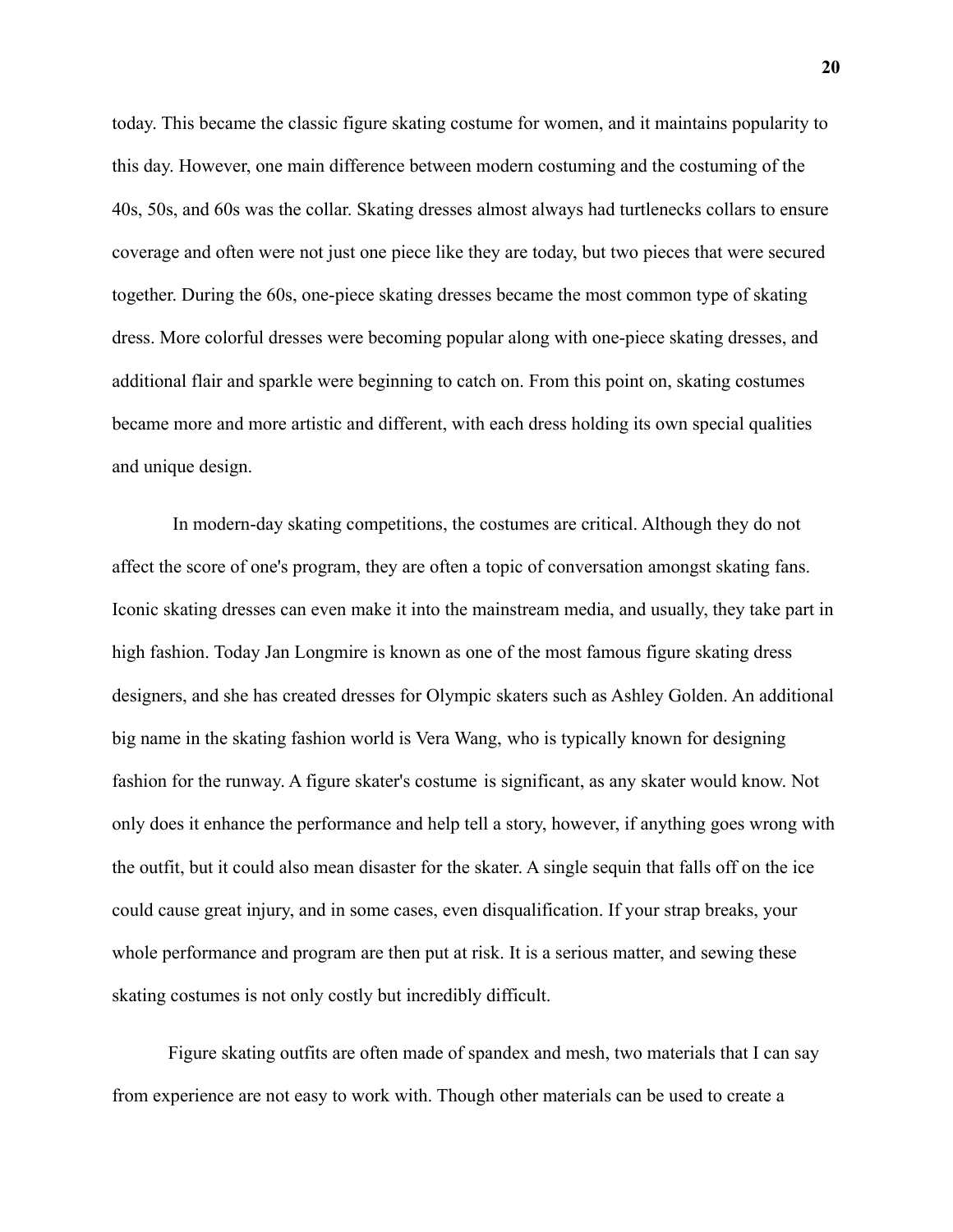skating outfit, the best available must be used, particularly in the international competitive scene. Much like high fashion and the runway, there is an art to creating a costume for a figure skater. Many skaters will pay out thousands of dollars for a single dress to be made for them, and the designers have the responsibility to create something fitting and beautiful. It is important to note that not all skaters depend on outside designers to create their outfits.

It is widespread for skaters, or their family and friends, to create the dress, or at the very least to design the dress themselves. "There's also [so-freaking-cute couple Madison Chock and](https://www.popsugar.com/fitness/Who-Madison-Chock-Evan-Bates-44476190) [Evan Bates](https://www.popsugar.com/fitness/Who-Madison-Chock-Evan-Bates-44476190) who design all of their costumes. Chock even [creates costumes for other skaters,](http://www.wegetup.com/skaters/madison-chock/) according to Get Up. '[I would love to be a fashion](http://www.nbcolympics.com/news/qa-madison-chock-olympic-figure-skating) designer or involved in the fashion world,' Chock told NBC Olympics.com when asked what she would be doing if she was not an athlete."<sup>26</sup> Chock certainly is not the only one who enjoys creating their costume. Johnny Weir is famous for his extravagant and sometimes strange outfits, and he designs each one. It is a part of the art that goes into figure skating, and the outfit helps complete the show you are creating. For each figure skater, it is different, of course. I know from when I was competing, it was not uncommon for skaters to pay others to make their costumes, whilst some of the girls I skated with would personally make theirs or have help from their coach creating the perfect costume. Regardless, the pageantry of figure skating is an essential part of the sport today, and it adds to the art of the presentation.

As mentioned above, figure skating involves multiple areas of art, including music. Music is such an important part of a figure skaters' performance. Without the music, you do not have a complete program, and there are no competitions where someone would skate without

<sup>&</sup>lt;sup>26</sup> Shannon-Karasik, Caroline. "There Are Some Familiar Designers Responsible For The US Olympic Ice Skating Costumes." *Romper*, Romper, 8 Feb. 2018.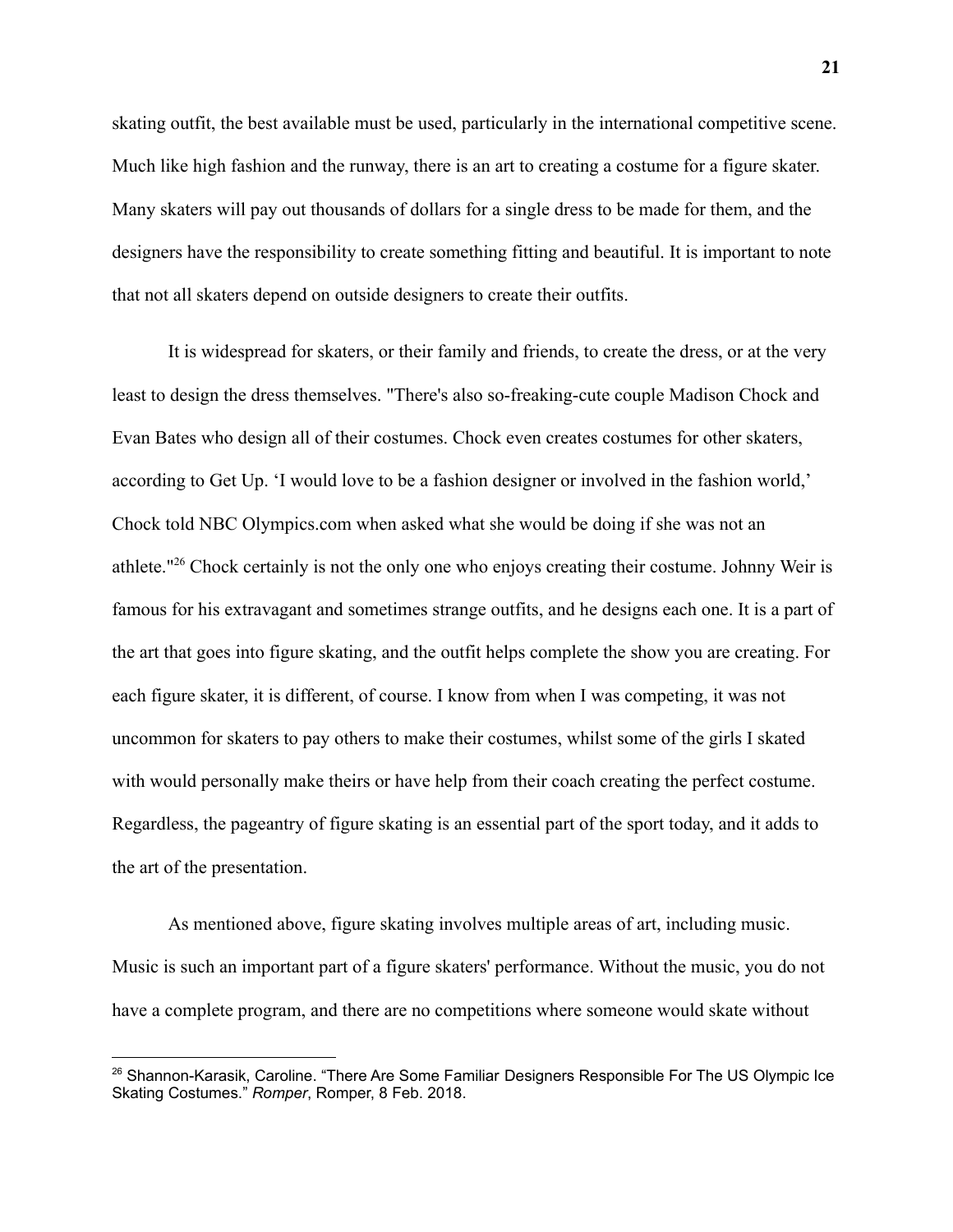music. Music has become, to put it simply, essential to figure skating as a sport. It is far more challenging to skate without music to aid in one's movements. In skating, one moves with the sound, and it becomes almost a part of oneself as one moves across the ice. Not only does the music help the audience enjoy the program, but it gives the program meaning and life for all participating in it. Without music, without sound, there simply is no figure skating.

It is important to note that each skater is likely to use different types of music with that in mind. Much like dance, one can skate to almost anything one would want to. Each figure skater has a different style of skating. Ashley Golden is known for her graceful yet powerful skating, whilst Skaters like Johnny Weir are known for their theatrics in skating. My personal favorite figure skater, Jason Brown, is known for the sheer artistry of his performances, creating an illusion of the music following alongside him whilst he skates. That being said, often, music is not explicitly designed for a program (though that is not to say people do not do that at all). Figure skaters go through a process to find a piece of music that they want to skate to. More often than not, this decision is made by the coach and skater alike, although not always. As is the reality for art, it usually depends on who one is speaking to and how they make such important decisions.

Classically, figure skating music was very similar to music featured in ballet. The music would be a traditional and classic piece of music that skaters would pick, such as Tchaikovsky's Swan Lake, and from there, a program would be created. For a long time in figure skating, one could not compete with music that featured vocals, although this rule changed as the sport grew in popularity and importance. In modern figure skating, it is common to see a mix of both instrumental and vocal pieces of music being performed. Numbers from musicals and music from all different genres have also had a rise in popularity in the figure skating world.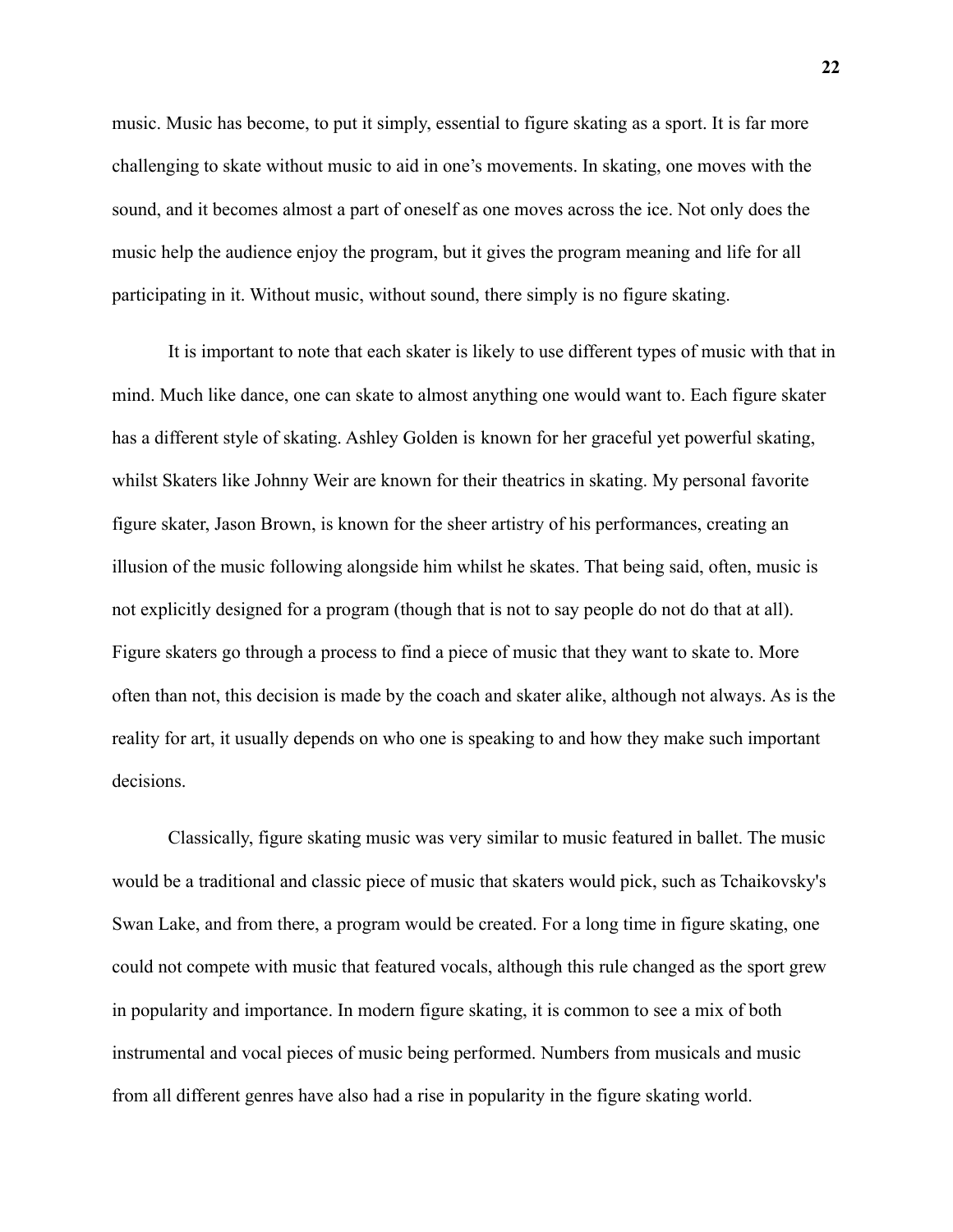Historically, music has been an essential part of a figure skating program. Though traditional music used to be used more commonly, it is not uncommon today to see a wide variety of different music worldwide. This is particularly applicable to showcase programs, which are outside of the competitive realm. A personal favorite of mine is when Russian figure skater Evgenia Medvedeva performed a program using the music from the popular anime Sailor Moon, being one of the first Olympic level skaters to skate to music created for an anime. Stars On Ice also used music to develop in-depth and entertaining performances using popular music. Notably, in 2019, they skated to all 90s music, leading to a delightful array of programs that features many different hits from that time.

What music a skater picks for their program often can depend upon where they are from. For instance, Russian figure skaters are more likely to pick classical music from Russian composers to skate to. Naturally there are instances in which a skater picks a piece of music that is unexpected, or far different from what is considered normal. Yet it is often the case that the music being picked is important to the skater, as well as to their country of origin. There is a great deal of pride in winning international competitions, and that pride reflects not only oneself, but one's country as well. To win a skating competition using a piece of music from one's own country adds to that pride. It makes a stronger statement of: we won this, completely and entirely. The music choice is also one of the more direct ways to connect with one's audience, and as such it is an important decision as your impact on the audience plays a direct role in how well one does in competition.

Outside of just being influential in figure skating's reach to the audience, the chosen music dictates what the program in itself is going to look like in the end. As stated previously, the skater should skate with the music. The choreography that takes place caters to the specific

**23**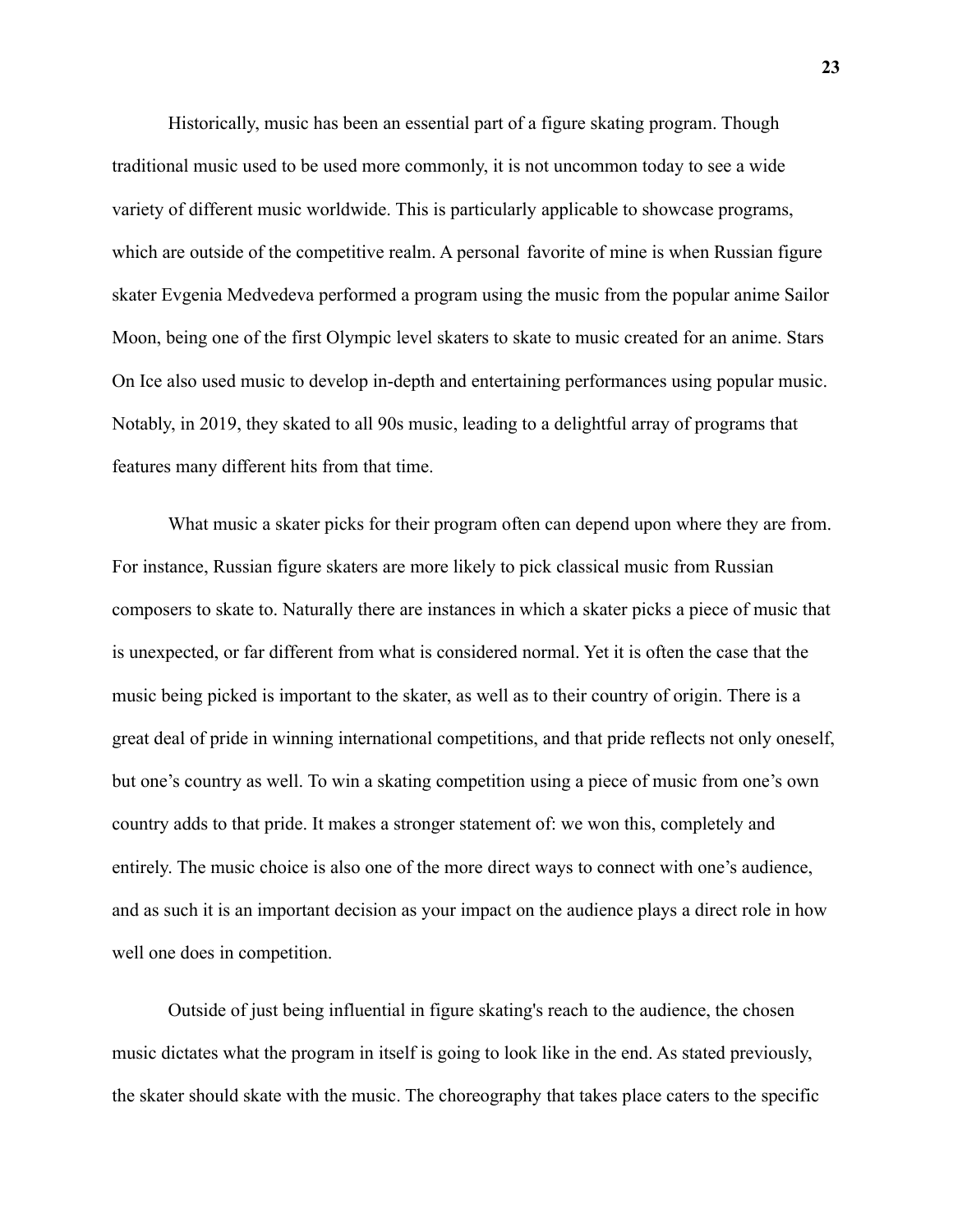piece of music and the necessary moves that must be completed in the realm of competition. This is where Ice Dancing came from, a form of figure skating that focuses on the dance aspects of figure skating instead of the more traditional jumps and spins. Regardless of what type of skating you are participating in, your music is essential to your skating. Some figure skaters even have pieces created uniquely for them, adding further to the sheer creativity that goes into creating a successful figure skating program.

The next logical question would be, of course, how popular is figure skating in modern media? This question is essential and a critical aspect of why figure skating above other sports should be considered for soft political action. As mentioned above, figure skating has a unique position as a very artistic sport, which does not necessarily need to be competitive. whilst that is important, it is also important to explore whether figure skating impacts the average person in the United States and Russia.

An excellent place to start is to take a look at the movies made about figure skating. Sport movies in the United States are popular, with the classic tale of the underdog rising above expectations and winning whatever competition they may be competing in. Although skating is not your typical sport, there are quite a few featured films that focus on a figure skater. "Blades of Glory" is one notable film from 2007. Directed by William Speck and Josh Gordon, "Blades of Glory" received a 70% on Rotten Tomatoes. Though a comedy, "Blades of Glory" has made itself a part of figure skating history. It was one of the first films to come out featuring figure skating, and as such, it introduced the sport to many who would not have otherwise known of it. Another popular film is "Ice Princess," which was directed by Tim Fywell. "Ice Princess" brought figure skating to the young adult/teen movie scene and quickly became popular.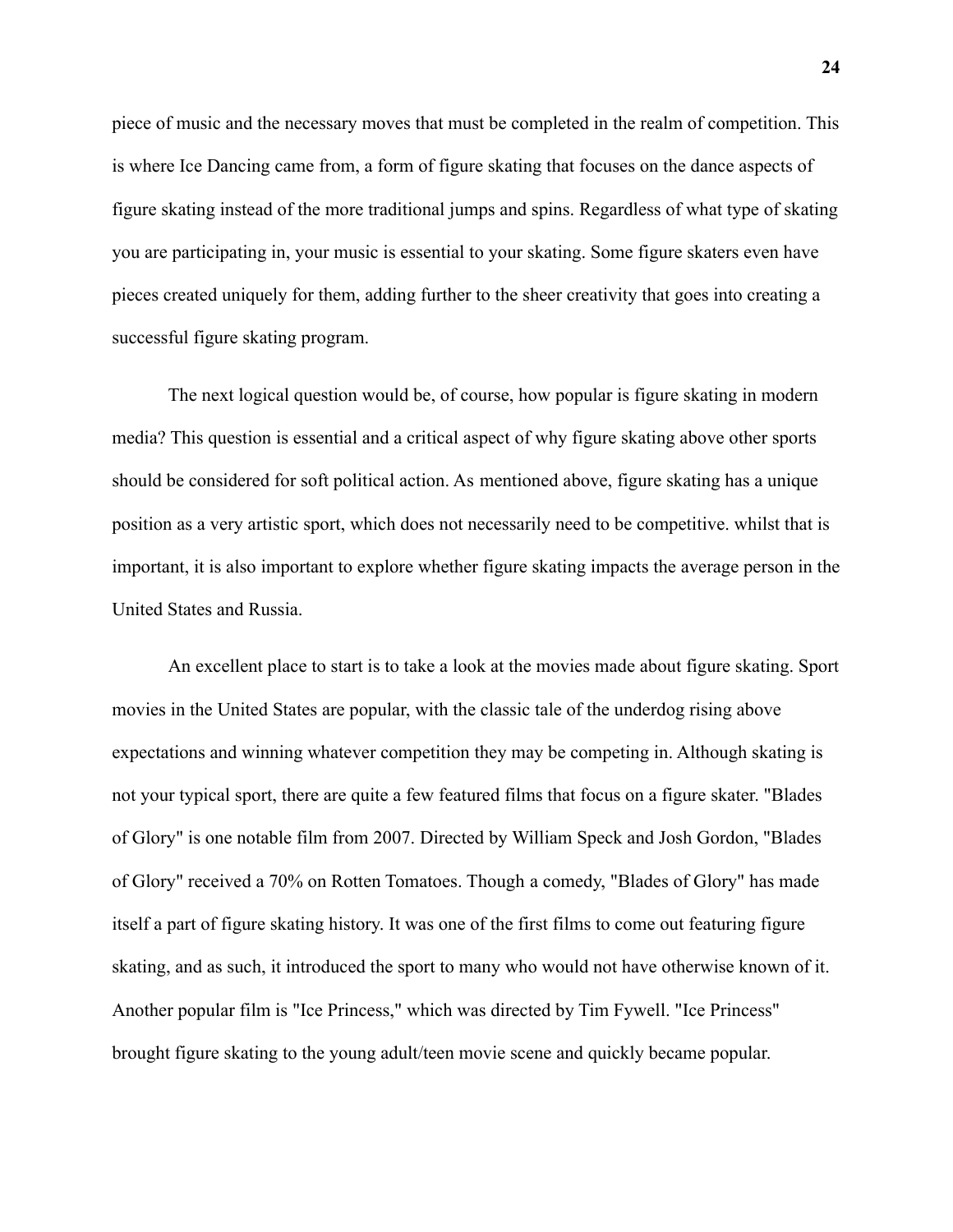Although the film only received a 52% on Rotten Tomatoes, it still made 24.4 Million dollars at the box office.

One of the strong points of American-made films is that they tend to be wildly popular worldwide. What may be successful in the United States is not necessarily what is successful abroad; it does mean that there is access to American films even in Russia. Particularly in modern times, where the internet has created faster, almost instantaneous media availability from across the globe. However, that is not to say that Russia does not have its share of popular figure skating films. "Ice," a Russian-produced romantic drama, became so popular that it was shown in theaters across Europe and China. The film, which came out in 2018, was a huge success and made over 20 million dollars within the first year of its release, an impressive feat.

It is not only Russia and the United States that creates prevalent media surrounding figure skating. In 2016, an anime by the name of Yuri!!! On Ice came out of the animation studio MAPPA. Directed and written by Sayo Yamamoto, Yuri!!! On Ice took the anime scene by storm, quickly becoming one of the top animes of the year. According to Crunchyroll's annual anime awards, Yuri!!! On ice came at the best anime of the year, as well as the most popular. The most crucial part of Yuri!!! On Ice, however, was not just that it was extremely popular in Japan, but that it became popular worldwide. In the United States alone, it became one of the most popular animes of the year. Yuri!!! On ice became a highly influential anime and introduced figure skating to a much wider audience. The anime itself, though an animation, is exceptionally well done. The animation was beautiful, the figure skating depicted was accurate, and it became such a phenomenon that even Olympic-level figure skaters, such as Johnny Weir, announced their love for the anime. Regardless of the sheer popularity of this anime outside of those who enjoy anime, figure skating is incredibly popular.

**25**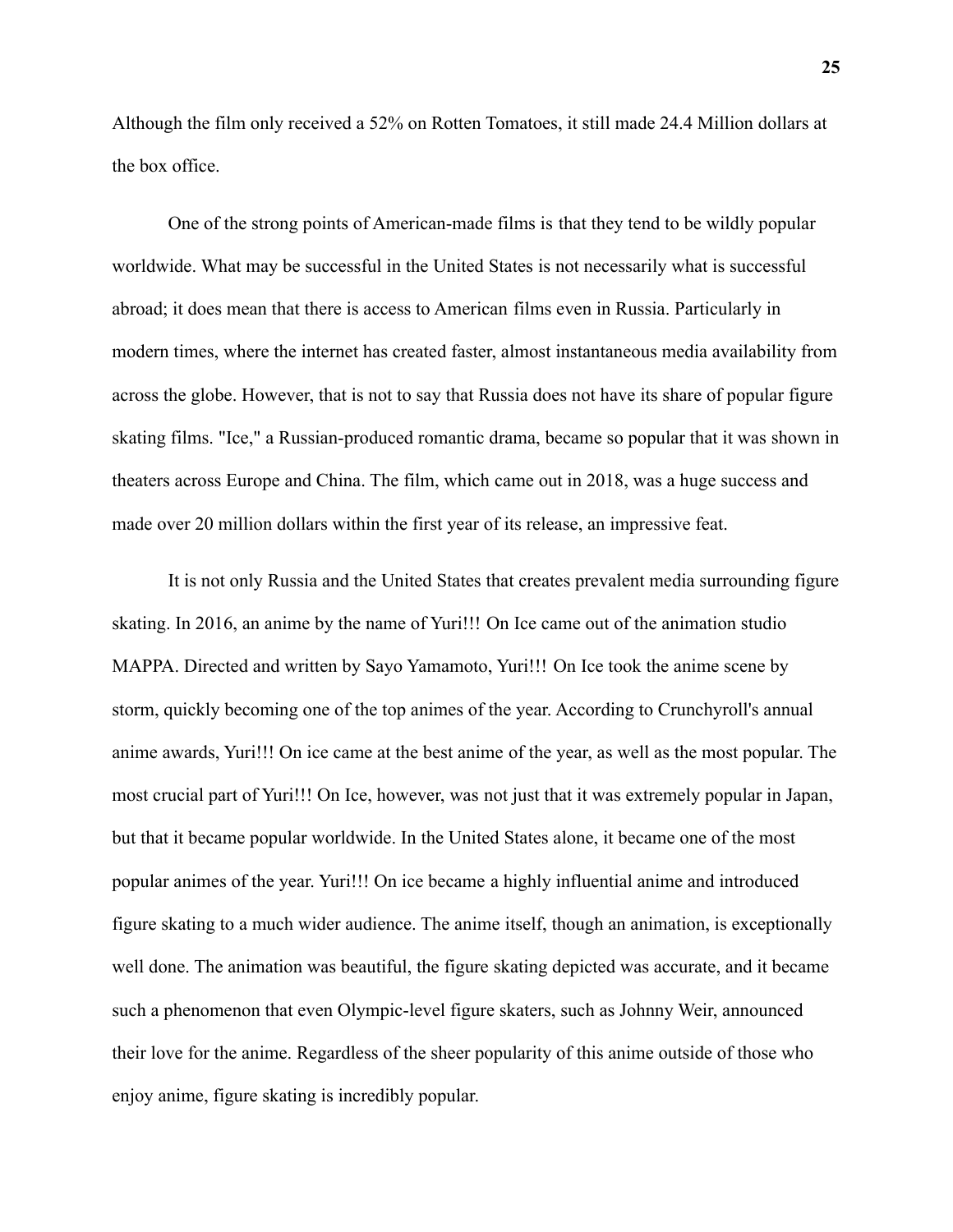Of course, those examples are only successful examples of widely popular skating media. Like any type of movie, not everyone is going to enjoy watching figure skating. That being said, it is quite clear that figure skating appeals to a large audience worldwide and can be consumed in the mainstream media. Of course, as someone who is deeply involved with the world of figure skating, it is hard to imagine a world without it. However, there are people in the United States and Russia that have minimal knowledge of figure skating, if any at all. One does not need to know much about figure skating to enjoy watching it. Shows and movies such as Yuri!!! On Ice and Blades of Glory show that even without knowledge of the sport, one can still immensely enjoy watching it. Whilst not entirely mainstream, figure skating is the type of sport that can be wildly enjoyed across a multitude of different audiences without much prior knowledge.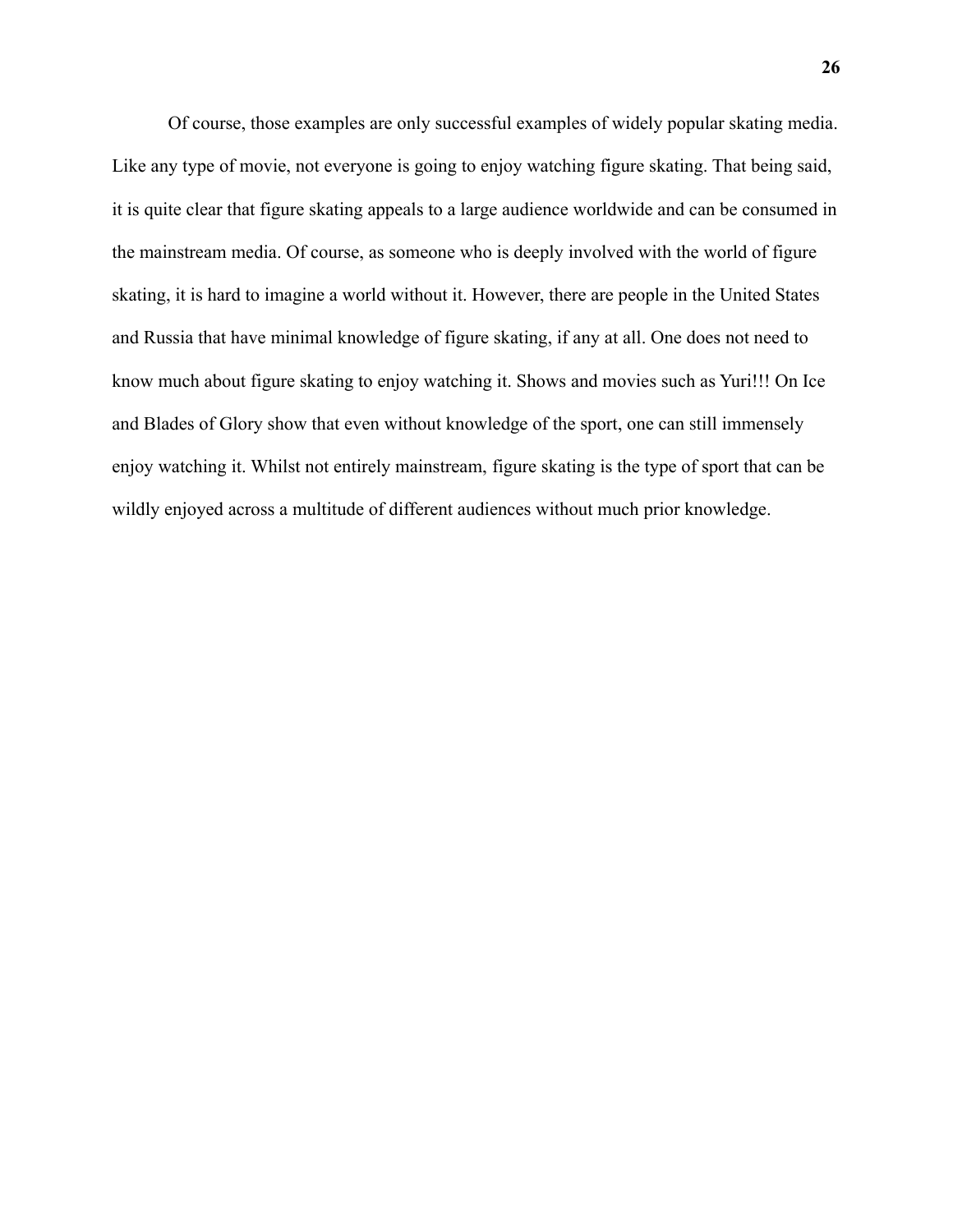# **Chapter 4- Alternatives to Competition**

Figure skating's nature makes it a perfect sport for something one does not often see: exhibition. Skating for pure amusement, without any competition, is quite common. Many shows throughout the United States focus on the showmanship of figure skating alone. A great example of this would be Stars on Ice, an exhibition where the United State's best figure skaters go around the country and perform together for fun. There is no competition, and as someone who has been to one of these shows, I can say it is truly a fun experience. The skaters, who typically are in fierce competition against each other, come together to create something entertaining and entirely different from your regular skating competition. "Stars on Ice has proven to be the world's premier figure skating tour, presenting Olympic and World champions to its fans across the globe."<sup>27</sup> according to the Stars on Ice website when talking about the history of the event. It is a delight for fans of figure skating to watch their favorites skate together to create a wonderfully entertaining performance without any of the tension of competition. Suggested initially by Scott Hamilton and Robert D. Kain, Stars on Ice has been going strong since its founding in 1984, only not touring in 2020 due to the coronavirus global pandemic.

Stars on Ice creates a unique opportunity for figure skaters to come together and create a fun show without competition. Applying this idea to a more global scale could have a massive impact on Russia and the United States in particular. The United States predicted that over 100,000 people would attend the championships in 2020 before getting canceled due to

<sup>27</sup> "Tour History." *Stars On Ice*.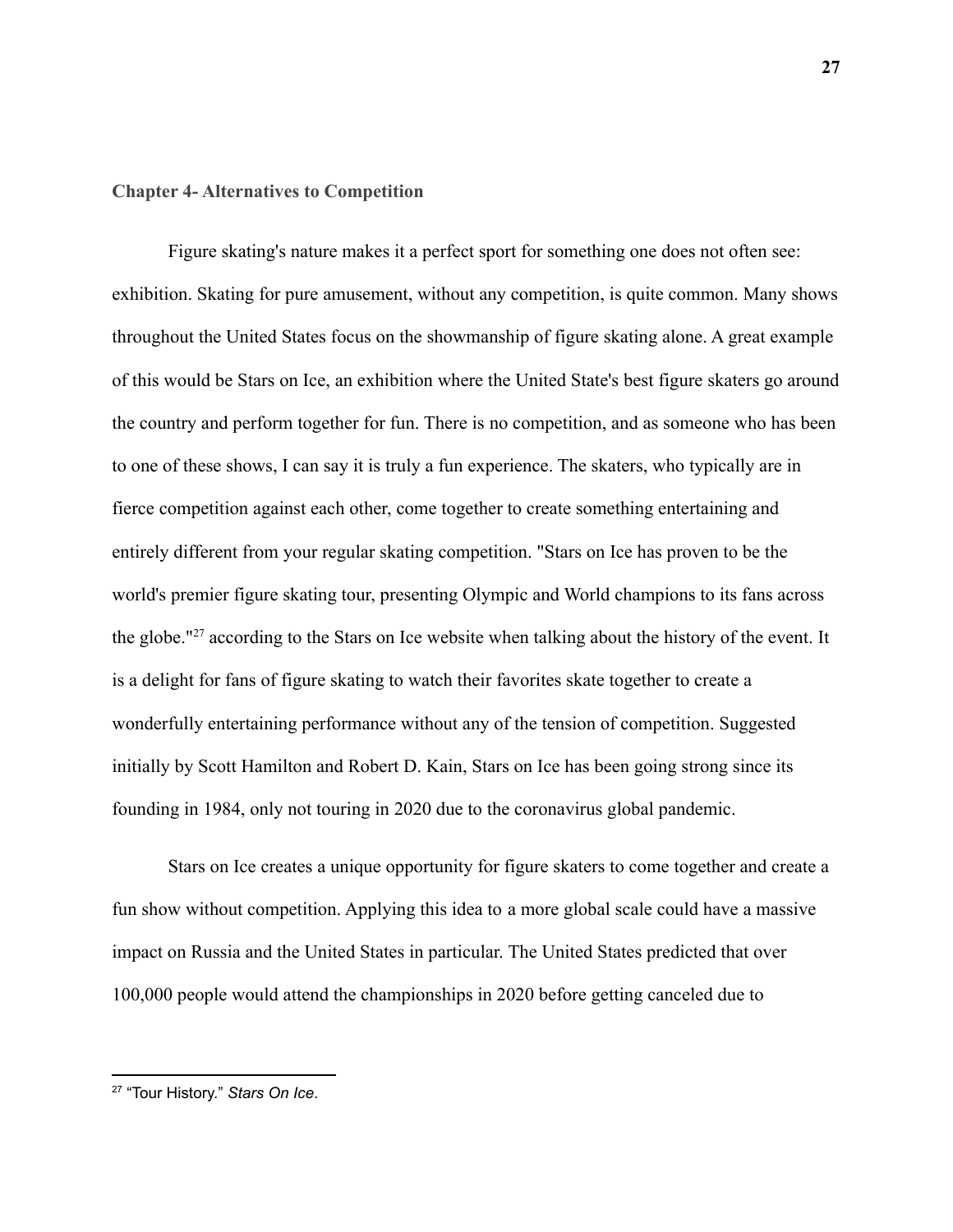COVID-19.<sup>28</sup> These numbers for a non-major sporting event are huge, and that only counted those planning to participate in the event in person. Figure skating historically is one of the most-watched winter sports during the winter Olympics. It is easy to say that there is a large audience for figure skating. In combination with the ideas behind Stars on Ice, the United States could use such a program to improve the public image of the US in Russia, and vice versa. Figure skating could improve relations between the two countries without risk of competitive aggression or sore feelings over scoring.

There are several other examples in which Russian athletes have come over to the United States in order to work together instead of competing. Perhaps the most important is when Russian players were first introduced into the National Hockey League. In 1994 the first Russian hockey player was given the Hart Trophy, and in the same year the Stanley Cup was broadcasted in Russia. During the 1900s as well, there was an influx of Russian players who came to the United States in order to train, as funding in Russia decreased significantly. Thus, it would not be the first time that Russian and American competitive skaters worked together on the ice.

Aside from actual competitors coming together to create an ice show, there are several other touring shows that embrace the theatrics behind the sport. A few examples of this would be Theater on Ice, Disney on Ice, and charity events around the holidays featuring well-known figure skaters. Disney on Ice, however, is perhaps the most famous out of all of those examples and yet again shows an essential aspect of figure skating: it is more than just a sport.

Disney on Ice was created by Walt Disney himself back in 1949 when the Ice Capades, a well-known figure skating group at the time, performed Snow White and the Seven Dwarfs.

<sup>&</sup>lt;sup>28</sup> Bates, Brandon. "More than 100,000 Fans Expected for 2020 Figure Skating Championships in Greensboro." *WXII*, WXII, 18 Jan. 2020.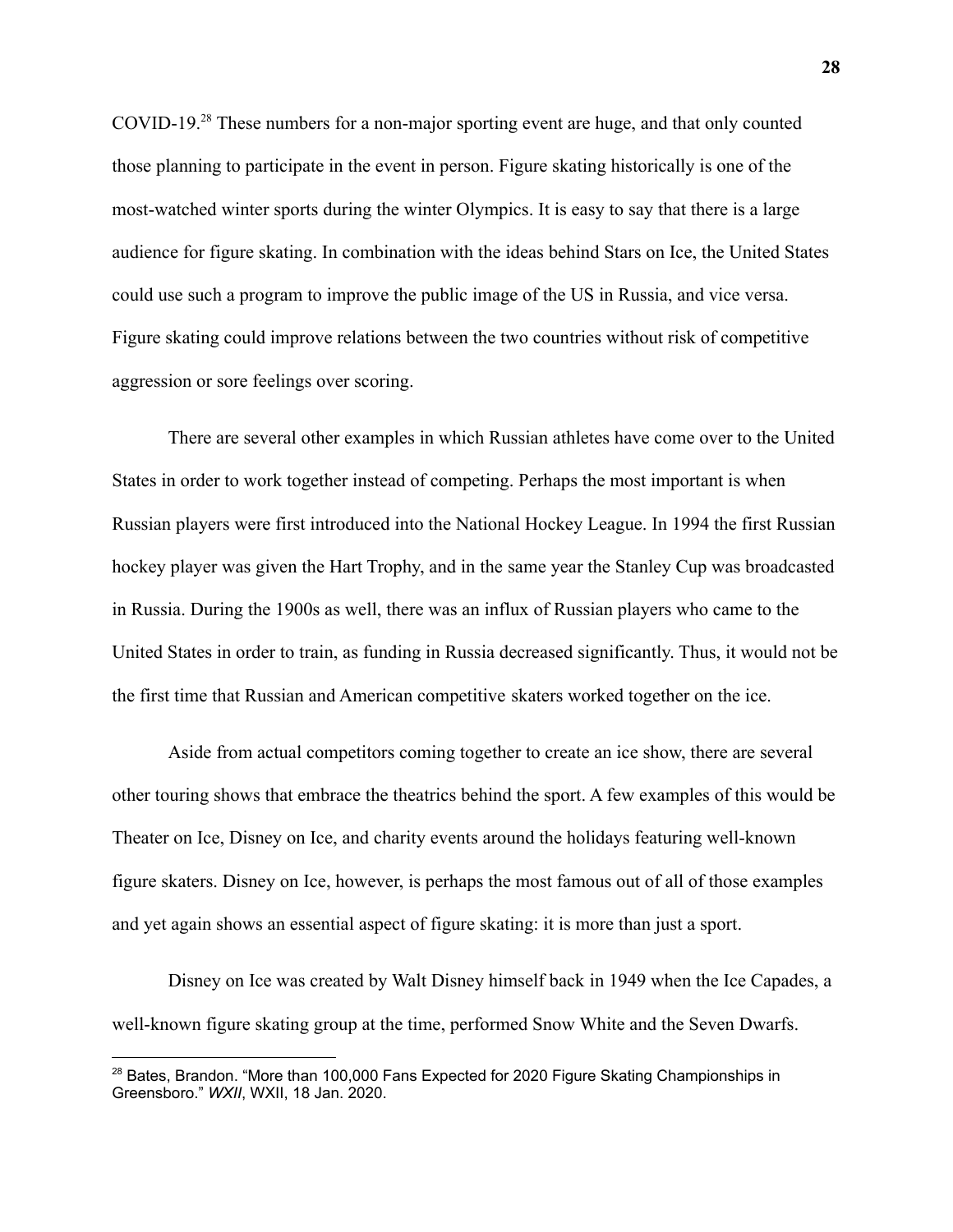Disney historically has had a great interest in winter sports, and skating has been featured in many of his classic animations, such as Oswald the Lucky Rabbit in 1928 and Bambi in 1942. It is an understatement to say that figure skating is not a large part of the Disney franchise, whether it be through animations, movies, or even Disney on Ice itself. Disney on Ice is of particular interest regarding this subject as a form of strictly performance figure skating, without competitive standards or rankings. Perhaps the most important aspect of Disney on Ice, particularly in regards to performance, is that it is a well-known example of how figure skating can be enjoyed by all audiences, not just those who have an interest in skating, to begin with.

The targeted audience for Disney on Ice is children from the ages four and up; however, it is enjoyed by both adults and children alike.<sup>29</sup> Especially within the last few years, the audiences who have grown up with Disney-related media are still very much enthralled with the world of Disney, even without children. Thus, Disney on Ice provides a unique opportunity for all ages to enjoy the world of Disney and enjoy ice skating that uses the plots of beloved movies such as Beauty and the Beast or Frozen to create an entertaining show. Particularly in modern days as well, Disney has a large influence worldwide, including in Russia. There is even a Disneyland in Moscow now, which was built in 2019. Though recently opened, it goes to show that Disney's influence and adoration is widespread enough to condone the building of a huge amusement park in one of Russia's largest cities. All of that comes down to the fact that Disney on Ice is appealing to both American and Russian audiences and could very well be used as a model for what this type of skating show could look like.

Perhaps the more obvious advantage of Disney on Ice as a concept is that it goes through stories that are well known globally. You are going to be hard-pressed to find someone who has 29 "What Does It Take?" *Disney on Ice*, 12 Aug. 2020.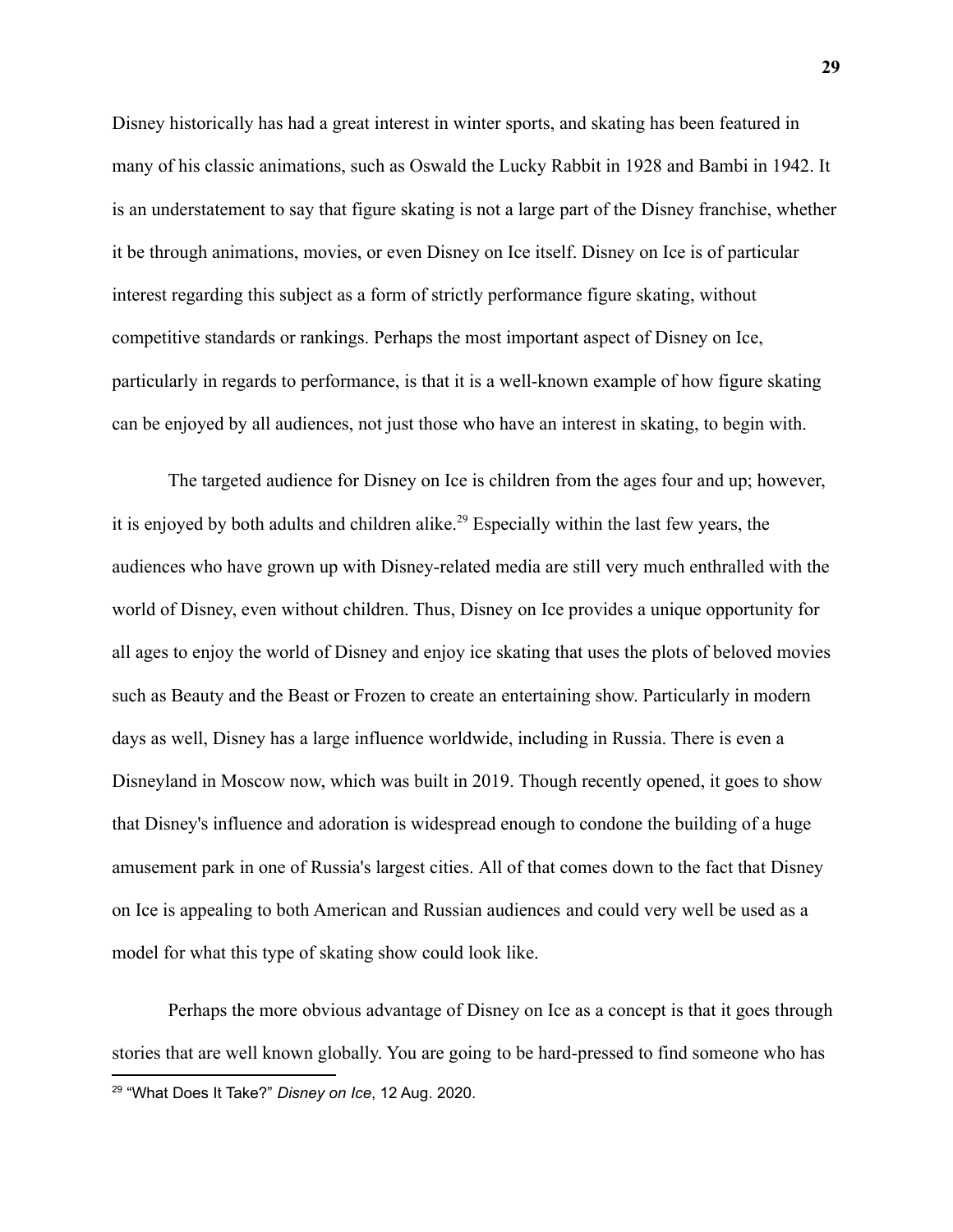never heard of Anna and Elsa, the two sisters from Frozen. "Let it Go," the song sung by Elsa, is just as famous as the movie itself. As it is so globally well known, including the music, it is easy to cross boundaries. You do not need to speak English to recognize "Let It Go," nor do you need to have words to go through the plot of Frozen when performed on ice, as everyone who is watching it will already know the plot.<sup>30</sup> Even more beneficial, there is already a Russian dub of Frozen, so no matter where it is being performed, it can be accessible to whatever audience is watching it. Even more importantly, the skaters themselves do not do the singing or the speaking, and as such, they can be from all over the world to create that sort of performance. Of course, that is not to say that Frozen should be performed; however, it is proof of how accessible a shared interest of both the United States and Russia could be to translate onto an ice show. Thus even ground would be provided, and as such, a sense of unity.

Art by itself can be significant culturally. Frequently, a large part of one's cultural identity intertwines with the arts, whether they be visual or auditory. It is perhaps one of the reasons why in our growing global culture, music, movies, and theater have become more internationally influential as opposed to solely where the media originated from. That concept of globally recognizable art is fundamental when looking at something such as a figure skating show for two different countries at odds. As stated before, Russia and the United States are often viewed as opposites on many different spectrums such as politics, culture, language, and religion. Therefore, it would be most beneficial if the skating show, where it happens, has a shared interest between the two countries that are easily recognizable and accessible, and enjoyable to both potential audiences. Disney on Ice, of course, would be accessible to both parties. The problem lies in that none of the skaters who perform traditionally in Disney on Ice would be recognizable

<sup>30</sup> "Why Is Frozen so Popular? You Asked Google – Here's the Answer | Lucinda Everett." *The Guardian*, Guardian News and Media, 20 Dec. 2016,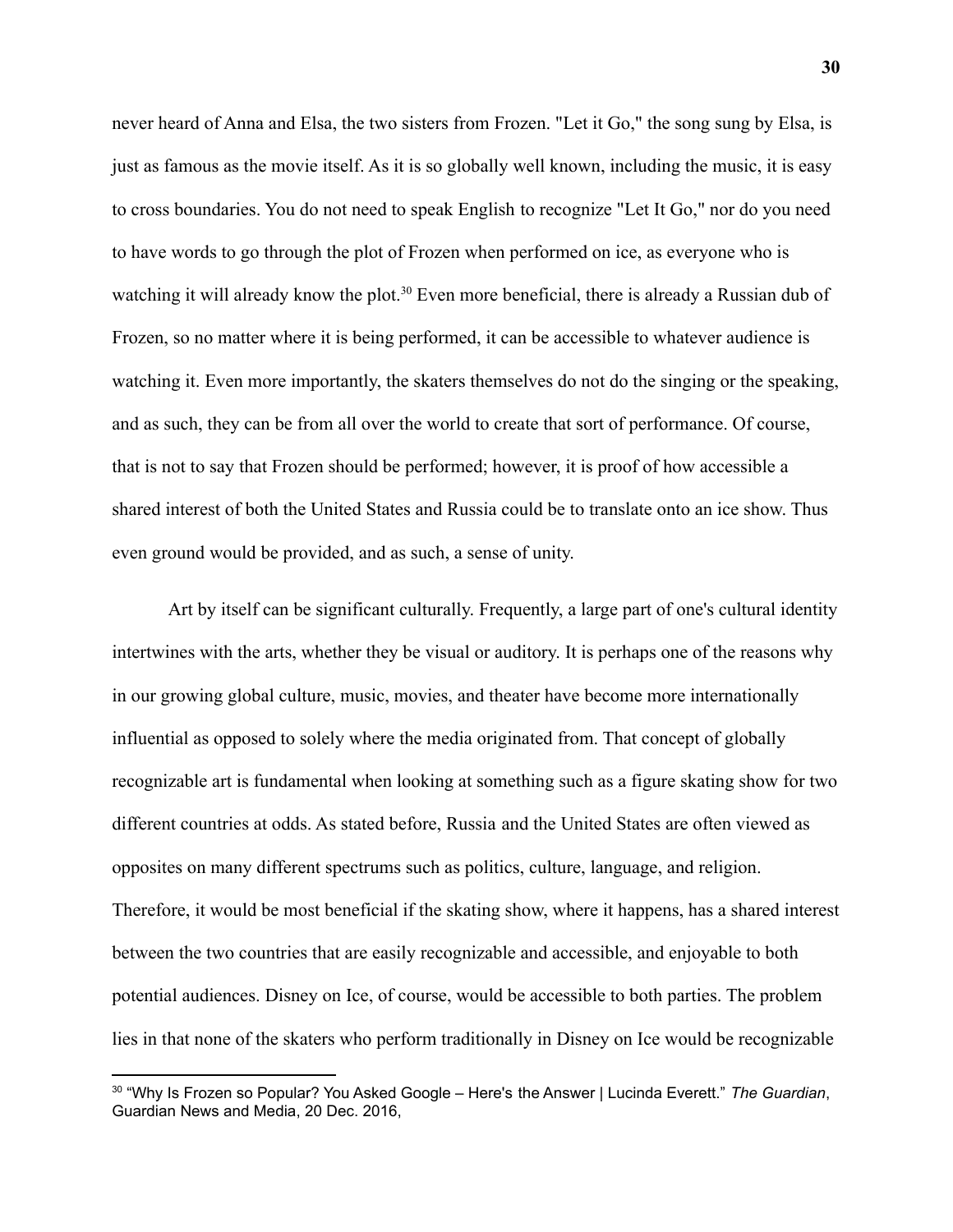to Russian and American audiences. For this idea to work at full potential, not only the actual show itself needs to be familiar to both audiences; however, the skaters who are in it need to be familiar as well. It would be particularly impactful to have figure skaters involved with the Olympics previously or big-name figure skaters that even non-figure skaters would be able to recognize.

Once again, taking a look at the question as to why figure skating, in particular, would be so effective as a means of a joint performance, opposed to something like ballet, is the flexible nature of skating itself. A Disney show can be transformed into a skating performance in ways that you do not see in other areas of art-based sports. Aside from that, figure skating is popular to watch in both the United States and Russia, and many figure skaters are common household names in both Russia and the United States. In fact, in the United States alone big named figure skaters, such as Johnny Weir, are known for becoming involved in hosting big-time television shows, such as the Westminster Dog Show, talk shows, and fashion shows. In Russia, popular and well-known figure skaters such as Evgenia Medvenva or Evgeni Plushenko continue to hold significance in Russian media. That is not to say that everyone in Russia or the United States are able to name a figure skater or know figure skaters well. Due to their interaction with more mainstream media, figure skaters are more likely to be household names than ballet dancers or similar performing artists.

Familiarity with those figures will mean that more people will likely watch the event and be seen with movies that feature well-known actors and actresses or are directed by a famous director. When someone is famous, people are more likely to want to become involved with whatever they are creating. It would not be wrong to thus suggest that figure skating, due to how many Olympic-level figure skaters have become household names through their involvement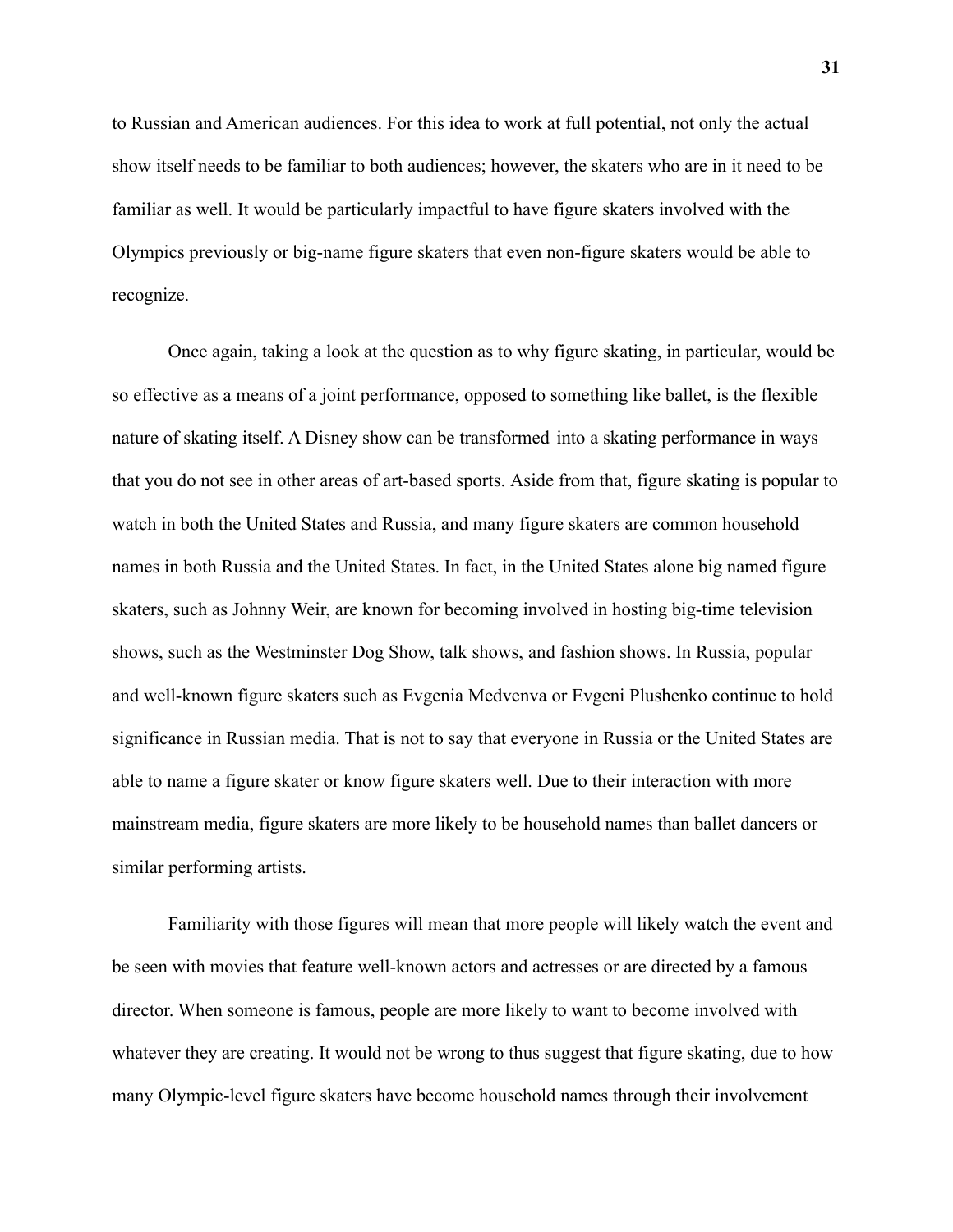outside of the sport, would be able to draw in more of an audience and create that unifying connection between Russia and the United States. It would be a shared cultural connection, and with famous skaters being the front of that coming together. As far as methods of creating relations between two estranged countries, a piece of art created by well-known people is an excellent way to go about it, similar to how popular crossovers are in Marvel movies or even novels. Even upon searching on google crossovers on television, you get search pages filled with top ten crossovers and the like. That is to say, people generally really enjoy the potential that comes with crossovers. Therefore to use famous figure skaters to create a crossover-like event for all to enjoy and watch likely would be a hit.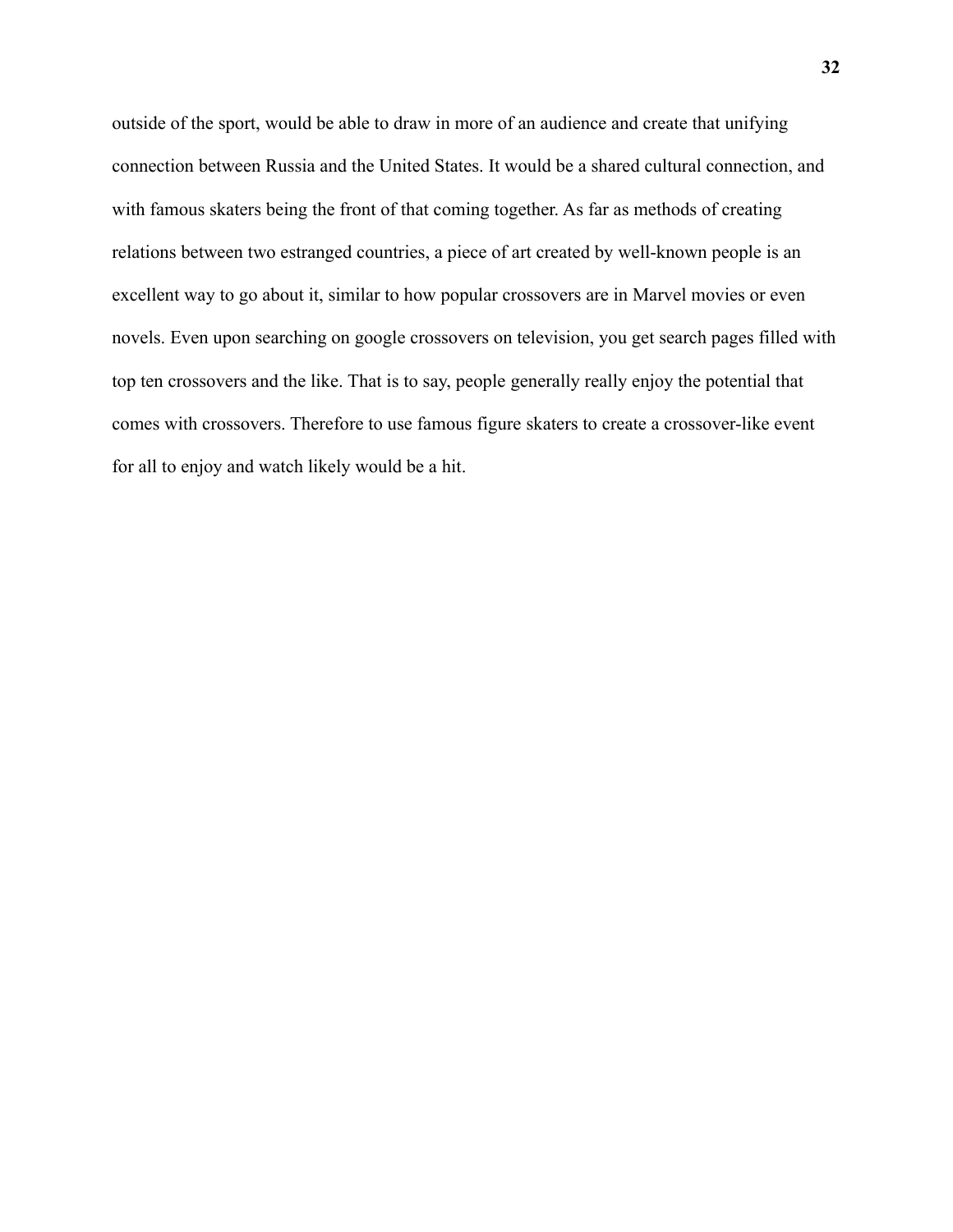### **Chapter 5- Logistics of Skating Shows**

It is important to note that the logistics of such a show would play a significant role in how successful and beneficial the show would be. Skating shows cost money, and a show such as this would take up a lot of time to put together. To add to the difficulty of putting together such an ambitious skating show, COVID-19 has made travel and close contact unsafe. For many, it is impossible to cross borders without weeks of prior isolation and or testing. Due to these restrictions, it is necessary to take a deep look at how such a show would function during COVID times versus how they would run during a time without COVID. Of course, it is all hypothetical, yet the difference in the functionality of such a show is regardless essential to bring into the conversation considering the current world situation. It is important to note in addition to the potential difficulties that COVID-19 presents currently, the opportunity to put together a show of this magnitude would be possible. I want to discuss what it would look like with current COVID-19 induced conditions, however I will also discuss how such a show functions normally without COVID.

As stated above, this skating show would require a great deal of time and collaboration to succeed. Many sports, due to COVID-19, have been put on hold unless they are contact sports such as hockey or football, and even then, there is a greater risk for the participants to get COVID-19. Usually, solo figure skating would not have as high of a risk, simply by the nature of skating alone. A show such as this would require prolonged interactions between skaters both on and off of the ice. Unsurprisingly, COVID makes everything quite different when it comes to a group performance on the ice. Naturally, if this were to happen during COVID times, it would be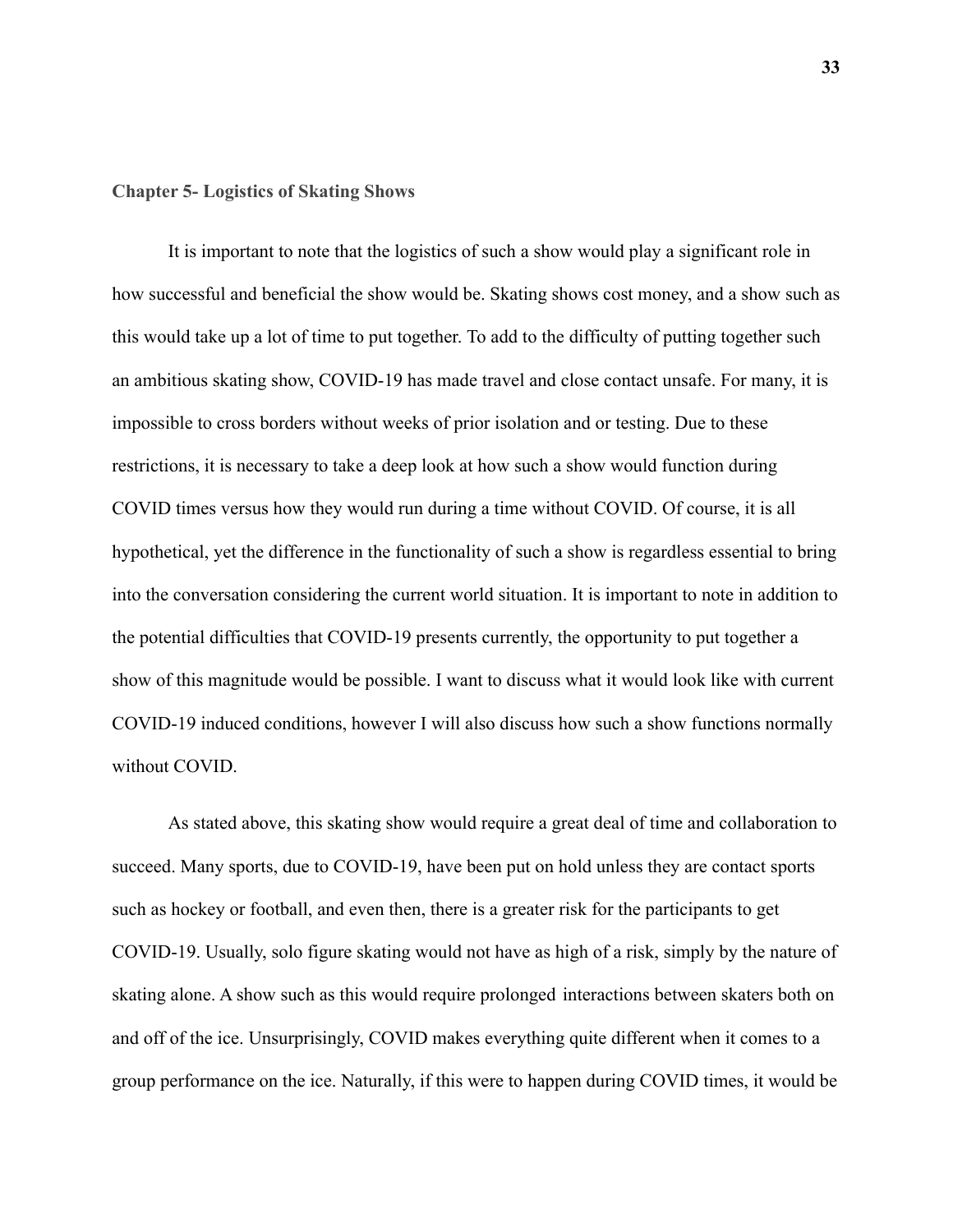unlikely that the skaters would safely perform together. However, that does not mean that the entire idea, therefore, is impossible due to the simple fact that solo skating does indeed work. Another important note to take a look at is that it is not impossible to create a show from a distance. To take a look at how this could work, we are going to take a look at the TikTok Musical Ratatouille.

As a preface, Tiktok is a social media platform that has dramatically risen in popularity since the start of the COVID-19 pandemic. It is trendy amongst Millennials and Gen-Z, so those born between 1985-2010, give or take. The platform is for the sharing of short videos, around 60 seconds or less. Many tiktokers enjoy creating small stories using this format, showing off their talents in dancing, singing, voice acting, and other impressive feats. It is very similar to Vine, which was popular back in the 2010s. The Tiktok community naturally grew significantly at the start of the pandemic, as many people found that they had a great deal of time at home with little to do. With that, Tiktok saw all sorts of people, from high schoolers to celebrities like Gordon Ramsey, use the app as a form of connecting with other people despite the restrictions of COVID. It was here that the Ratatouille first began to take shape.

Ratatouille is a Disney/Pixar production that first came to theaters in June of 2007. Following the story of a rat named Remy who wished to become a chef, the movie quickly became a long-time favorite of children and adults alike. On IMBD, a website for reviews, it holds an 8.0/10 star review. Disney movies have been turned into musicals before, such as Frozen and Aladdin; however, Ratatouille was not one of those movies. Yet, the community of song creators, theater geeks, and furloughed Broadway performers on Tiktok came together and started to create music for what would eventually become the Ratatouille musical. "Beginning when one [TikTok](https://en.wikipedia.org/wiki/TikTok) user Emily Jacobsen created a short comedic song in tribute to the main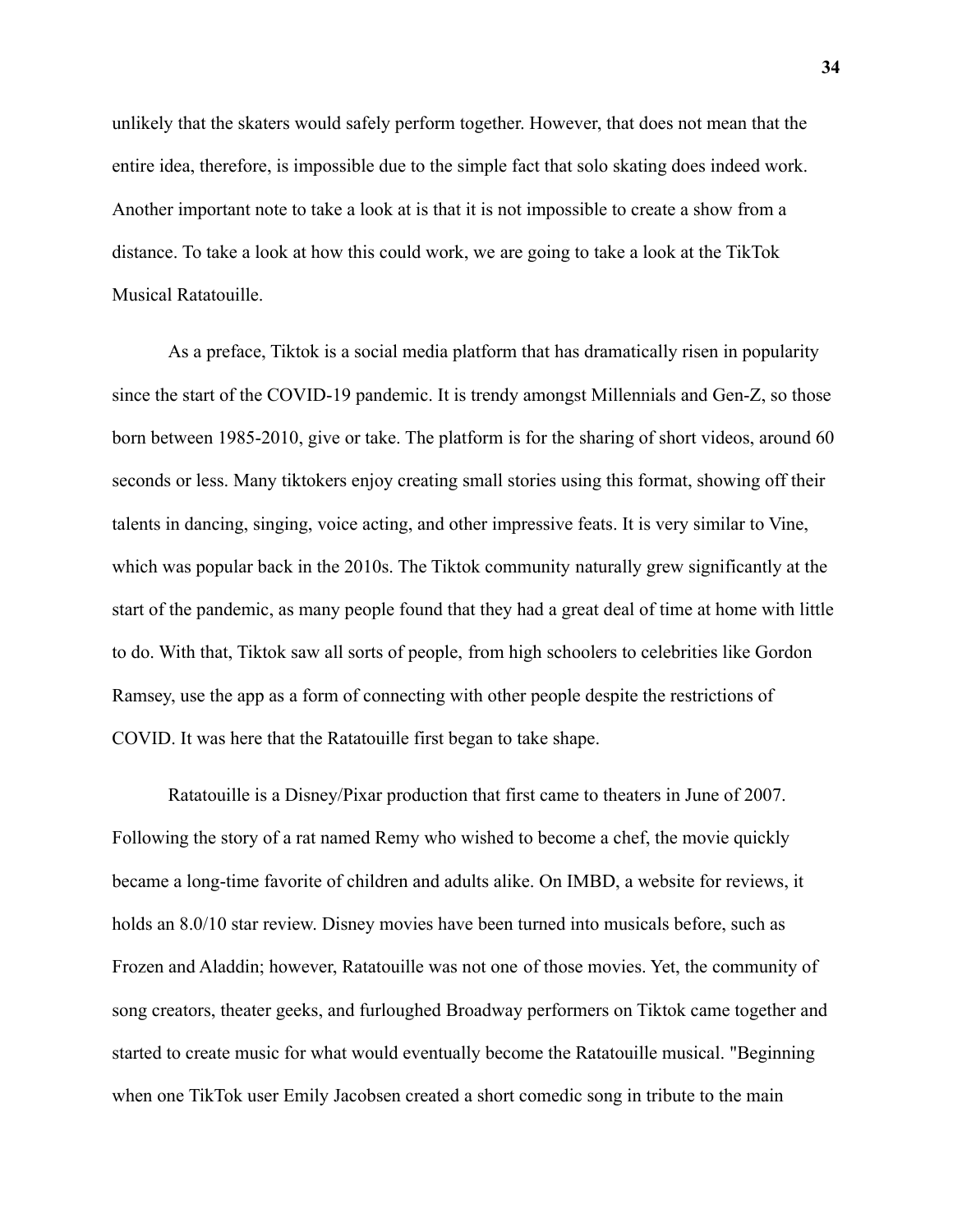character of the film, users then remixed and added to each other's videos to envision a full musical, including scenic design, choreography, and more songs."<sup>31</sup> Individual creators came together and through the TikTok app created a full-blown musical, with original music, costuming, and dancing. It even aired for a few days online, and all of the money made off of the show was donated to the actors' fund to help actors who were out of work due to COVID. Some of those who participated in the show are prominent-name singers, such as Adam Lambert. The TikTok-created musical was a success and produced entirely safely and distanced. This, of course, was a considerable feat, and although it may seem silly, these tiktokers were able to create something that gained an immense following. The TikTok account dedicated to the musical has over 520 k followers, with over 5.1 million likes on their TikTok. It is important to note that this was all done without any actual advertisement other than on TikTok and the overall internet, yet 5 million people from just on TikTok alone followed and engaged with this project.

If anything, the Ratatouille Musical showcases that even during COVID times, art continues to thrive. There are ways around COVID, and it would not be unheard of to be able to picture a skating show which utilized some of the ideas that the TikTok community came up with in order to make the musical happen. Impressively as well, according to the LA Times, the musical managed to raise over 2 million dollars in COVID Relief funds, attributing to the fact that it drew a large audience despite being "The organization, which has ramped up its aid for the entertainment community after theaters went dark amid the pandemic, also revealed that the production drew approximately 350,000 viewers over its 72-hour run — "and one encore" performance — on TodayTix. Tickets for the charitable event started at \$5."<sup>32</sup> What is so

<sup>31</sup> "Ratatouille the Musical." *Wikipedia*, Wikimedia Foundation, 7 Apr. 2021.

<sup>32</sup> "'Ratatouille: The TikTok Musical' Served up \$2 Million for COVID-19 Relief." *Los Angeles Times*, Los Angeles Times, 12 Jan. 2021,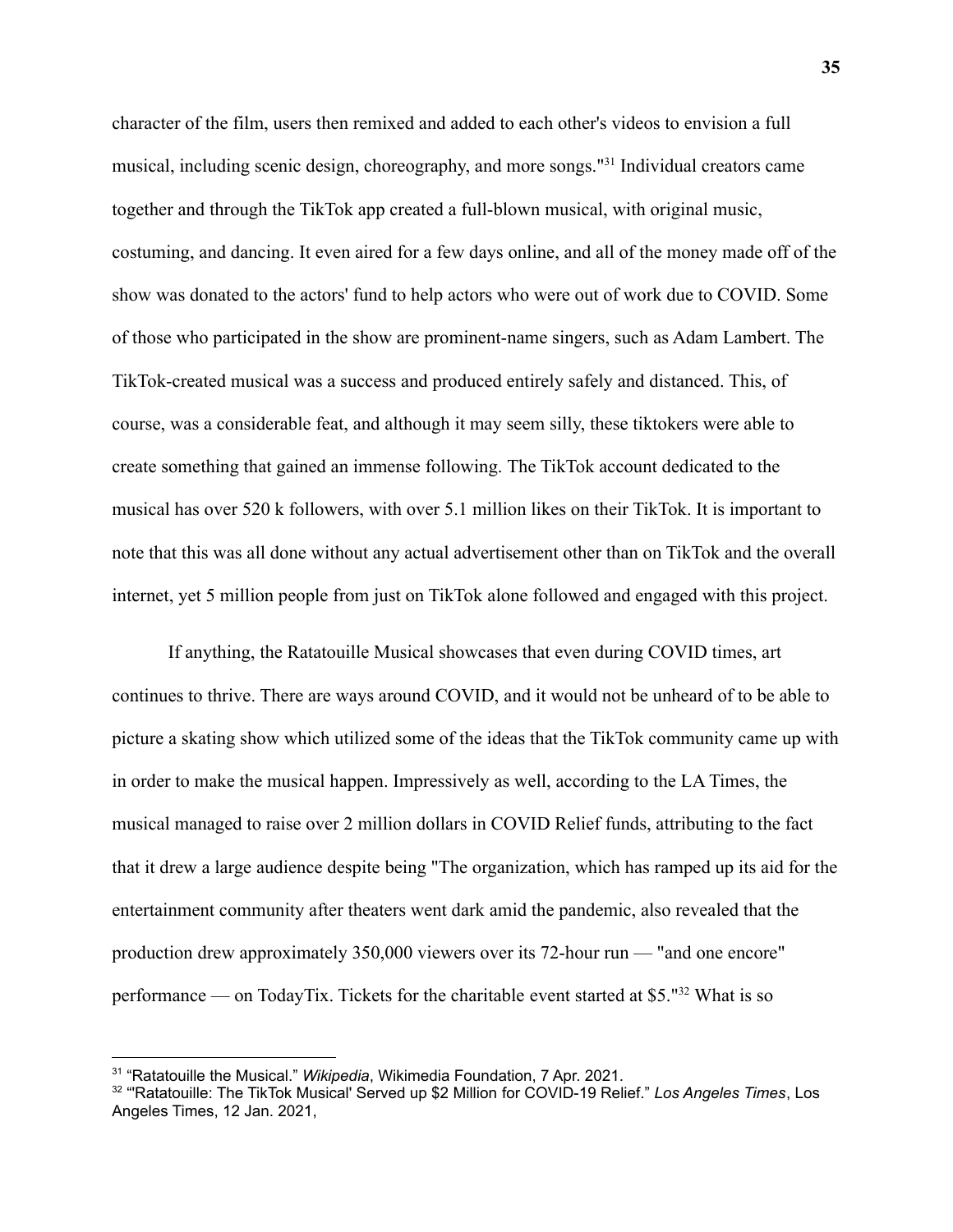incredible about those numbers is the fact that the musical only aired for 72 hours, and yet the musical has already made an enormous impact with a large audience. Even those who did not watch the musical could still participate in the fun through the TikToks that were made on the app itself, allowing for even more people to get involved in this unique online event without restriction.

First and foremost, each of the skaters would likely perform solo. However, that does not mean that the program itself would feature only one of the skaters at a time. Piecing together the skaters in order to create a collage almost of the skaters, much like they did in the TikTok musical, would allow for a program to contain multiple people from all over the world, without any breach in COVID protocol. Using a platform like TikTok would also be beneficial as it would increase the interests of younger audiences as well, which is essential when looking at the long-term impacts that this show could potentially have. Of course, that is not ideal, as much of the thrill of a skating show comes from watching in person; however, it certainly would have its benefits to being online only. For one, it would be accessible to a far greater audience, particularly if it was shown both online and on television. The other benefit that would come with that is that it would remain online, meaning more people would access it over time with far greater ease than strictly an in-person performance. Many modern-day skating events are shown on the television anyways, and most of those who would watch it would want to watch it from the comfort of their homes.

On average, a typical skating competition costs thousands of dollars. Much of the finances would depend on the rink in which the show would take place, and it would depend upon whether or not the show would be strictly broadcasted or if there could be a live audience. It is likely, however, that whilst this event would be expensive to host, donations, as well as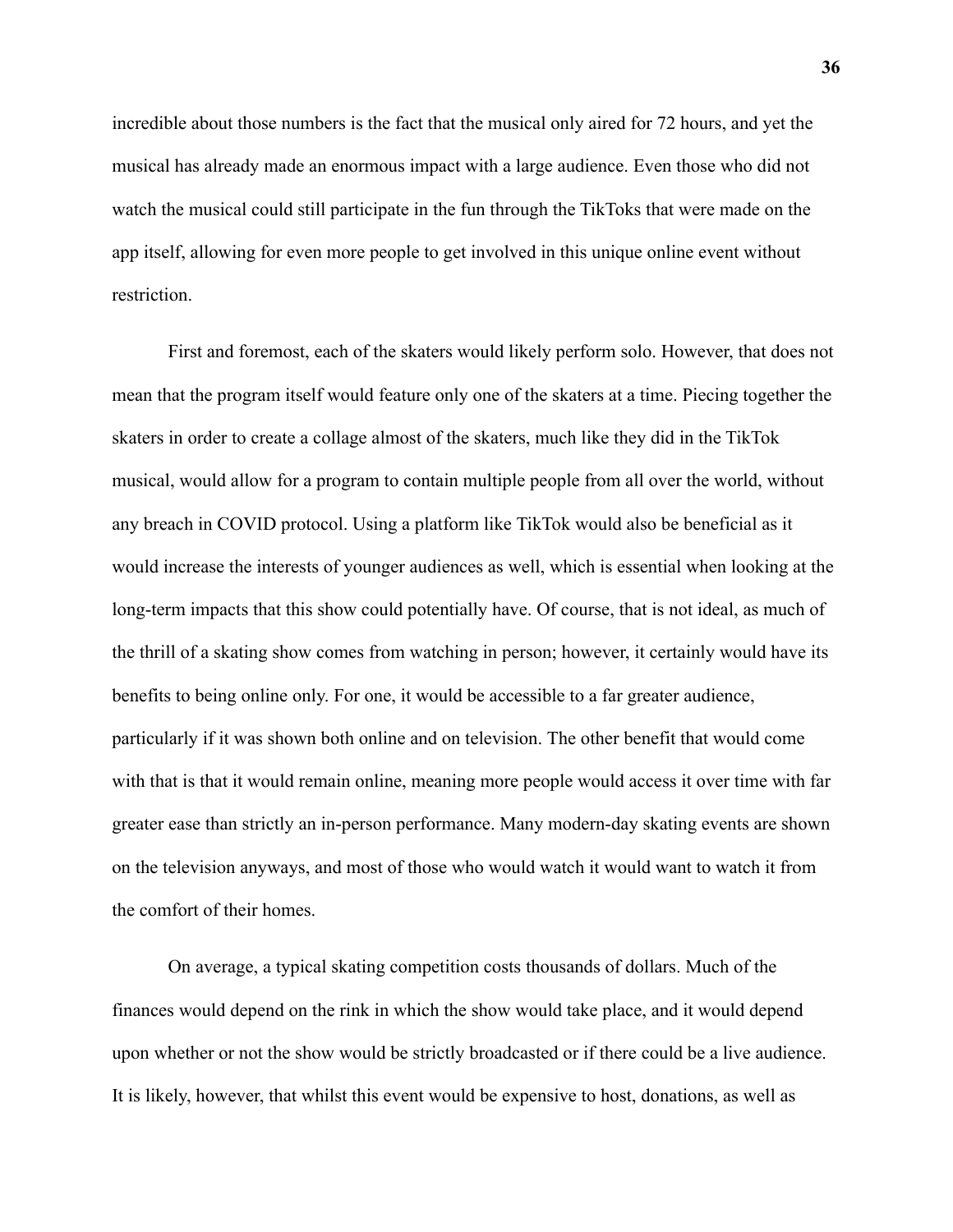ticket sales and merchandise, could easily cover the cost, mainly if widely watched. If shown on television, sponsors and ad revenue would be able to cover much of the initial costs of the show, meaning that neither the US nor Russia would have to worry too much about spending immense amounts of money on this. Though it is hard to pinpoint what the costs exactly would be, especially without taking into account the manner in which the performance would take place, it is essential to note that these large-scale skating events happen regardless of costs. Stars on Ice yet again shows that even with an in-person traveling show, it is possible to do. Below is a quick chart to show examples of the expenses that would be important to note, and on average in the United States, how much each one would cost.

| Item                             | Cost                             |
|----------------------------------|----------------------------------|
| One hour of Ice Time             | $$350^{33}$                      |
| Single Hotel Room per night      | $$200^{34}$                      |
| Food Per day Per Person          | $$100 - $500$ <sup>35</sup>      |
| Costuming                        | $$1,000 - $10,000$ <sup>36</sup> |
| <b>Broadcasted Advertisement</b> | $$115,000^{37}$                  |

It is important to note that when looking at these costs, it is a broad estimate. When

applied, the price tags can go up or down depending upon where the event occurs. For example,

renting an hour of skate time differs from rink to rink, so therein it would greatly depend upon

how much ice time was needed and what rink they would be utilized for such a show. Renting a

<sup>33</sup> "Buy Ice Time." *Rent My Rink*.

<sup>34</sup> Brackel, Christine. "A Week at the Olympics: What Would It Cost?" *Zing Blog by Quicken Loans*, 31 Jan. 2019.

 $35$  Ibid.

<sup>&</sup>lt;sup>36</sup> Shannon-Karasik, Caroline. "Here's How Much Those Incredibly Detailed Figure Skating Costumes Cost." *Romper*, Romper, 8 Feb. 2018.

<sup>37</sup> Main, Kelly. "Everything You Need to Know About TV Advertising Costs." *Fit Small Business*, Fit Small Business, 22 Jan. 2021.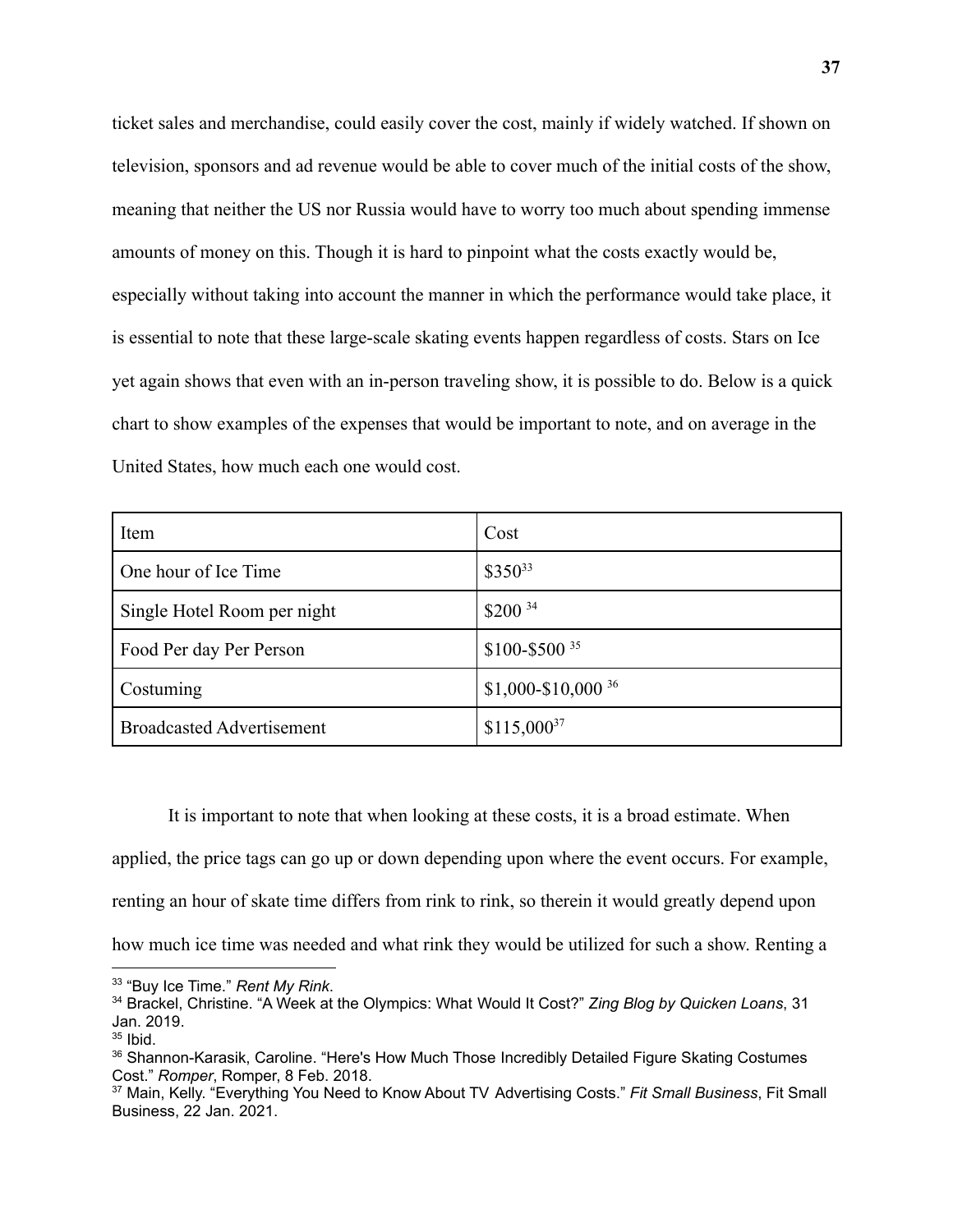larger skating rink within a city would inherently cost more than renting a smaller local ice arena. For the purposes of this thesis, we are going with the idea that a larger and more expensive rink would be used to accommodate the Olympic figure skaters who would participate in this show. The same can be said for hotel and food costs, so those are broad estimates based on generalized prices to attend large sporting events for extended periods, such as the Olympics.

Another factor that is important to consider is how much practice time would be required for this show. On average, putting together a large-scale show takes a minimum of a month, with often more time being needed for the performance to be perfected. During my own time in figure skating competition, I competed in theater on ice. We spent over six months practicing for our competition, which made perfect sense since we were lower-level figure skaters. Regardless, it takes an immense amount of practice to get a performance and program ideally. If there are multiple, it would more than likely take several months for Olympic-level figure skaters to have the show performance-ready. As such, it would be essential to take a look at how to minimize costs in regards to practice time. Idealistically, the practice would be held individually at first, and eventually, they would be brought together a few weeks before the actual performance to practice together as a group. The one major benefit of this performance would be that these skaters are all the best in both the United States and Russia. As such, the time required to learn a new program would be significantly less than it would be for skaters without that extensive experience in learning new programs under high-stress conditions.

Without COVID-19 as a hurdle to overcome, putting on a skating show like this would be much more simplistic. The ability to have an audience would not only create more potential revenue through ticket sales (Stars on Ice Tickets can cost between 50-200 dollars depending upon the seat), but it would also give the skaters more opportunities to prepare and work together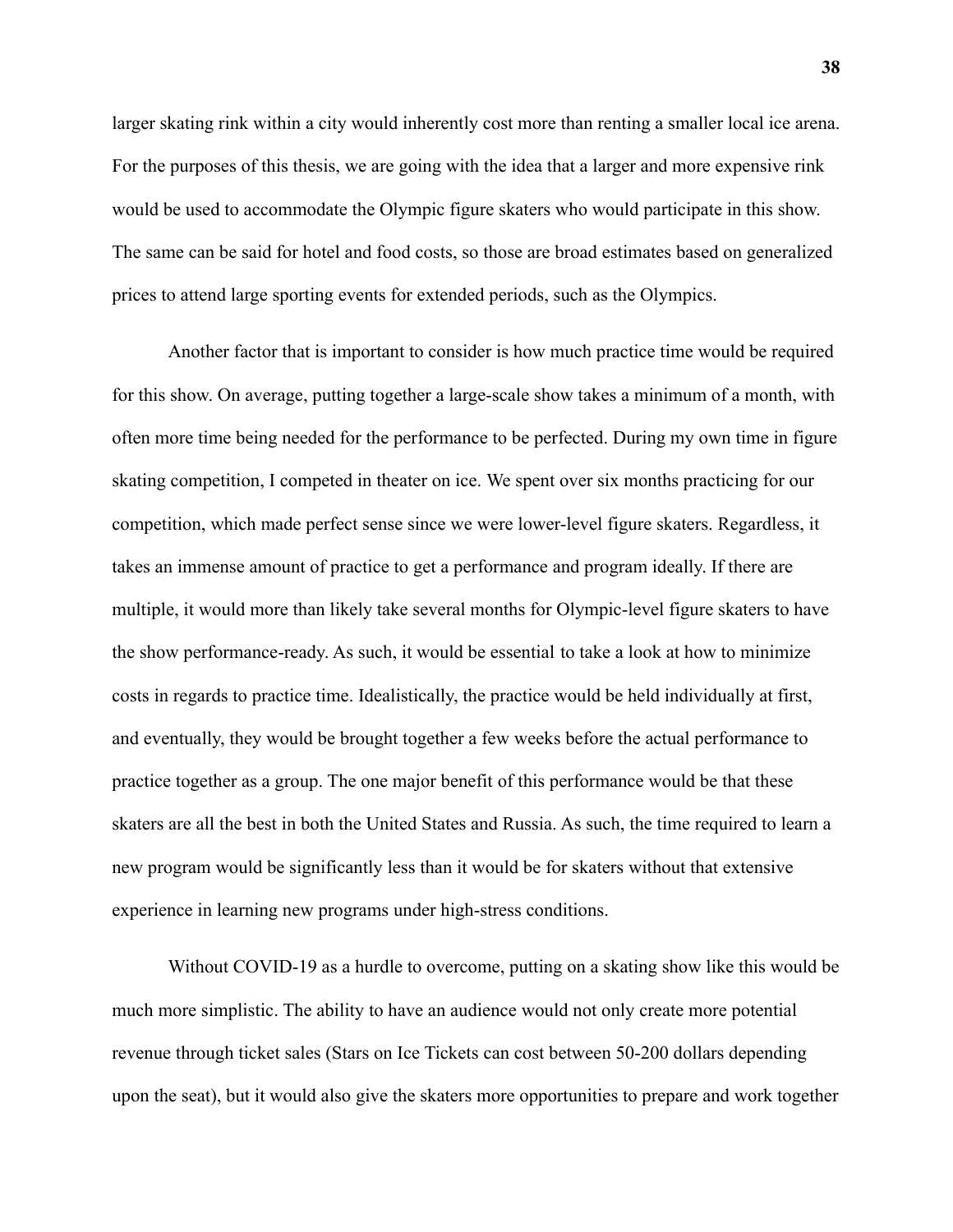on the ice for the show. Not only would this allow for more practice time on ice between the skaters, it would also allow the skaters themselves to bond more closely with each other through this experience. Of course it would be impactful to not only see the show, but for audiences in both the United States and Russia to see the bond between their skaters.

The price tag of such an event regardless is far less expensive than war. It is important to note that for all of the effort that would have to be put into such an event, all of it would improve relations between Russia and the United States. Politically we are in a dangerous situation right now, and not only would this potentially save money on war, but it would also save lives if we can avoid direct conflict. The price paid if relations continue to deteriorate would be far greater than a skating show. In that sense, price matters far less than the effect that this event could have on relations and should be far less of a concern when considering this as a potential course of action.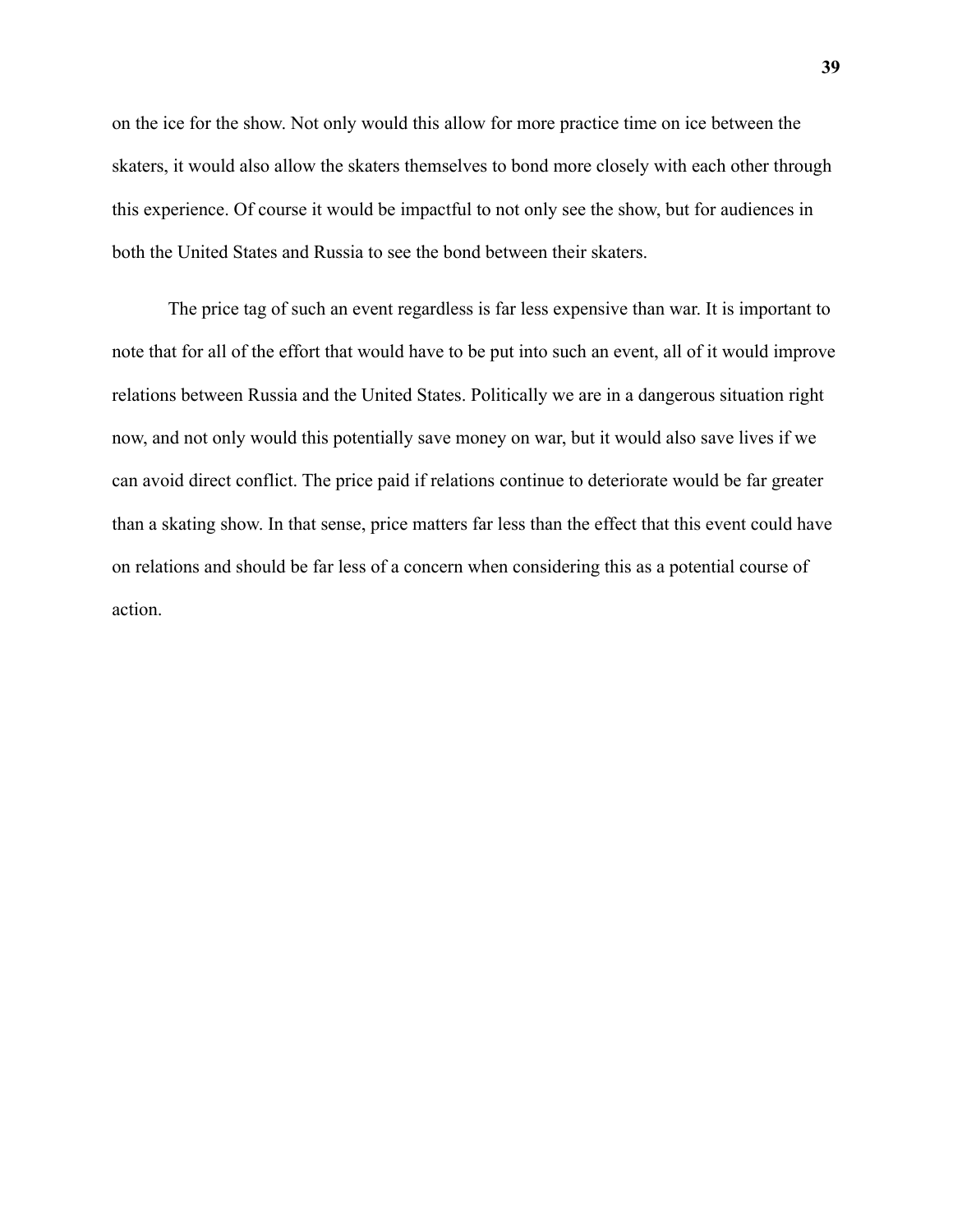#### **Chapter 6- Conclusion**

The world is in the thick of unconventionality. The COVID-19 virus has changed everyone's life immensely, politically our world continues to shift and change, and technology has cemented its place within day-to-day life. In light of that, we have learned to become far more flexible than we had been previously. Classrooms have changed how they function, what we do and how we do it has changed to accommodate the virus, and above all, we have adapted to the times. Humanity is incredibly resilient in times of trouble. It goes without saying that these troubles that we face are not going to last forever. Yet, that also means that in the now, we must address these issues.

Within the United States and Russia, one of the biggest issues that we are facing is our political tensions. We are approaching a dangerous boiling point, and there is a genuine danger to what that could end up meaning. Utilizing a shared interest, such as I have suggested within this paper, is one of the ways that we will be able to slowly work towards improvement. Of course, a figure skating show will not magically solve the issues between the United States and Russia. What it does allow for, however, is a chance for the American people to see the Russian people in a positive light and vice versa. It provides an opportunity for our governments to show sportsmanship and the ability to work together as well, even if it is only on the ice for the time being.

Tackling these issues of politics is never easy, and there is no singular correct answer to turn to. We live in a world that is filled with inspiration and ingenuity, and in the face of such a complex problem, we need to use any and all resources possible to prevent the worst-case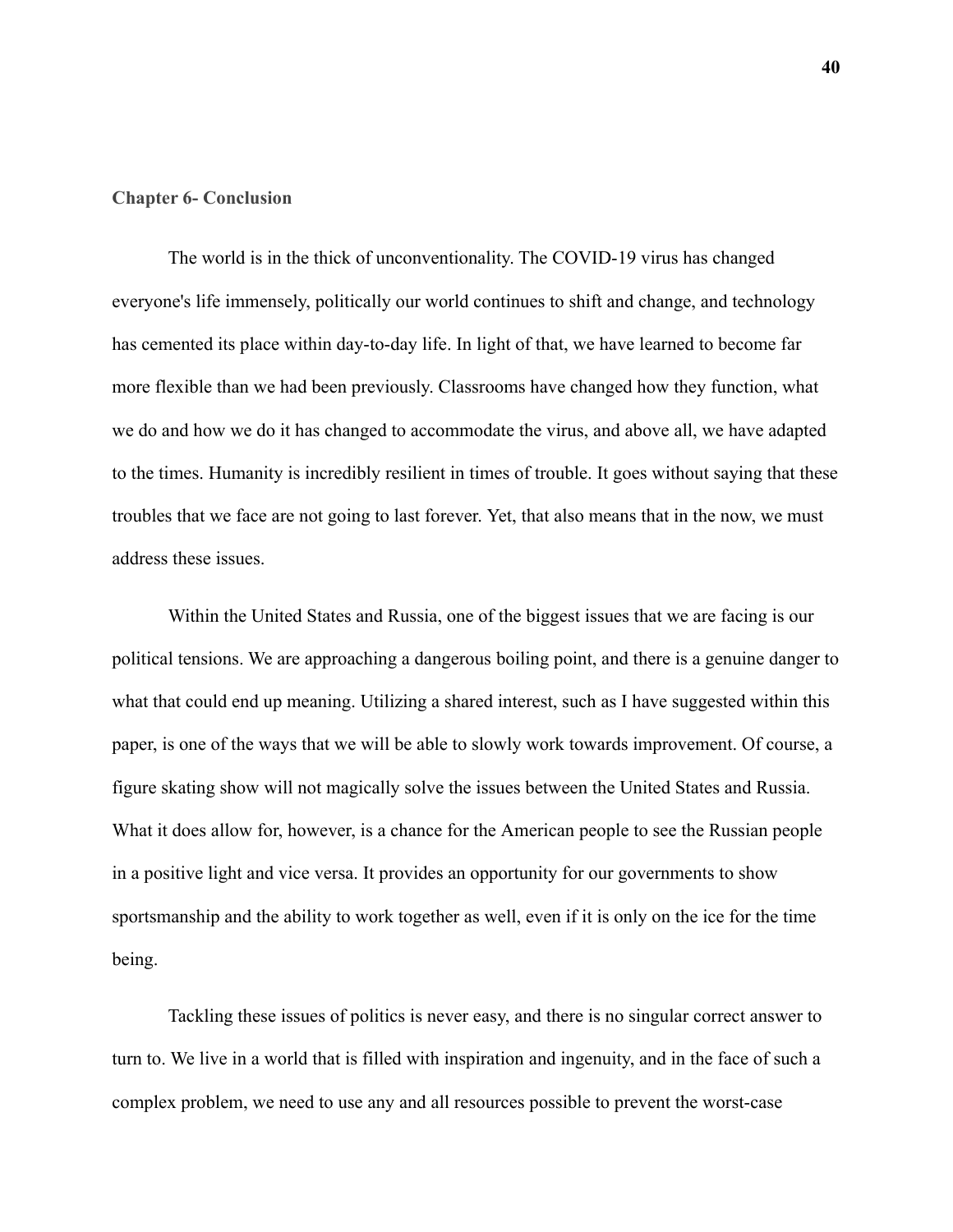scenario. There will be no end to the tension between the United States and Russia until our governments reach a point in which we are able to have fruitful conversations about the hard politics that we disagree on. It will take compromise, which at the moment is not on the table. Using a skating show, a pageantry event will give a little leeway for both nations to breathe and to take pride in something that they created together. Even if it does not reach our governments directly, the American public and Russian public would be able to share in the creation of such a show. There would be a sense of pride in our skating teams for being able to pull off a performance such as that. The public opinion, particularly in the United States matters; being able to use the strength of the public to ease our governments into addressing tensions would be invaluable to the attempt to defuse this situation. It is my hope that this concept is seriously considered so that our countries can see a future where we are able to work together without the fear of war and destruction.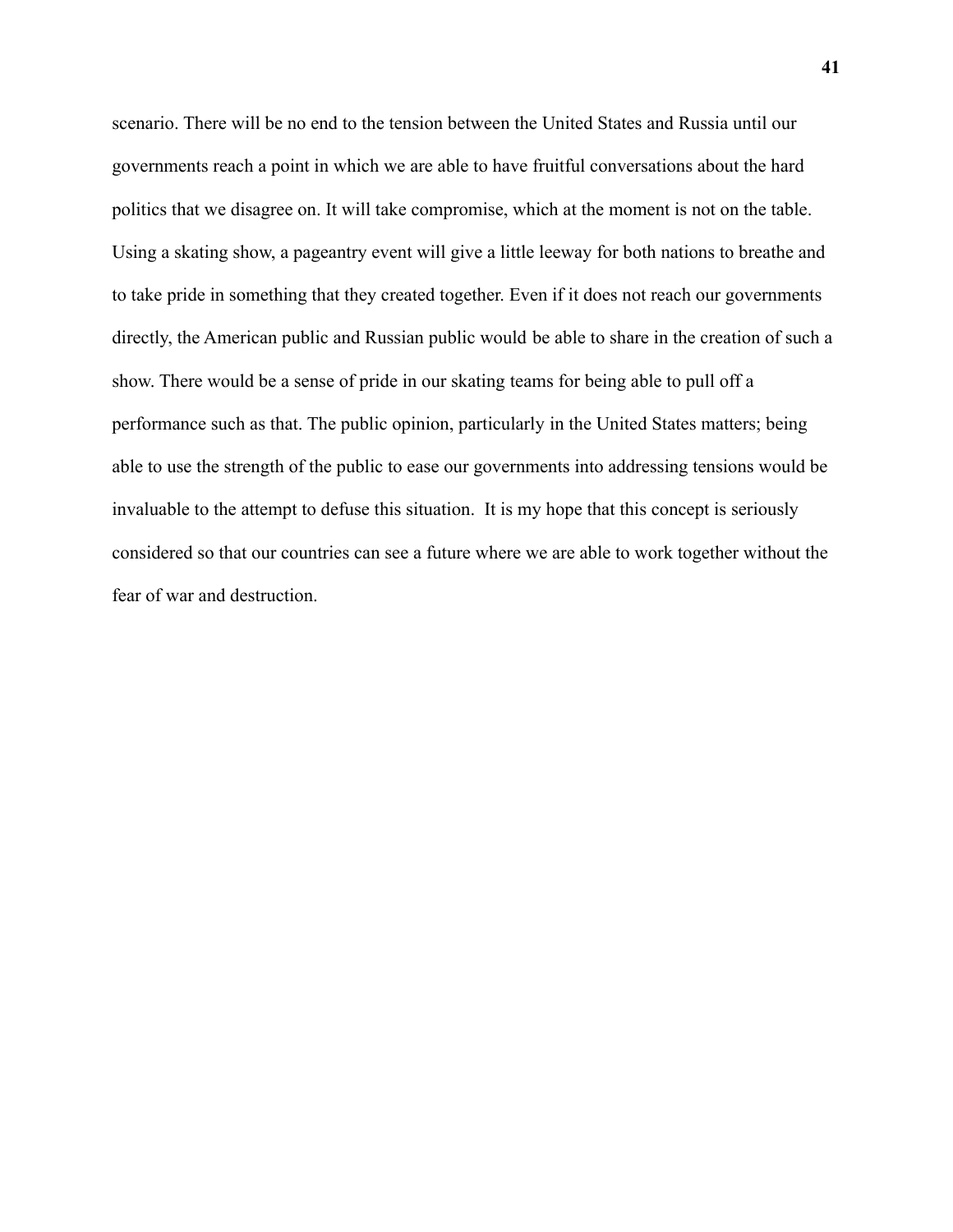### Bibliography

Adams, Mary Louise. *Artistic Impressions Figure Skating, Masculinity, and the Limits of Sport*. University of Toronto Press, 2014.

Baade, Robert A., and Victor A. Matheson. "Going for the Gold: The Economics of the

Olympics." The Journal of Economic Perspectives, vol. 30, no. 2, 2016, pp. 201–218.

JSTOR, www.jstor.org/stable/43783713. Accessed 19 Feb. 2021.

Bates, Brandon. "More than 100,000 Fans Expected for 2020 Figure Skating Championships in Greensboro." *WXII*, WXII, 18 Jan. 2020,

www.wxii12.com/article/more-than-100000-fans-expected-for-2020-figure-skating-championshi ps-in-greensboro/30573745#.

Bellis, Mary. "The History of Ice and Figure Skating." ThoughtCo, Aug. 26, 2020, thoughtco.com/history-of-ice-skates-1991654.

"Berlin 1936 Olympic Games." *Encyclopædia Britannica*, Encyclopædia Britannica, Inc., www.britannica.com/event/Berlin-1936-Olympic-Games.

Beverly, Tavares. "How Much Does a Camera Crew Cost? [Insider Info] Team Beverly Boy." *Beverly Boy Productions*, 25 Apr. 2021, beverlyboy.com/camera-crews/how-much-does-a-camera-crew-cost/.

"BOLSHEVIKS: ORIGIN, IDEOLOGY AND LEADERS - SCIENCE." *Warbletoncouncil*, warbletoncouncil.org/bolcheviques-6036.

Brackel, Christine. "A Week at the Olympics: What Would It Cost?" *Zing Blog by Quicken Loans*, 31 Jan. 2019, www.quickenloans.com/blog/week-olympics-cost.

"Buy Ice Time." *Rent My Rink*, rentmyrink.com/mi/buy-ice-time/.

Complex01. "Berlin Blockade." *File:Berlin Blockade-Map.svg*, 11 Sept. 2007, commons.wikimedia.org/wiki/File:Occupiedberlin.png.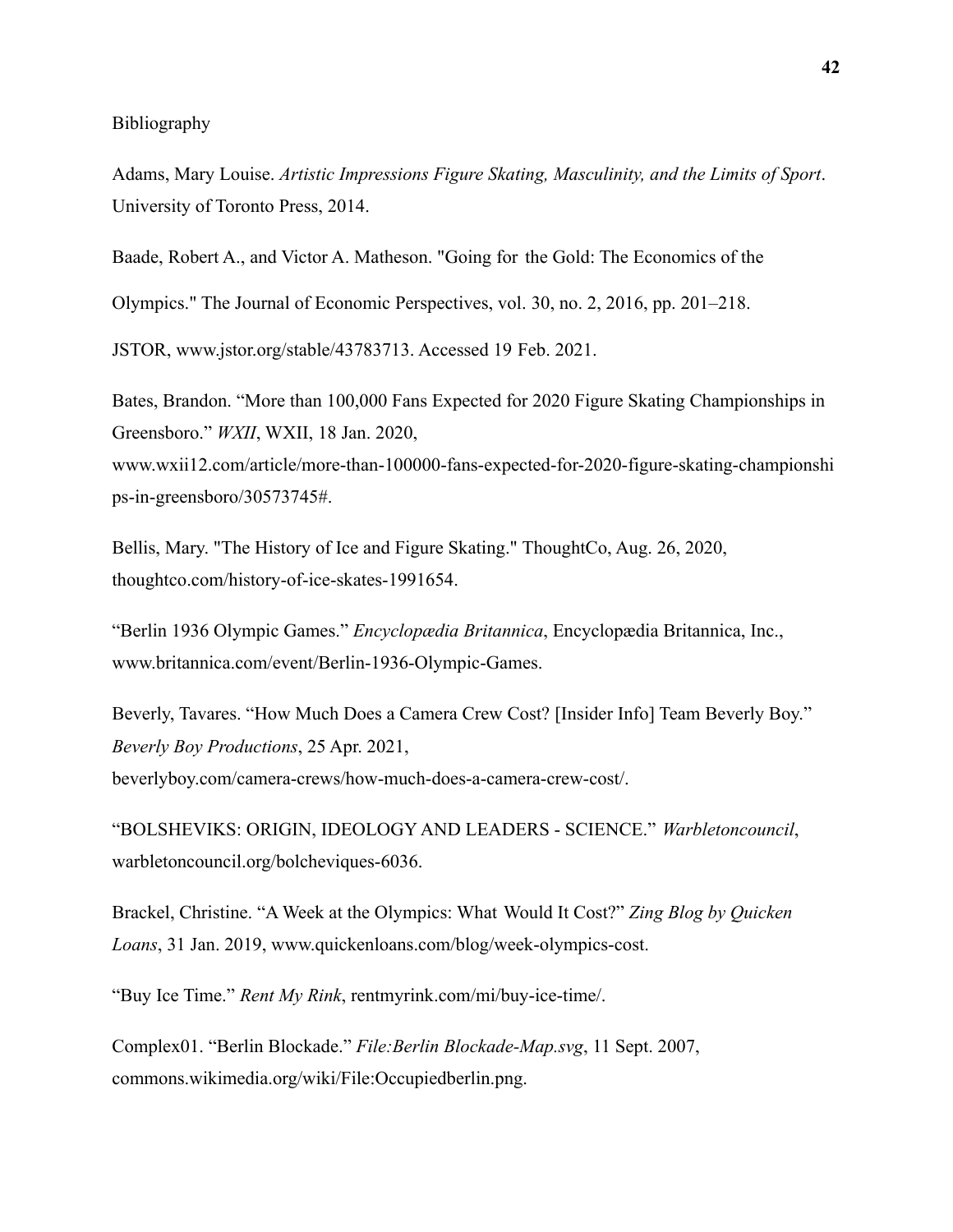Eugene Rumer, Andrew S. Weiss. "A Brief Guide to Russia's Return to the Middle East." *Carnegie Endowment for International Peace*, carnegieendowment.org/2019/10/24/brief-guide-to-russia-s-return-to-middle-east-pub-80134.

Farris, Jo Ann Schneider. "Figure Skating Clothes Through History." *LiveAbout*, www.liveabout.com/illustrated-history-of-figure-skating-clothes-1283059.

Golbez. "Soviet Union Map 1944-09-19 to 1944-10-11." *File:Soviet Union Map 1944-09-19 to 1944-10-11.Png*, Https://Commons.wikimedia.org, 11 July 2016, commons.wikimedia.org/wiki/File:Soviet\_Union\_map\_1944-09-19\_to\_1944-10-11.png.

GOLDEN, MARK. "WAR AND PEACE IN THE ANCIENT AND MODERN OLYMPICS." Greece & Rome, vol. 58, no. 1, 2011, pp. 1–13. JSTOR, www.jstor.org/stable/41306144. Accessed 19 Feb. 2021.

Hopkins, Michael F. "Continuing Debate and New Approaches in Cold War History." The Historical Journal, vol. 50, no. 4, 2007, pp. 913–934. JSTOR, www.jstor.org/stable/20175133. Accessed 23 Mar. 2021.

"International Roundup: Disney in Russia." *The Walt Disney Company*, 22 Aug. 2016, thewaltdisneycompany.com/international-roundup-disney-in-russia/.

IOC. "Olympic Winter Games global TV audience/viewership from 2010 to 2018 (in billions)\*." Chart. January 24, 2020. Statista. Accessed April 06, 2021. <https://www.statista.com/statistics/531768/global-audience-of-the-winter-olympic-games/>

"Jackson Haines." *Wikipedia*, Wikimedia Foundation, 9 Apr. 2021, en.wikipedia.org/wiki/Jackson\_Haines.

"List of Olympic Medalists in Figure Skating." *Wikipedia*, Wikimedia Foundation, 29 Apr. 2021, en.wikipedia.org/wiki/List of Olympic medalists in figure skating.

Main, Kelly. "Everything You Need to Know About TV Advertising Costs." *Fit Small Business*, Fit Small Business, 22 Jan. 2021, fitsmallbusiness.com/tv-advertising/.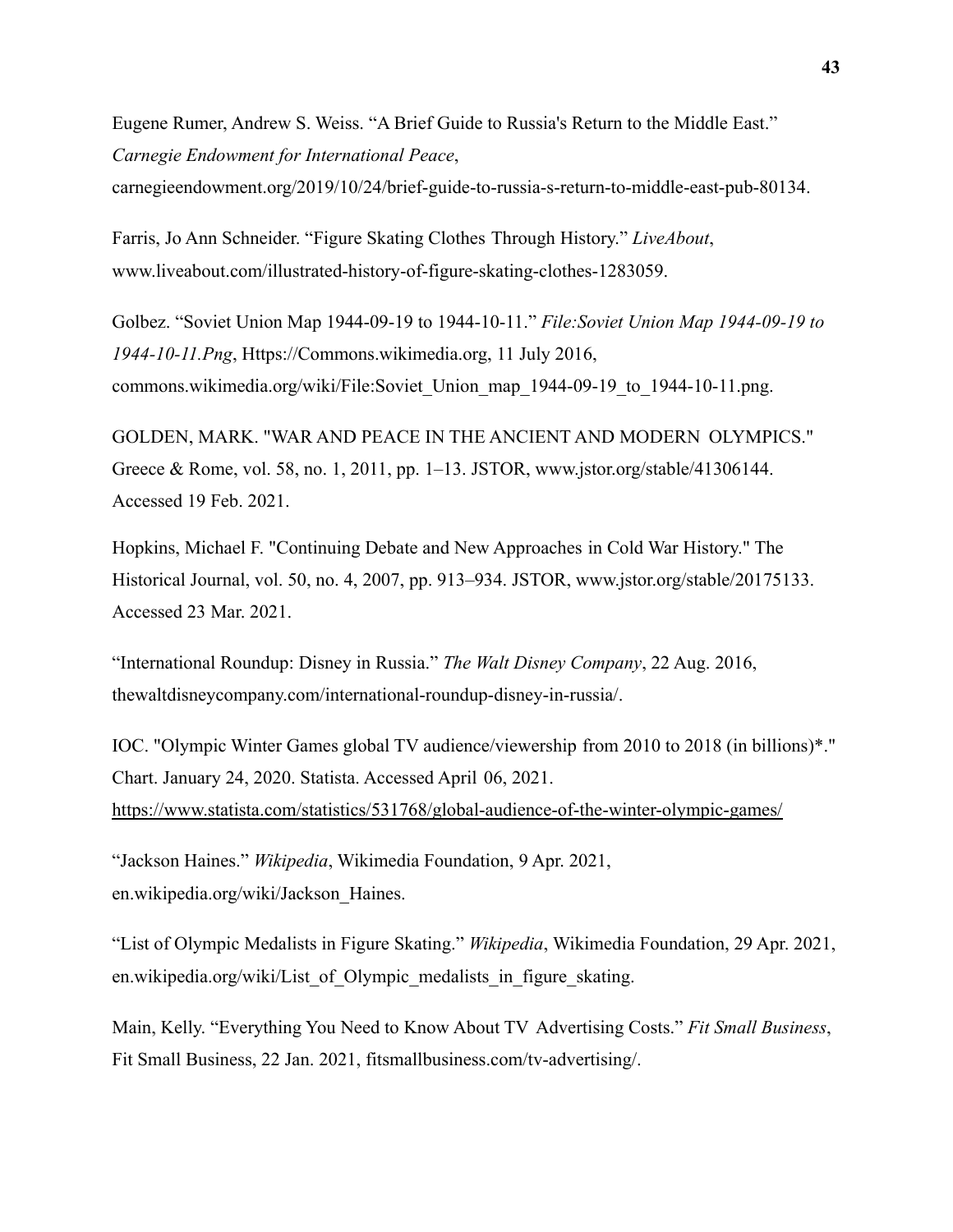Oh My Disney. "Walt Disney's College of Knowledge: Disney on the Ice." *Oh My Disney*, 3 Jan. 2019, ohmy.disney.com/insider/2012/08/21/the-wonderful-world-of-walt-walt-on-the-ice/.

Picheta, Rob. "Russia Reacts Angrily after Biden Calls Putin a 'Killer'." *CNN*, Cable News Network, 18 Mar. 2021,

www.cnn.com/2021/03/18/europe/biden-putin-killer-comment-russia-reaction-intl/index.html.

Pineo, Ronn. "Recent Cold War Studies." The History Teacher, vol. 37, no. 1, 2003, pp. 79–86. JSTOR, www.jstor.org/stable/1555601. Accessed 23 Mar. 2021.

"'Ratatouille: The TikTok Musical' Served up \$2 Million for COVID-19 Relief." *Los Angeles Times*, Los Angeles Times, 12 Jan. 2021,

www.latimes.com/entertainment-arts/story/2021-01-12/ratatouille-tiktok-musical-COVID-19-reli ef.

"Ratatouille the Musical." *Wikipedia*, Wikimedia Foundation, 7 Apr. 2021, en.wikipedia.org/wiki/Ratatouille\_the\_Musical.

"Recent Trends and Changes." *Encyclopædia Britannica*, Encyclopædia Britannica, Inc., www.britannica.com/sports/figure-skating/Recent-trends-and-changes.

*Russian Civil War - Aftermath - Casualties*, www.liquisearch.com/russian\_civil\_war/aftermath/casualties.

"Russian Figure Skating History." *Russian Culture*, 12 Dec. 2015, allrus.me/russian-figure-skating-history/.

Schlesinger, Arthur. "Origins of the Cold War." Foreign Affairs, vol. 46, no. 1, 1967, pp. 22–52. JSTOR, www.jstor.org/stable/20039280. Accessed 23 Mar. 2021.

"Scott Hamilton Quotes." BrainyQuote.com. BrainyMedia Inc, 2021. 29 April 2021. [https://www.brainyquote.com/quotes/scott\\_hamilton\\_259347](https://www.brainyquote.com/quotes/scott_hamilton_259347)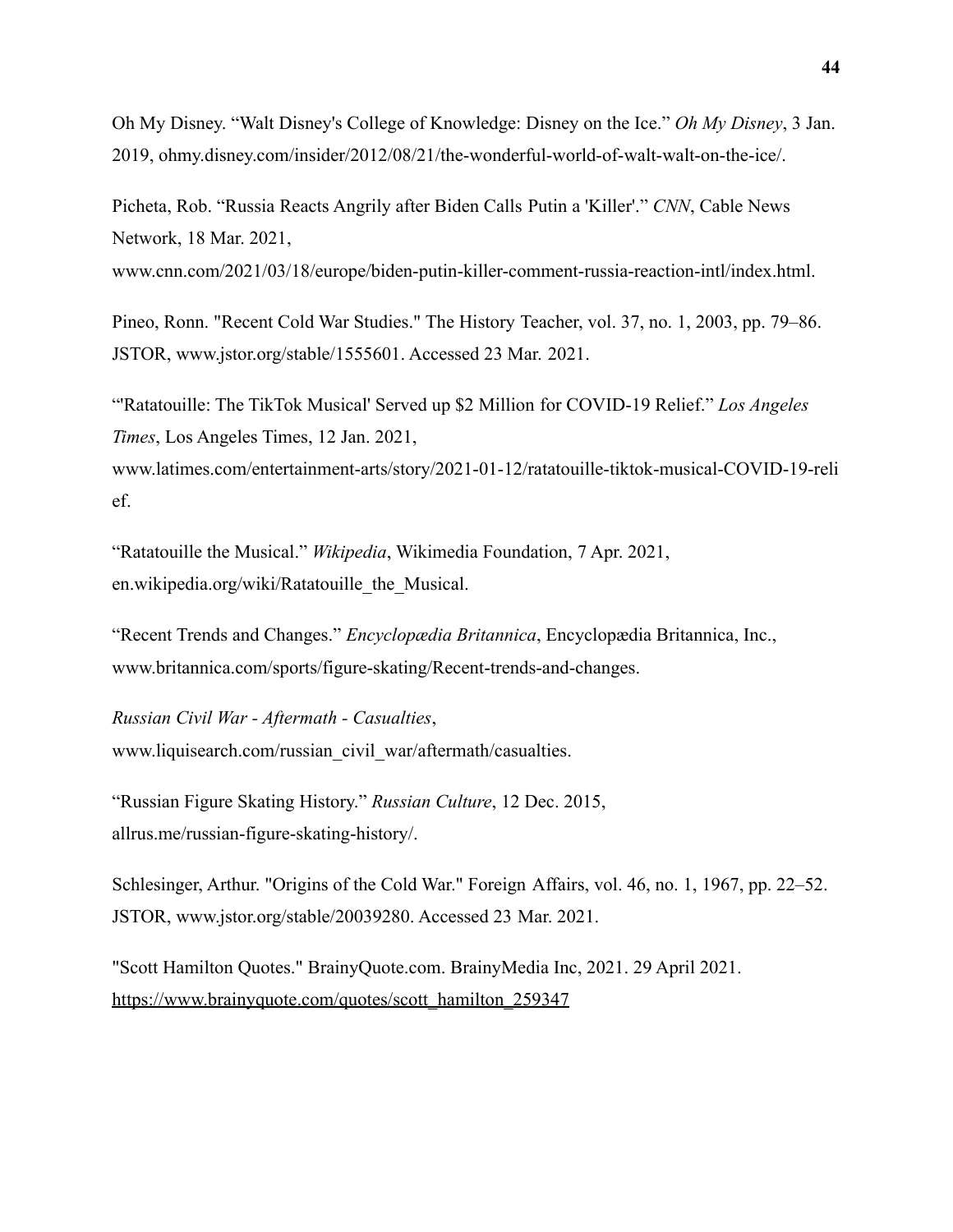Senior Editor Sheldon L. Richman, [Ancient History: U.S. Conduct in the Middle East Since](http://www.cato.org/pubs/pas/pa-159.html) [World War Il and the Folly Of Intervention](http://www.cato.org/pubs/pas/pa-159.html), Cato Policy Analysis No. 159, CATO Institute, August 16, 1991.

Shah, Anup. "The Middle East Conflict-a Brief Background." *- Global Issues*, www.globalissues.org/article/119/the-middle-east-conflict-a-brief-background#PostWorldWarIIt o2000.

Shannon-Karasik, Caroline. "Here's How Much Those Incredibly Detailed Figure Skating Costumes Cost." *Romper*, Romper, 8 Feb. 2018, www.romper.com/p/how-expensive-are-figure-skating-costumes-theyre-incredibly-detailed-8135 885.

Shannon-Karasik, Caroline. "There Are Some Familiar Designers Responsible For The US Olympic Ice Skating Costumes." *Romper*, Romper, 8 Feb. 2018, www.romper.com/p/who-designs-the-us-olympic-ice-skating-costumes-theyre-kind-of-a-big-deal -8136237.

"Stars on Ice." *Wikipedia*, Wikimedia Foundation, 21 May 2019, en.wikipedia.org/wiki/Stars\_on\_Ice.

"Take A Closer Look: America Goes to War: The National WWII Museum: New Orleans." *The National WWII Museum | New Orleans*,

www.nationalww2museum.org/students-teachers/student-resources/research-starters/america-goe s-war-take-closer-look.

Tatiana Dorokhova Photography.

"Tour History." *Stars On Ice*, www.starsonice.com/tour-history.

Vinokur, Martin Barry. *More than a Game: Sports and Politics*. Greenwood Press, 1988.

"What Does It Take?" *Disney on Ice*, 12 Aug. 2020, www.disneyonice.com/behind-the-scenes/what-does-it-take.